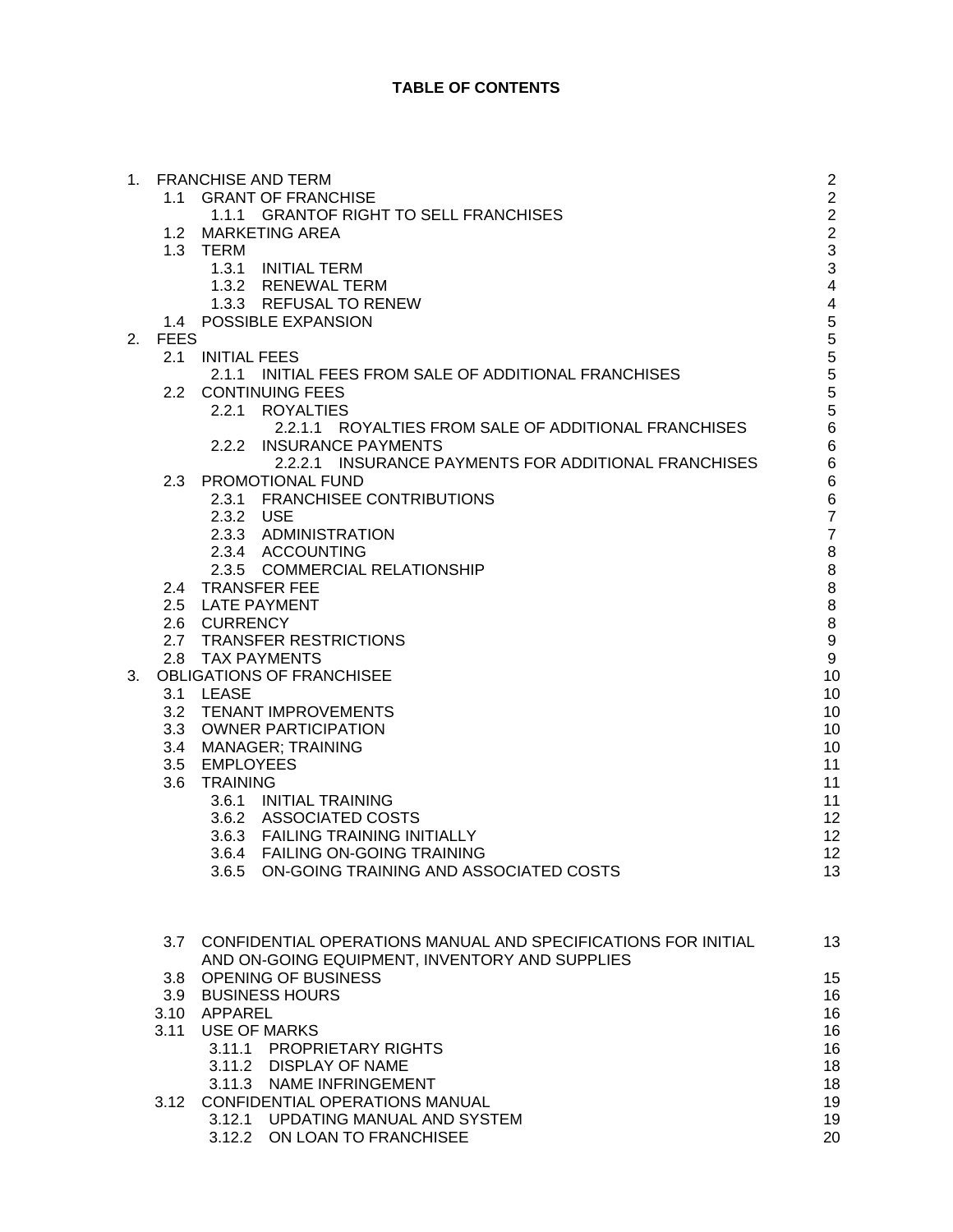|    |      | 3.12.3 FRANCHISEE AGREES TO OPERATE IN ACCORDANCE      | 20 |
|----|------|--------------------------------------------------------|----|
|    | 3.13 | PROPRIETARY PRODUCTS                                   | 20 |
|    |      | 3.14 EQUIPMENT AND SUPPLIES                            | 21 |
|    |      | 3.15 PRICING                                           | 21 |
|    |      | 3.16 ADVERTISING AND PROMOTION                         | 21 |
|    |      | 3.16.1 INDEPENDENT ADVERTISING                         | 21 |
|    |      | 3.16.2 WEBSITE                                         | 22 |
|    |      | 3.16.3 MASS ELECTRONIC MAIL                            | 23 |
|    |      | 3.16.4 BLAST FAX                                       | 23 |
|    |      | 3.16.5 COMMUNITY EVENTS                                | 23 |
|    |      | 3.17 ACCOUNTING RECORDS AND REPORTS                    | 23 |
|    |      | 3.17.1 MAINTENANCE OF BOOKS; REPORTS                   | 23 |
|    |      | 3.17.2 RIGHT OF INSPECTION                             | 24 |
|    | 3.18 | MAINTENANCE AND REPAIR                                 | 24 |
|    |      | 3.18.1 MAINTENANCE AND APPEARANCE OF BUSINESS LOCATION | 24 |
|    |      | 3.18.2 MAINTENANCE OF REQUIRED EQUIPMENT               | 24 |
|    |      | 3.19 PROPRIETARY AND CONFIDENTIAL INFORMATION          | 25 |
|    |      |                                                        | 25 |
|    | 3.20 | <b>COVENANTS NOT TO COMPETE</b>                        |    |
|    | 3.21 | <b>INSURANCE</b>                                       | 27 |
|    |      | 3.21.1 LIMITS OF LIABILITY                             | 27 |
|    |      | 3.21.2 ADDITIONAL INSURED                              | 28 |
|    |      | 3.21.3 OTHER REQUIREMENTS                              | 28 |
|    |      | 3.22 SIGNAGE                                           | 28 |
|    |      | 3.23 TAXES                                             | 29 |
|    | 3.24 | <b>COMPLIANCE WITH LAW</b>                             | 29 |
|    |      | 3.24.1 GOVERNMENT LICENSING                            | 29 |
|    |      | 3.24.2 DRUNK DRIVING                                   | 29 |
|    |      | 3.25 OPERATING COSTS                                   | 29 |
|    |      | 3.26 INDEMNITY/HOLD HARMLESS                           | 29 |
|    |      | 3.27 NATIONAL AND INTERNATIONAL ACCOUNTS               | 30 |
|    |      | 3.28 CONTRACTS WITH CUSTOMERS                          | 30 |
|    |      | 3.29 PROMOTION AND DEVELOPMENT OF BUSINESS             | 30 |
|    | 3.30 | <b>COMPUTER SYSTEM</b>                                 | 31 |
|    |      |                                                        |    |
| 4. |      | OBLIGATIONS OF WASH GUY.COM, INC.                      | 31 |
|    |      | 4.1 PRE-OPENING OBLIGATIONS                            | 31 |
|    |      | 4.1.1 DESIGNATE MARKETING TERRITORY                    | 31 |
|    |      | 4.1.2 SITE SELECTION                                   | 31 |
|    |      | 4.1.3 FACILITIES LAYOUT                                | 31 |
|    |      | 4.1.4 INITIAL EQUIPMENT SPECIFICATIONS                 | 31 |
|    |      | 4.1.5 INITIAL TRAINING                                 | 32 |
|    |      | 4.1.6 CONFIDENTIAL OPERATIONS MANUAL                   | 32 |
|    |      | 4.1.7 INSURANCE STANDARDS                              | 33 |
|    | 4.2  | <b>ON-GOING OBLIGATIONS</b>                            | 33 |
|    |      | 4.2.1 INTRANET SYSTEM                                  | 33 |
|    |      | 4.2.2 ENCOURAGEMENT OF COMMUNITY SUPPORT               | 33 |
|    |      | 4.2.3 MANAGER TRAINING                                 | 33 |
|    | 4.3  | <b>ON-GOING TRAINING</b>                               | 33 |
|    |      | 4.3.1 SPECIFIC TRAINING                                | 34 |
|    |      | 4.3.2 GENERAL TRAINING                                 | 34 |
|    |      | 4.3.3 NEW HIRES                                        | 34 |
|    |      | 4.4 ADVISORY SERVICES                                  | 34 |
|    | 4.5  | PROPRIETARY PRODUCTS AND PROPRIETARY EQUIPMENT         | 34 |
|    | 4.6  | NON-PROPRIETARY EQUIPMENT AND SUPPLIES                 | 35 |
|    | 4.7  | <b>INSPECTION</b>                                      | 35 |
|    | 4.8  | NATIONAL AND INTERNATIONAL ACCOUNTS                    | 35 |
|    | 4.9  | NO CUSTOMER LEADS                                      | 36 |
|    |      |                                                        |    |

5. TRANSFERABILITY 36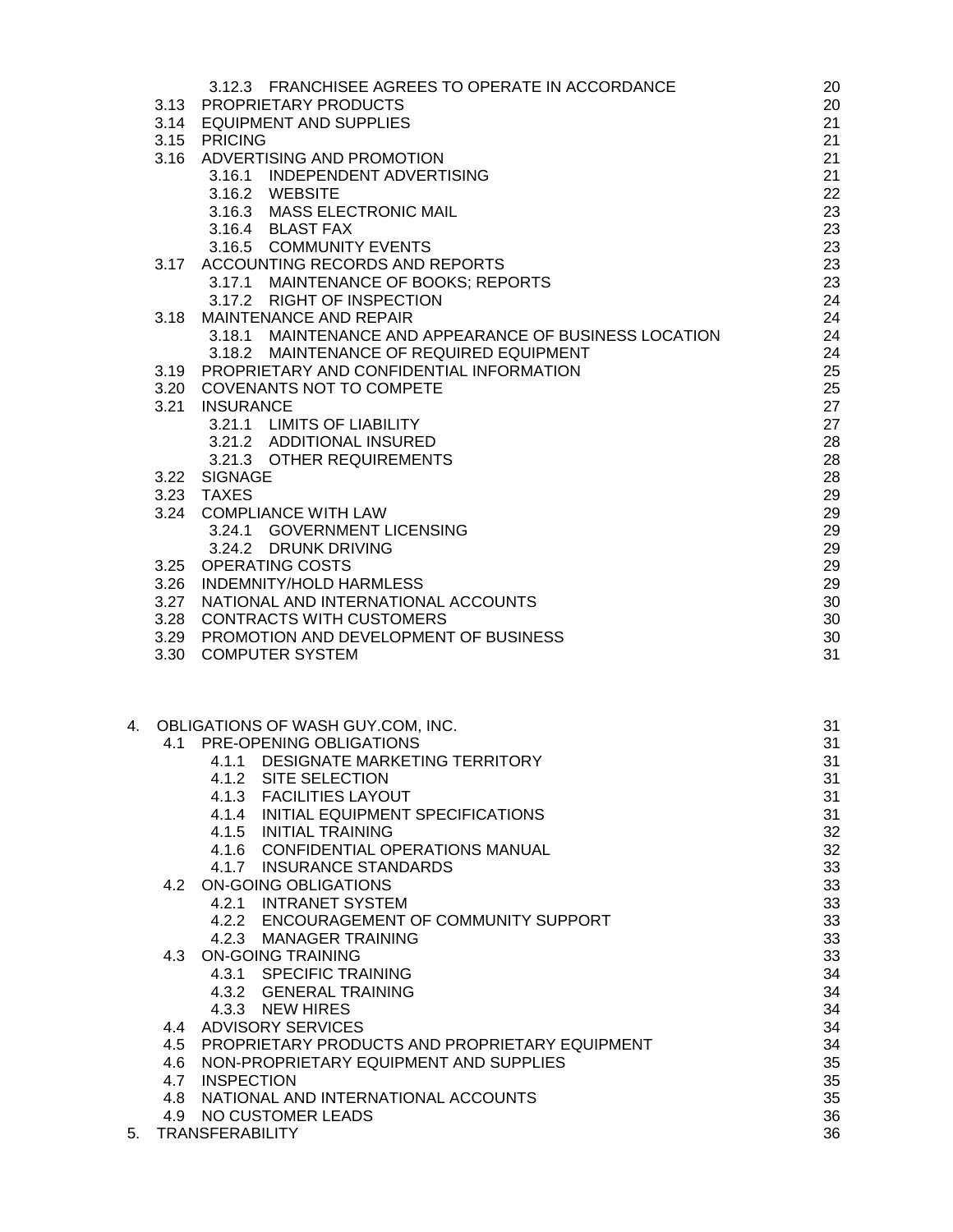|    | 5.1 | TRANSFER BY FRANCHISOR                                      | 36 |
|----|-----|-------------------------------------------------------------|----|
|    | 5.2 | TRANSFER BY FRANCHISEE                                      | 36 |
|    |     | <b>INDIVIDUAL</b><br>5.2.1                                  | 36 |
|    |     | <b>CORPORATION</b><br>5.2.2                                 | 36 |
|    |     | 5.2.3<br>LIMITED PARTNERSHIP OR LIMITED LIABILITY COMPANY   | 36 |
|    |     | CONDITIONS TO TRANSFER<br>5.2.4                             | 37 |
|    |     | 5.2.5 EFFECT OF TRANSFER                                    | 38 |
|    |     | 5.2.6 PROHIBITED TRANSFERS                                  | 38 |
|    | 5.3 | ASSIGNMENT TO CORPORATION OR LIMITED LIABILITY COMPANY      | 39 |
|    | 5.4 | <b>DEATH OR DISABILITY</b>                                  | 40 |
|    | 5.5 | RIGHT OF FIRST PURCHASE                                     | 40 |
|    | 5.6 | RIGHT OF FIRST REFUSAL                                      | 41 |
|    | 5.7 | TRANSFER OF MASTER PARTNERSHIP                              | 41 |
| 6. |     | <b>TERMINATION AND DEFAULTS</b>                             | 42 |
|    | 6.1 | <b>TERMINATION BY FRANCHISOR</b>                            | 42 |
|    | 6.2 | RIGHTS AND DUTIES OF PARTIES UPON TERMINATION OR EXPIRATION | 45 |
|    | 6.3 | <b>ARBITRATION</b>                                          | 47 |
| 7. |     | <b>MISCELLANEOUS</b>                                        | 47 |
|    | 7.1 | <b>GOVERNING LAW</b>                                        | 47 |
|    | 7.2 | <b>COMPLIANCE WITH LAW</b>                                  | 48 |
|    | 7.3 | <b>WAIVER</b>                                               | 48 |

| 7.4  | NOTICES AND COMMUNICATIONS                           | 48 |
|------|------------------------------------------------------|----|
| 7.5  | <b>ENGLISH LANGUAGE</b>                              | 48 |
| 7.6  | <b>ATTORNEYS' FEES</b>                               | 49 |
| 7.7  | MODIFICATIONS TO SYSTEM                              | 49 |
| 7.8  | AMENDMENT                                            | 49 |
| 7.9  | REMEDIES CUMULATIVE                                  | 49 |
| 7.10 | <b>OTHER FRANCHISES</b>                              | 49 |
|      | 7.11 SUCCESSORS AND ASSIGNS                          | 49 |
|      | 7.12 RELATIONSHIP OF THE PARTIES                     | 49 |
|      | 7.13 ENTIRE AGREEMENT                                | 50 |
|      | 7.14 SEVERABILITY                                    | 50 |
|      | 7.15 WAIVER OF RIGHTS                                | 50 |
|      | 7.16 OTHER PARTIES                                   | 51 |
|      | 7.17 SUCCESS OF BUSINESS                             | 51 |
|      | 7.17.1 FRANCHISE RISK, FRANCHISEE ABILITY            | 51 |
|      | 7.17.2 NO REPRESENTATIONS                            | 51 |
|      | 7.17.3 FRANCHISEE READ THIS DOCUMENT                 | 51 |
| 7.18 | <b>INJUNCTIONS</b>                                   | 52 |
| 7.19 | INDEMNIFICATION OF FRANCHISOR                        | 52 |
| 7.20 | <b>HEADINGS AND TABLE OF CONTENTS</b>                | 52 |
| 7.21 | THIRD PARTIES                                        | 52 |
|      | 7.22 LATE CHARGES ON PAST DUE AMOUNTS                | 52 |
| 7.23 | ADDRESS, TELEPHONE NUMBER AND E-MAIL ACCOUNT CHANGES | 53 |
| 7.24 | <b>EFFECTIVENESS</b>                                 | 53 |
| 7.25 | <b>FORCE MAJEUER</b>                                 | 53 |
| 7.26 | ADDITIONAL REPRESENTATIONS                           | 54 |
| 7.27 | <b>DISCLAIMER</b>                                    | 55 |
| 7.28 | QUESTIONS CONCERNING THIS FRANCHISE AGREEMENT        | 55 |
| 7.29 | <b>COUNTERPARTS</b>                                  | 56 |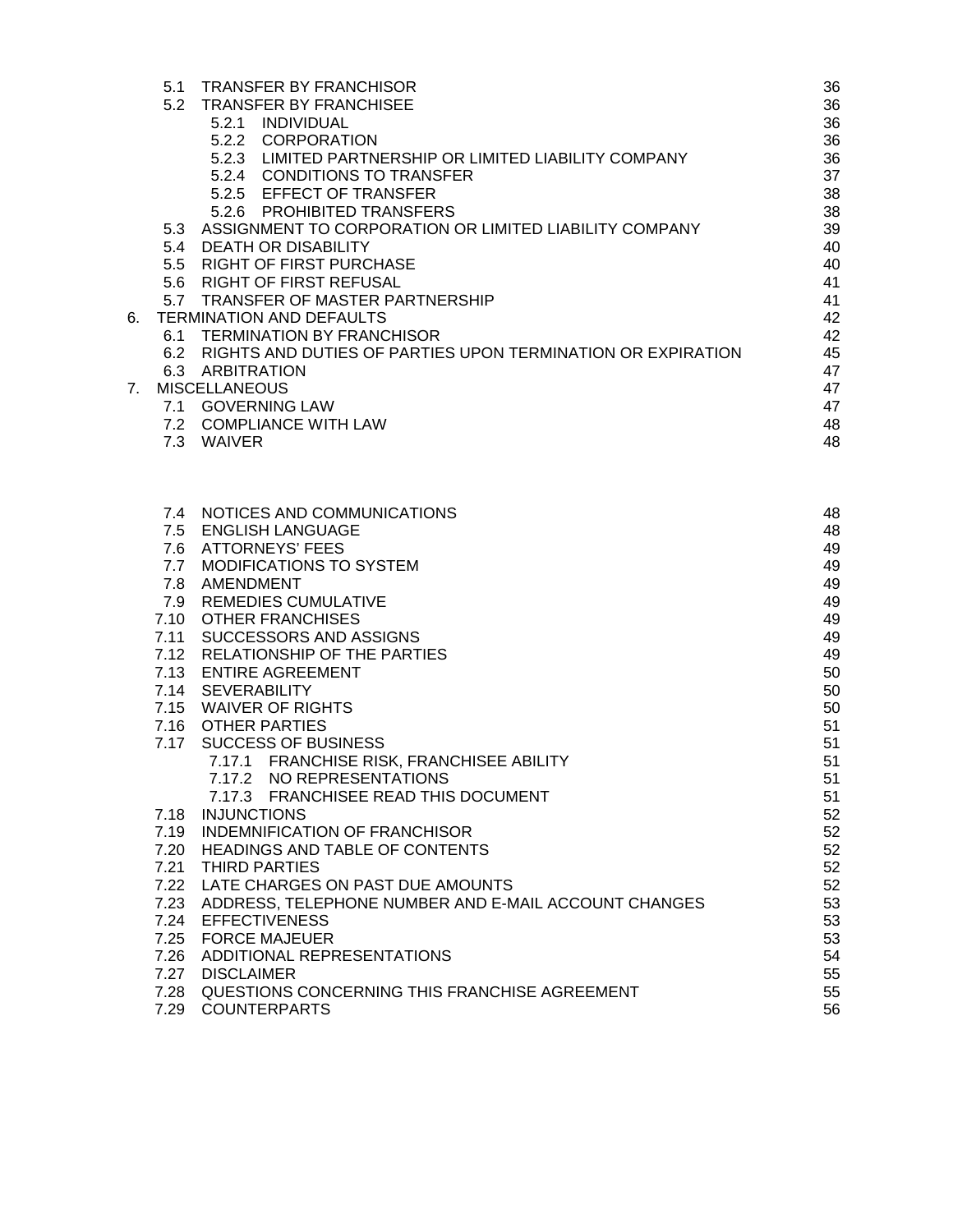

# WASH GUY.COM, INC.

# INTERNATIONAL MASTER FRANCHISE AGREEMENT

# This Franchise Agreement (the "Agreement") is made by and between WASH GUY.COM, INC., an Arizona corporation, ("Franchisor") and  $($ "Franchisee").

## **RECITALS**

A. Franchisor owns a major amount of proprietary know-how and trade secrets relating to the establishment, marketing, promotion and operation of businesses in the United States that provide washing and cleaning of automobiles, light trucks, etc. and related services ("The Car Wash Guys and Wash Guy System").

B. Franchisor has expended time, effort and money to develop and protect business plans, procedures, training programs and marketing identity in connection with the operation of The Car Wash Guys and Wash Guy System.

C. Franchisor has rights in the United States and is applying in your country for such rights, to use and to license the use of the service mark and name "The Car Wash Guys" and accompanying distinctive logo and anticipates developing additional trademarks, trade names, service marks and other commercial symbols (such as marks now existing or as they may be developed hereafter being referred to herein as the "Marks"). The status of the Marks in your country is set forth in the attached Exhibit 2.

D. Franchisor maintains high standards of quality for its products and services such that valuable goodwill is attached to the Marks.

E. Franchisee desires to obtain the right to own and operate a franchised Car Wash Guys business on the terms and conditions set forth herein.

NOW, THEREFORE, in consideration of the foregoing and the promises contained herein, the parties agree as follows: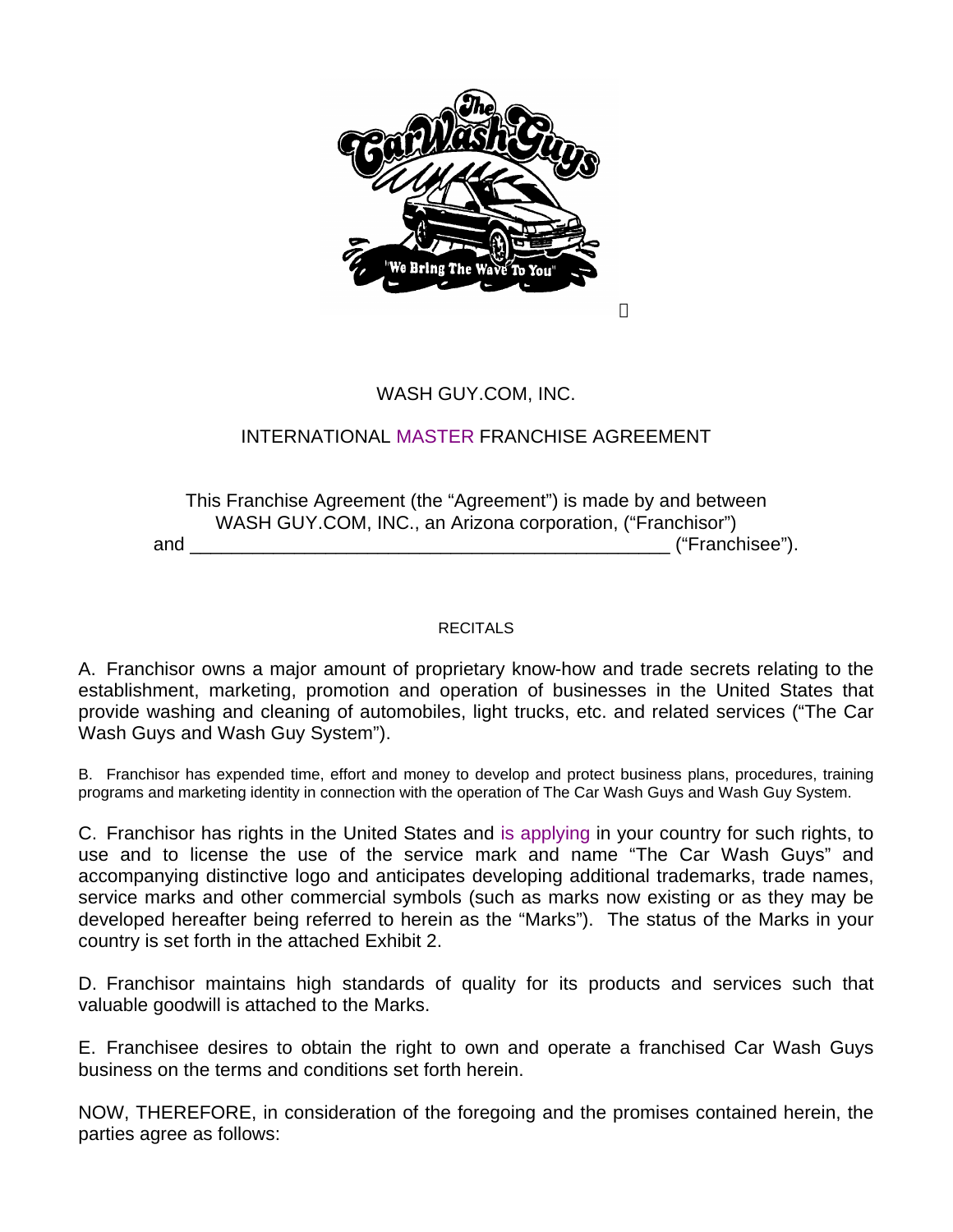# 1. FRANCHISE AND TERM

#### 1.1 Grant of Franchise

Franchisor grants to Franchisee, and Franchisee accepts, the right to use the Marks and the Car Wash Guys System of Franchisor in the operation of a business (the "Franchised Business") at a location (as defined below) in the city and country (the Marketing Area") on the terms and conditions set forth in this Agreement. Franchisee may not use the Marks in any other business or offer any products or services which are not included within the Franchised Business without the prior written consent of Franchisor. Franchisee must provide: (1) mobile car washing and waxing services (the "Core Services"). At Franchisee's election (which election may be made at the date hereof or at any time during the term of the Agreement), Franchisee may provide automobile and light vehicle fleet washing ("Optional Services"). Franchisor reserves the right to introduce or eliminate any Core Services and Optional Services during the term of this Agreement as part of the Car Wash Guys System, provided any such additions must relate solely to cleaning, washing and waxing of automobiles and fleets of light vehicles. Franchisee shall be required to provide all such services that Franchisor designates as Core Services. In the event that, subsequent to the date hereof, Franchisee elects to provide any Optional Services offered as part of The Car Wash Guys System other than those listed herein, they must receive written permission. To the extent that Franchisee elects to provide any Optional Services during the term of this Agreement, including any renewal hereof, Franchisee shall at all times thereafter continue to provide such Optional Services unless and until Franchisor eliminates such service from The Car Wash Guys System. The Core services and any Optional Services which Franchisor elects to provide during the term of this Agreement are collectively referred to as the "Services".

## 1.1.1 Grant of Right to Sell Franchises

Once Franchisee Core Services operating franchise has been established and operating for a period of ninety (90) calendar days, Franchisor grants to Franchisee the right to sell to other parties franchises of The Car Wash Guys or Wash Guys Systems (the right to become a "Master Franchise") within the boundaries of Franchisee designated Marketing Area only. If Franchisee has not established and have operational the Core Services franchise within one hundred eighty (180) calendar days of delivery of Franchisee's initial car wash truck/unit, this right may be terminated by Franchisor.

#### 1.2 Marketing Area

Franchisee is hereby granted a nonexclusive Marketing Area defined by geographic boundaries as determined by Franchisor in its sole discretion after giving considerations to relevant demographic information, including the number of vehicles, population and demographics, the actual boundaries of which are set forth on Exhibit 1 attached to this Agreement. Franchisee may not conduct any advertising that is circulated outside the Marketing Area or otherwise solicit customer accounts that are located outside the Marketing Area without the prior written consent of Franchisor. Franchisee may not solicit customers within the Marketing Area with respect to Services that would be provided to such customers both within and outside the Marketing Area (such customer being referred to as a "National or International Account") without the prior written consent of Franchisor.

In the event Franchisee enters into an agreement to provide Services to a National or International Account, Franchisee's agreement in respect thereof must provide that Services for locations other than in the Marketing Area must be subcontracted to other Car Wash Guys Franchisees in their licensed marketing areas ("Other Franchisees"), if any. Franchisor, in its discretion, may establish other Franchisees who may advertise and solicit customer accounts within the Marketing Area and who may be in competition with Franchisee. In addition, Franchisor retains the right to solicit and sell National or International Accounts within the Marketing Area, including but not limited to solicitation and sales via direct marketing campaigns, telemarketing, and by use of the Internet and other on-line computer networks.

2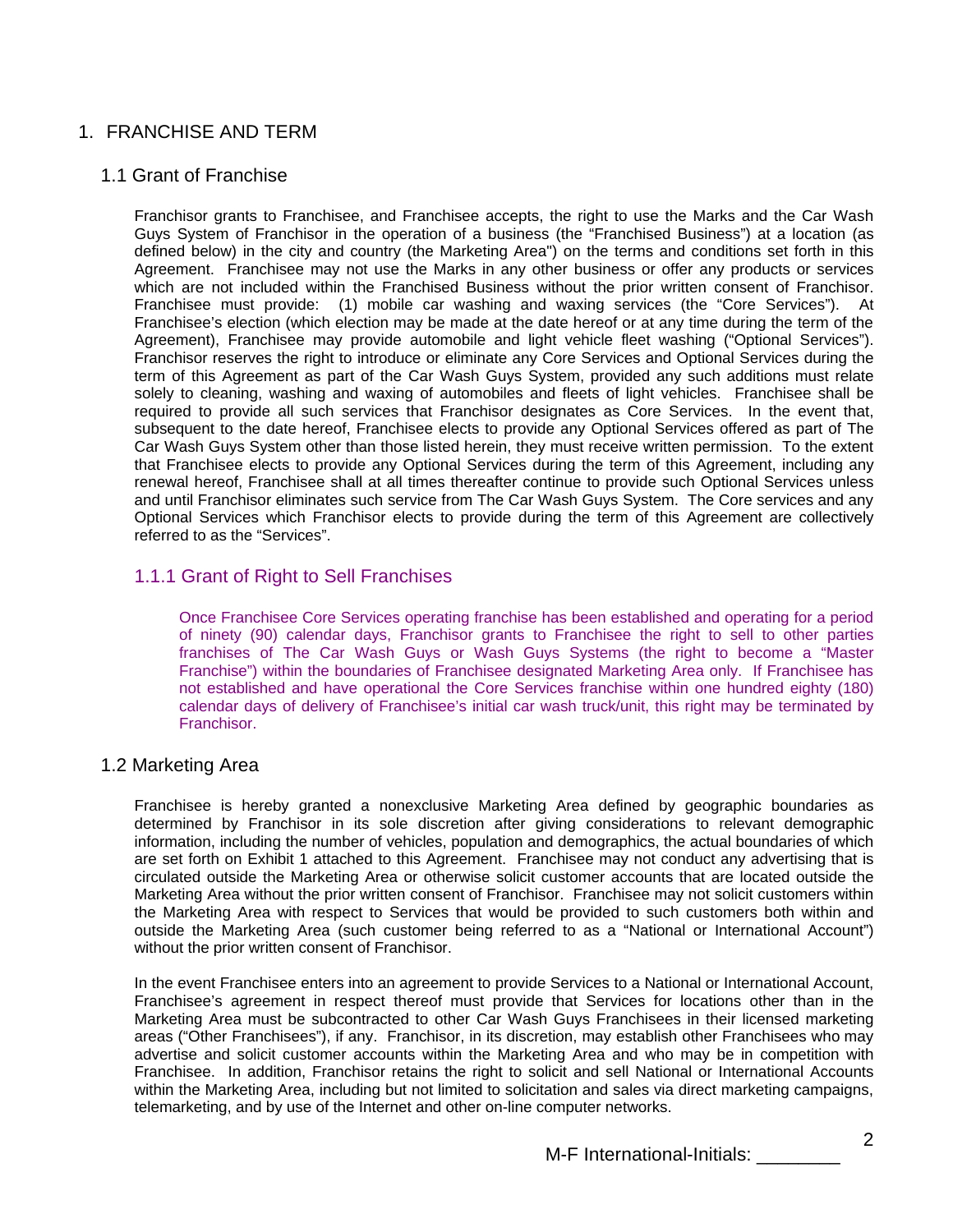Franchisee may not, directly or indirectly, sell, offer to sell, or provide any of the Services to any person or legal entity that is under contract with, is a current customer of, or was invoiced within the previous six (6) months ("Customer Accounts") by, another Car Wash Guys Franchisee who has been granted a marketing area that overlaps (in part or whole) with the Marketing Area described in this Section 1.2 and Exhibit 1 of this Agreement ("Overlapping Franchisee"). The provisions of this paragraph shall apply only to Customer Accounts in which the customer is located in both Franchisee's Marketing Area and in a Overlapping Franchisee's marketing area ("Overlapping Territory"), and are intended to be broadly interpreted to prevent Franchisee from directly or indirectly interfering with any of the customer relationships that have been established by an Overlapping Franchisee in Overlapping Territory. The provisions of this paragraph shall not apply if Franchisee obtains written permission, granted by the President, Vice President or Continent Franchisor Director (CFD) of the Franchisor, to engage in conduct that otherwise is prohibited in this paragraph. If Franchisee violates any of the provisions of this paragraph, Franchisee shall pay to the Overlapping Franchisee(s) forty-three point five percent (43.5%) of the revenue derived from the Customer Accounts that caused Franchisee to violate this paragraph. Such revenue must be paid to the Overlapping Franchisee(s) with ten (10) calendar days of receiving such revenue, for so long as Franchisee receives revenue from those Customer Accounts. This paragraph shall be effective only if an Overlapping Franchisee is subject to the same or similar provisions of this paragraph.

## 1.3 Term

#### 1.3.1 Initial Term

This Agreement is effective and binding for an initial term of five (5) years commencing on the date of its execution by Franchisor, unless sooner terminated as provided herein.

#### 1.3.2 Renewal Term

Subject to Section 1.3.3, Franchisee may renew its right to operate as a Franchisee of Franchisor for three (3) successive five (5) year terms provided that the Franchisee has remained in full compliance throughout the previous term and on the same terms and conditions on which Franchisor is then customarily granting new franchises; or, if Franchisor is not then granting any new franchises, then on the same terms and conditions on which Franchisor is then customarily granting renewal franchises by executing the then current form of such agreement. Franchisee will not be required to pay a renewal fee upon exercise of such right. Franchisee must give Franchisor written notice of intent to renew such right not more than one hundred eighty (180) calendar days nor less than ninety (90) calendar days prior to the expiration of the preceding term.

The renewed Franchise Agreement will be evidenced by the Franchisee signing the Franchise Agreement forms which Franchisor is then using. These forms may vary materially from this Agreement. Royalty Fees, Advertising and Promotional Fund fees and other fees will be set at the then prevailing rates and terms. The failure or refusal to execute the Renewal Franchise Agreement forms within thirty (30) days after delivery to the Franchisee may be regarded as an election by the Franchisee not to renew. Upon renewal, the Franchised Business must remain located in the geographical territory designated in this Agreement. The Marketing Area may be modified and its geographic area may be reduced.

Franchisee will reimburse Franchisor for Franchisor's reasonable out-of-pocket costs concerning the renewal. Franchisee will refurbish, remodel, and replace the Franchise equipment to conform to the then current Confidential Operations Manual and System. There will be no limitation on the amount that Franchisor may require Franchisee to spend on refurbishing, remodeling and replacement. Upon renewal, Franchisee must execute a general release, in a form prescribed by Franchisor,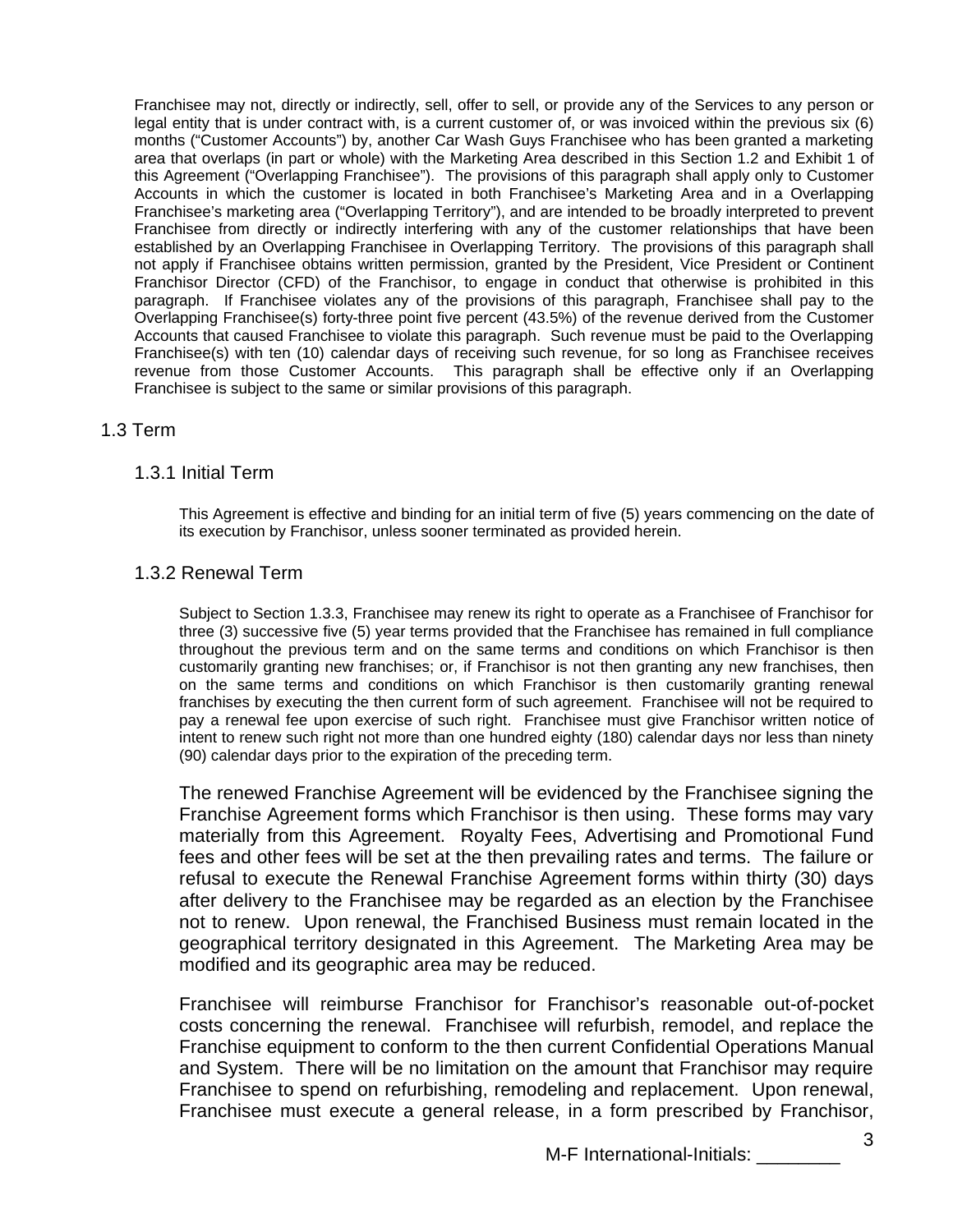following applicable law, to release Franchisor from any claims Franchisee may have against the Franchisor or any predecessor, sister or co-branding companies of the Franchisor, their current or former shareholders, directors, officers, employees, agents and their spouses.

Before renewal, Franchisee or their designated manager will attend and successfully complete any retraining program Franchisor prescribes in writing. This will be done at the Franchisee's expense, including travel, meals, lodging, and the then current training fee.

#### 1.3.3 Refusal to Renew

Notwithstanding the foregoing provisions, Franchisor will not be obligated to renew Franchisee's rights to operate as a Franchisee of Franchisor if Franchisee has failed to satisfactorily comply with Franchisee's duties, obligations and covenants during the preceding term or is then in default of any provisions of this Agreement. The determination of satisfactory compliance will be within the exclusive discretion of Franchisor in good faith. If Franchisor refuses to renew, Franchisee must continue to perform under this Franchise Agreement until its expiration.

Continuation. If Franchisee is in the process of transferring the Franchised Business at the time of expiration Franchisee may be allowed to continue to operate the Franchise with Franchisor's express consent, following the expiration or termination of this Agreement. The continuation will be a monthto-month extension of this Franchise Agreement. Otherwise, all provisions of this Agreement will apply while operations continue.

#### 1.4 Possible Expansion

After the third (3rd) month following the opening and operation of the Location, Franchisor and Franchisee will discuss the possibility of Franchisee's expansion to other cities or other marketing areas in the country. However, this Agreement does not require Franchisor to grant any additional rights to Franchisee until Core Services are established and operating for a period of ninety (90) calendar days.

The Master Franchise will include the Marketing Area as set forth in Exhibit 1 attached to this Agreement. The Master Franchise will include first rights to purchase Master Franchise rights in Marketing Areas that maintain a common border with the originally granted Master Franchise.

## 2. FEES

## 2.1 Initial Fees

In consideration of the license granted herein, Franchisee shall pay to Franchisor, within thirty (30) calendar days of the date this Agreement is executed, an Initial Fee of Twenty Thousand U.S. Dollars (US \$20,000).

## 2.1.1 Initial Fees From Sale of Additional Franchises

In consideration of any franchise of The Car Wash Guys or Wash Guys Systems that the Master Franchise sells, Master Franchise shall pay to Franchisor, within ten (10) calendar days of the date that the Agreement is executed, an Initial Fee of Five Thousand U.S. Dollars (US \$5,000). The remainder of the Initial Fee collected by the Master Franchise for the sale of The Car Wash Guys or Wash Guys Systems franchises shall be retained by the Master Franchise for operating expenses.

# 2.2 Continuing Fees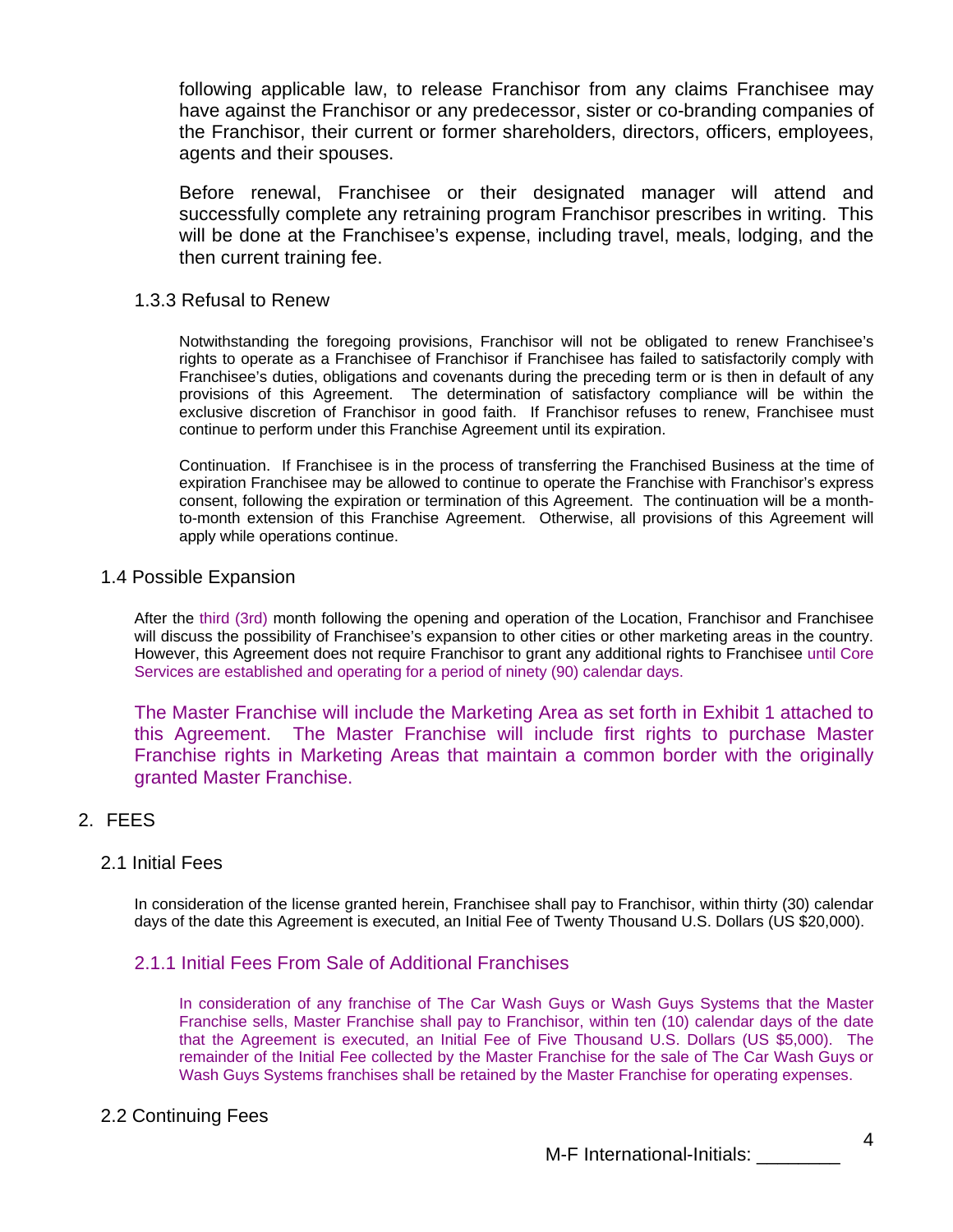### 2.2.1 Royalties

The royalties for each truck/unit will be \$100.00 per month. This royalty fee is due and payable in full on the seventeenth (17th) calendar day of each calendar month. These royalty payments are to be paid for every truck and trailer unit Franchisee operates. Payments of continuing royalty fees are not refundable and must be made via bank wire or such other electronic funds transfer procedure as Franchisor may require.

The royalty fee may not be uniform for all franchises now being offered by the Franchisor. Franchisor reserves the right to trade services for royalties upon our mutual consent. Franchisor reserves the right to administer National and International accounts and collect all monies. Franchisor may subtract out the royalty fees and/or the promotional fund fees that Franchisee pays Franchisor before forwarding any monies due the Franchisee. Payments to the Franchisee will be settled monthly.

## 2.2.1.1 Royalties From Sale of Additional Franchises

In consideration of any franchise of The Car Wash Guys or Wash Guys Systems that the Master Franchise sells, Master Franchise shall pay to Franchisor, a royalty for each truck/unit of \$100.00 per month. This royalty fee is due and payable in full on the seventeenth (17th) calendar day of each calendar month. These royalty payments are to be paid for every truck and trailer unit the Franchisees operate. Payments of continuing royalty fees are not refundable and must be made via bank wire or such other electronic funds transfer procedure as Franchisor may require. The remainder of the royalty collected by the Master Franchise shall be retained by the Master Franchise for operating expenses.

#### 2.2.2 Insurance Payments

Franchisee could be paying monthly for the insurance Franchisee is required to maintain for the operation of the Franchised Business. If Franchisee fails to keep in force their insurance requirements Franchisee may be terminated. (See Section 3.21 of this Agreement.)

## 2.2.2.1 Insurance Payments For Additional Franchises

#### All franchisees of Master Franchise must maintain insurance if available.

## 2.3 Promotional Fund

#### 2.3.1 Franchisee Contributions

Franchisee will pay to Franchisor each month as a contribution to a Car Wash Guys System promotional fund (the "Promotional Fund"), if and when established, one hundred dollars (\$100) per calendar month. Promotional Fund contributions are due and payable in full at the same time and in the same manner as continuing royalty fees. Payments of Promotional Fund contributions are not refundable.

2.3.2 Use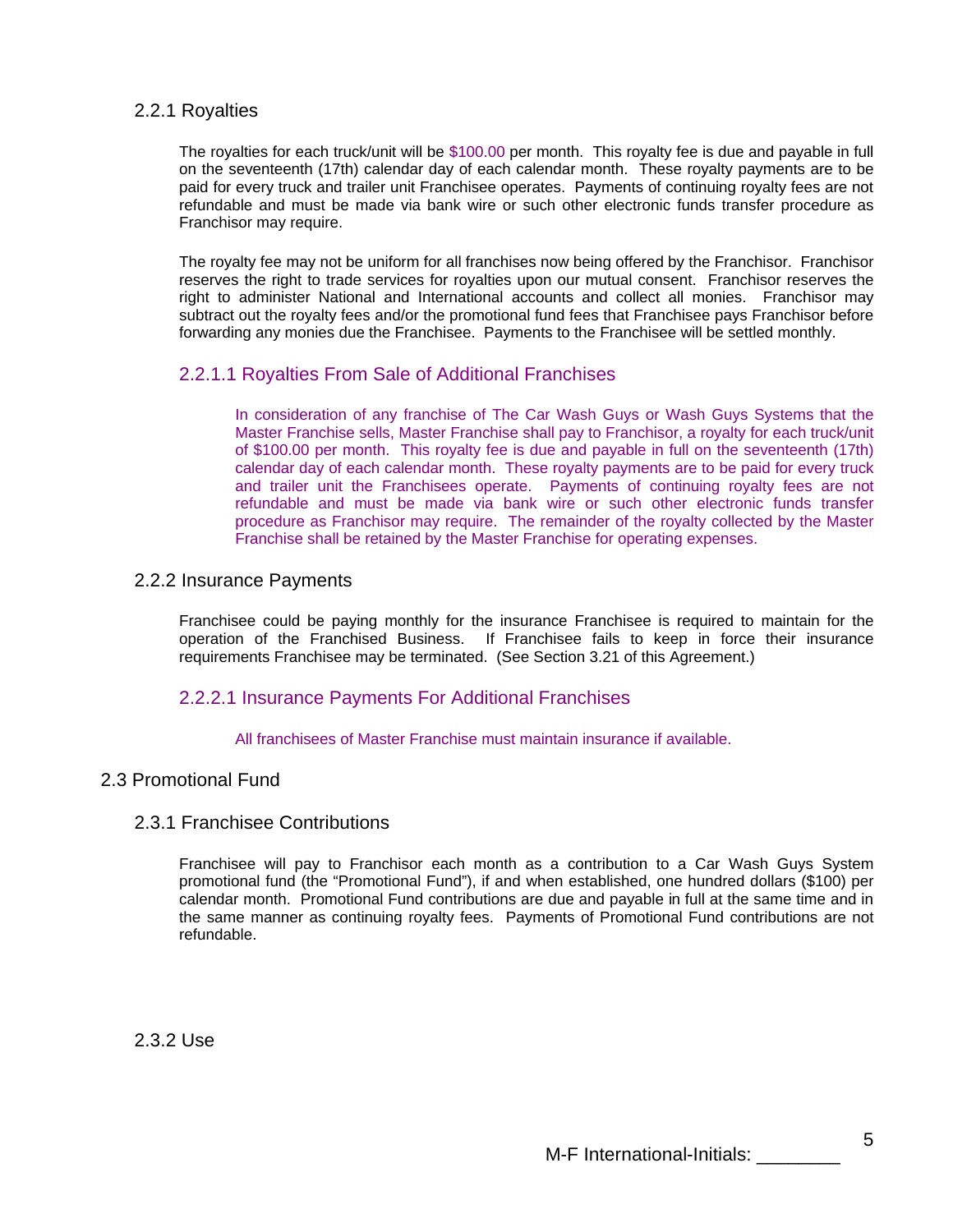Franchisor will not commingle Promotional Fund contributions with its general funds, but will hold all Promotional Fund contributions from all its Franchisees in one or more designated accounts.

The Promotional Fund may be used as determined by Franchisor:

- (a) to purchase national, regional, and local advertising in broadcast, print, internet and electronic media;
- (b) to be used exclusively to meet any and all costs of maintaining, administering, researching, directing and preparing advertising and/or promotional activities (including, among other things, the costs of preparing and conducting television, radio, magazine, newspaper and internet advertising campaigns); direct mail and outdoor billboard advertising; marketing surveys and public relations activities; use of advertising agencies and website developers to assist with projects, website development and maintenance and internet informational and advertising links and promotional brochures, CD-ROMs, video tapes and other marketing materials for the Franchisor.
- (c) to acquire the services of in-house and outside advertising, public relations professionals and website developers;
- (d) to carry on other advertising and promotional activities as Franchisor may reasonably deem advisable to increase demand for Services offered by its Franchisees, whether Core Services or Optional Services; and
- (e) to pay the reasonable expenses of administering the Promotional Fund, including the reasonable compensation of Franchisor's employees and expenses of the advisory committee described in Section 2.3.3 (if established by Franchisor) while working on behalf of the Promotional Fund.

## 2.3.3 Administration

The Promotional Fund will be administered by the Franchisor or by an advertising agency selected by the Franchisor. Franchisor, in its sole discretion, may establish a Franchisee advisory committee from time to time to provide input and suggestions regarding use of the Promotional Fund and the effectiveness of programs funded by the Promotional Fund. If the Franchisee advisory committee is appointed, it will consist of representatives of Franchisor and representatives of the Franchisees, with the representatives of Franchisees constituting a majority of the members thereof. Franchisor shall retain sole discretion over the use of the Promotional Fund.

## 2.3.4 Accounting

Franchisor will account to Franchisee annually for all Promotional Fund contributions received and spent. The accounting will be made by written report within ninety (90) calendar days of the end of the year setting forth the total contributions received from all Car Wash Guys System Franchisees as a group and all expenditures made by Franchisor, together with the balance on account in the Promotional Fund as of the date of the report.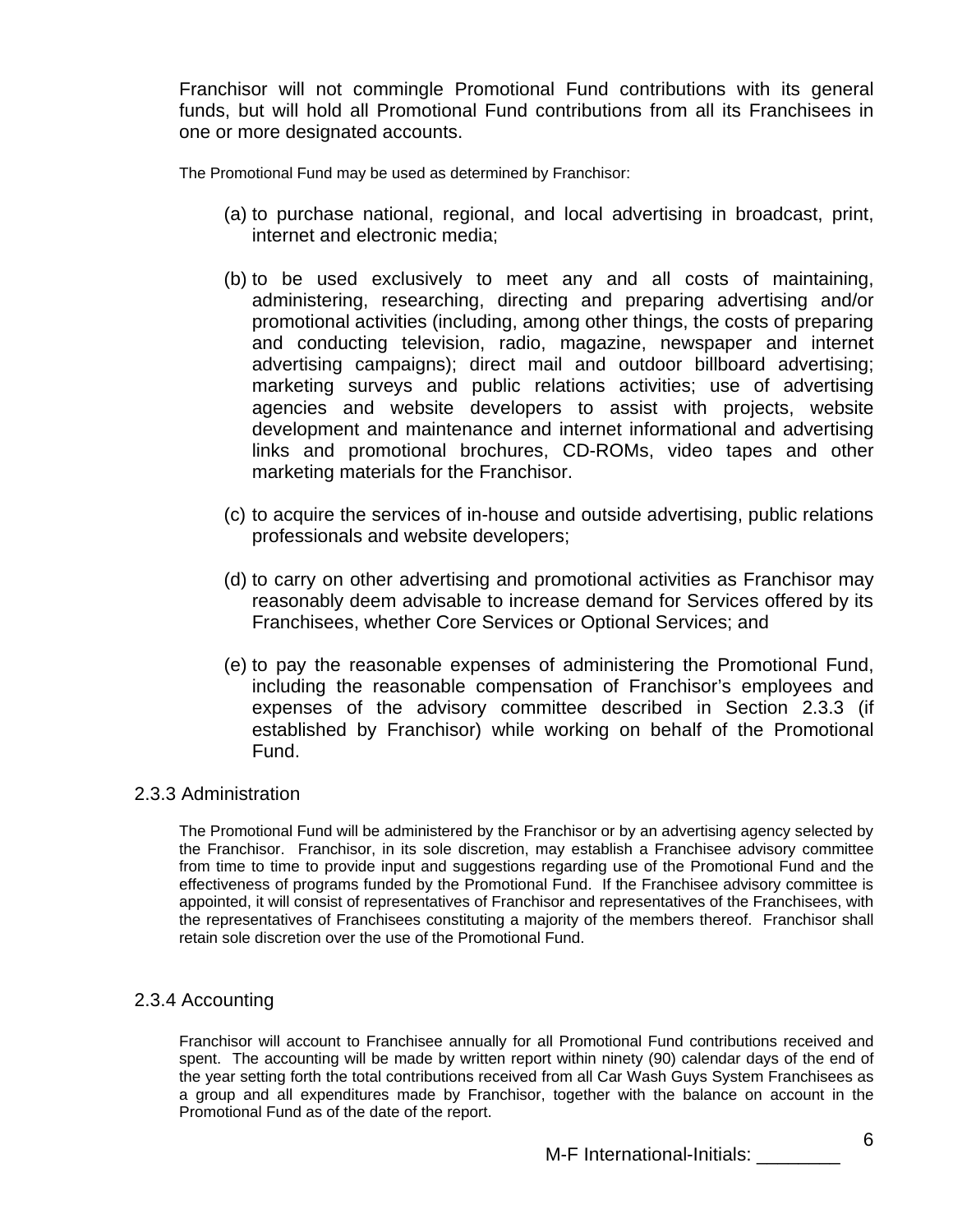# 2.3.5 Commercial Relationship

Franchisor and Franchisee agree that the rights and obligations of the parties arising from the Promotional Fund and all related matters are governed solely by this Agreement, and that this Agreement and the Promotional Fund are not in the nature of a "trust," "fiduciary relationship," or similar special relationship. Franchisor and Franchisee agree that the Promotional Fund and this Agreement are based on an ordinary commercial relationship between independent businesspersons.

# 2.4 Transfer Fee

Upon any transfer or assignment of this Agreement, Franchisee will pay to Franchisor a transfer fee in an amount equal to (i) US \$5,000 if transferred to an existing Car Wash Guys System Franchisee, or (ii) US \$10,000, if the franchise is transferred to a new Car Wash Guys System Franchisee.

# 2.5 Late Payment

Franchisee agrees that any payment to Franchisor that is not received within fifteen (15) calendar days after its due date will bear interest at the lower of one and one-half percent (1 1/2%) per month and the maximum rate permitted under applicable law in the Marketing Area, from the date payment was due to the date payment is received by Franchisor.

# 2.6 Currency

All fees, royalties and other payments referenced in this Agreement are stated in the currency of the United States of America ("U.S. Dollars"). All payments due to Franchisor under this Agreement shall be made in U.S. Dollars. Any fees or payments may be calculated and determined in the currency in which the receipts are denominated. However, payment of all such fees shall be made in U.S. Dollars based on the "Exchange Rate" in effect as of the last day of the date on which such fees or payments are due. As used herein, "Exchange Rate" shall mean the rate of exchange of the currency in which Gross Receipts of the Location are denominated and U.S. Dollars, as published in the United States edition of The Wall Street Journal on the next business day following the last day of the calendar month for which a fee or payment is due. In the event a payment is transmitted after the date payment is due, the currency exchange rate used shall be the Exchange Rate as of the date payment was due or the Exchange Rate as of the date the payment is transmitted, whichever rate produces the larger amount in U.S. Dollars, and regardless of any Late Payment (as defined in Section 2.5 above) or of any other remedy for non-payment or untimely payment of sums due pursuant to this Agreement. Franchisee shall be responsible for obtaining and maintaining any and all necessary or appropriate governmental approvals or permits enabling Franchisee to make payments to Franchisor in U.S. Dollars.

## 2.7 Transfer Restrictions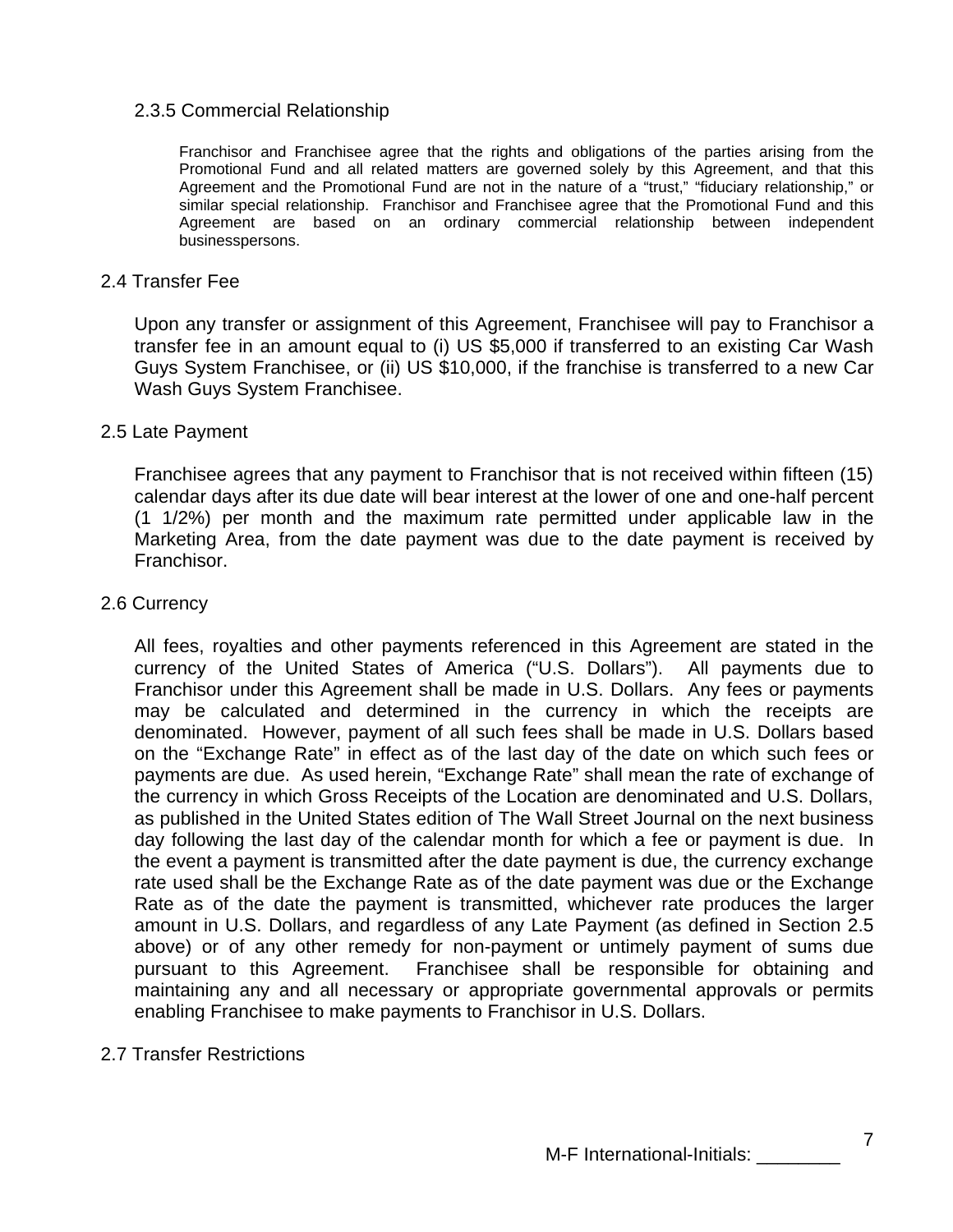If at any time any legal restrictions shall be imposed upon the purchase of U.S. currency or the transfer to or credit of a non-resident corporation with payments in such currency, Franchisee shall notify Franchisor immediately. Franchisee shall use its best efforts to obtain any consents or authorizations which may be necessary to effect payment in U.S. currency. If Franchisee, despite its best efforts, is unable to effect payment in U.S. currency, Franchisor may direct Franchisee to make payment to Franchisor in such other currency and in such other territory or jurisdictions as Franchisor may select. Franchisor may (to the extent permissible by law) require Franchisee to make such payments to a separate account for the exclusive and sole use and benefit of Franchisor and provide Franchisor with evidence of such payments. Franchisor's acceptance of payment in a currency other than that of the U.S. shall not relieve or release Franchisee of or from its obligations to make future payments in U.S. currency to the extent permitted by law. If, having used its best efforts, Franchisee is unable to obtain consent to or authorization of a method and manner of payment acceptable to Franchisor, then Franchisor may, by written notice to Franchisee, forthwith terminate this Agreement without any claim being made by either party against the other with respect to such termination, but subject to the provisions of this Agreement which expressly or by implication become effective or continue in effect subsequent to such termination.

# 2.8 Tax Payments

If any amount payable by Franchisee to Franchisor hereunder is subject to withholding or other taxes that Franchisee is required to deduct from such payments, Franchisee shall withhold such amount, remit the withholding to the appropriate tax authority, and promptly deliver to Franchisor receipts of applicable governmental authorities for all such taxes withheld or paid. Franchisee shall be responsible for and shall indemnify and hold Franchisor harmless against any penalties, interest and expenses incurred by or assessed against Franchisor as a result of Franchisee's failure to withhold such taxes or to timely remit them to the appropriate taxing authority. Franchisee agrees to fully and promptly cooperate with Franchisor to provide such information and records Franchisor requests in connection with any application by Franchisor to any taxing authority with respect to Franchisee. If Franchisor is required to refund to Franchisee any amounts paid hereunder, Franchisor shall not be required to refund such amounts which were so withheld by Franchisee until Franchisor receives a refund of such amounts from the applicable government and/or agency thereof or Franchisor utilizes a foreign tax credit directly attributable to such amounts on its United States Federal income tax return which is accepted in full by the United States Treasury or with respect to the period within with such credit may be reduced or disallowed has expired.

# 3. OBLIGATIONS OF FRANCHISEE

# 3.1 Lease

Master Franchisee must execute a lease or otherwise secure sales office and warehouse premises for the operation of the Location within ninety (90) calendar days after execution of this Agreement by Franchisor. If Franchisee does not secure premises within such 90-day period, Franchisor may terminate this Franchise Agreement.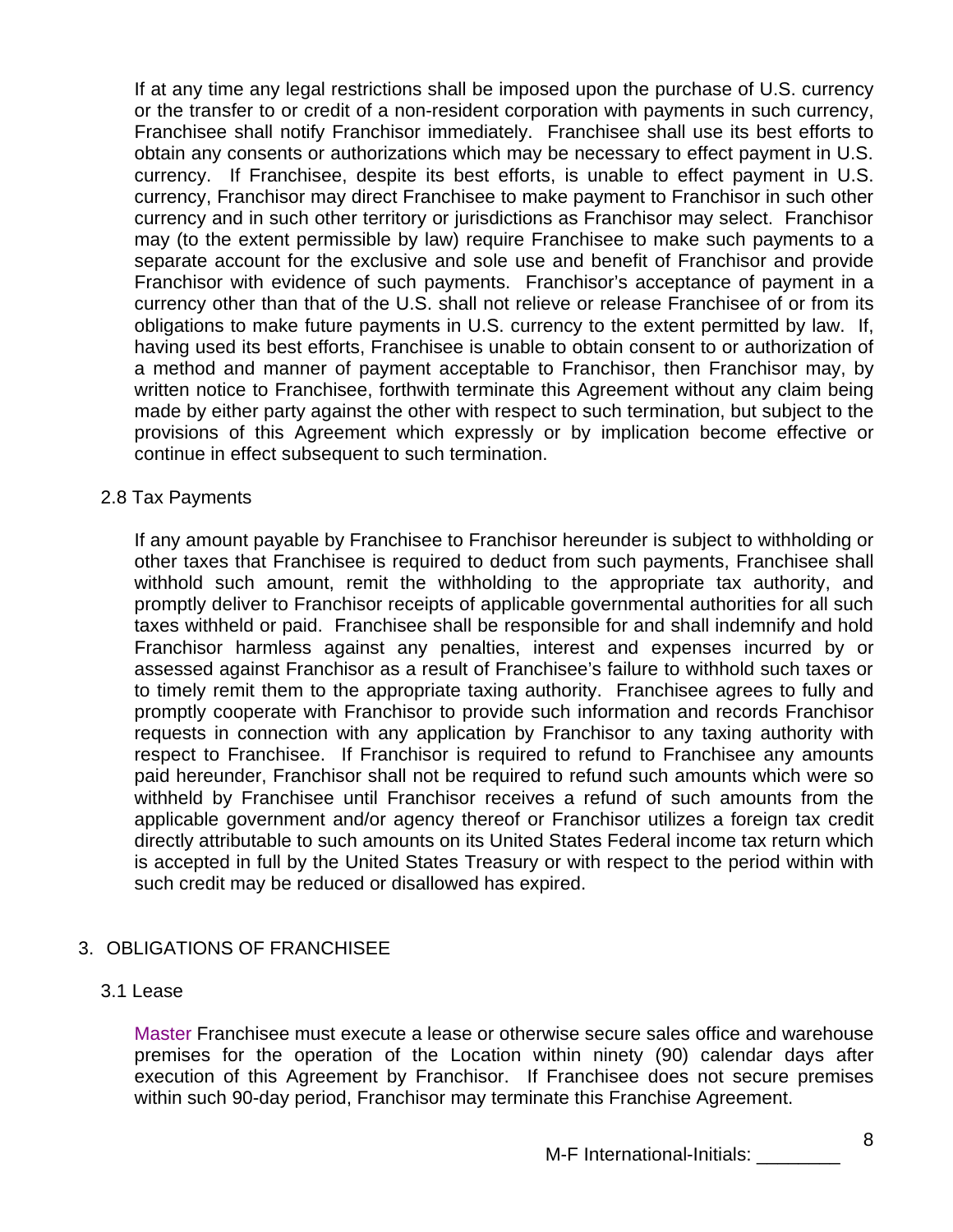# 3.2 Tenant Improvements

Upon execution of the lease for the Location, Franchisee must commence construction and installation of all tenant improvements, trade fixtures, displays and interior décor necessary or appropriate to commence business. The leased or owned premises must be maintained in a safe and orderly manner, present a neat and businesslike appearance and be adequately staffed. A generalized space plan and layout must meet Franchisor approval. Franchisor will make itself reasonably available to assist Franchisee in the design or layout of such premises and in the types of improvements appropriate.

# 3.3 Owner Participation

If Franchisee is an individual, Franchisee must devote his full time and best efforts to the day to day operation of the Franchised Business with no operational or management commitments in other businesses except other franchises offered by Franchisor. If Franchisee is a partnership, corporation, limited liability company or other legal entity, then Franchisee must designate a principal of the Franchisee who will devote his full time and best efforts to the day to day operation of the Franchised Business. Notwithstanding the foregoing, Franchisee may continue to operate such other business(es) in which Franchisee is engaged as of the date hereof, which business(es) (if any) is/are family owned. In the event Franchisee does continue to operate such other business(es), Franchisee will employ separate personnel for the same, market such services under one or more trading designations separate from the Marks, maintain separate offices and customer reception space (although such space may be located on the premises at the Location), and have the personnel related to such other business(es) wear apparel that does not feature any of the Marks. Notwithstanding the above, to the extent that any business in which Franchisee is engaged provides: (1) cleaning, washing and waxing of automobiles: or (2) Advisory Services, Franchisee shall be permitted to continue to operate such business only for a period of one hundred eighty (180) calendar days from the date thereof; but thereafter, if Franchisee has not disposed of its interest in such business, Franchisor shall have the immediate right to terminate this Agreement.

## 3.4 Managers; Training

No matter what form of business Franchisee decides to use, the person assigned to running the day to day operations of the business must have completed the initial training course. Anyone in Franchisee's employ who is a manager or crew leader of a mobile car wash truck/unit or anyone who will be operating your car wash truck/unit unsupervised must also have completed the required training course.

## 3.5 Employees

Franchisee must hire and train all employees who are necessary for the operations of the Franchised Business. Franchisee will be solely responsible for the terms of employment of its personnel, including compensation, training, supervision and payroll withholding. Franchisee will in no way obligate Franchisor for expenses incurred in the operation of the Franchised Business including labor costs.

Franchisee is required to hire and maintain sufficient staff in order to handle customer volume at all times. Franchisee is required to pay their employees and staff the wage prevailing (or in some areas a wage high than the then prevailing wage) in the Marketing Area for employees with similar labor skills, people skills and similar job responsibilities.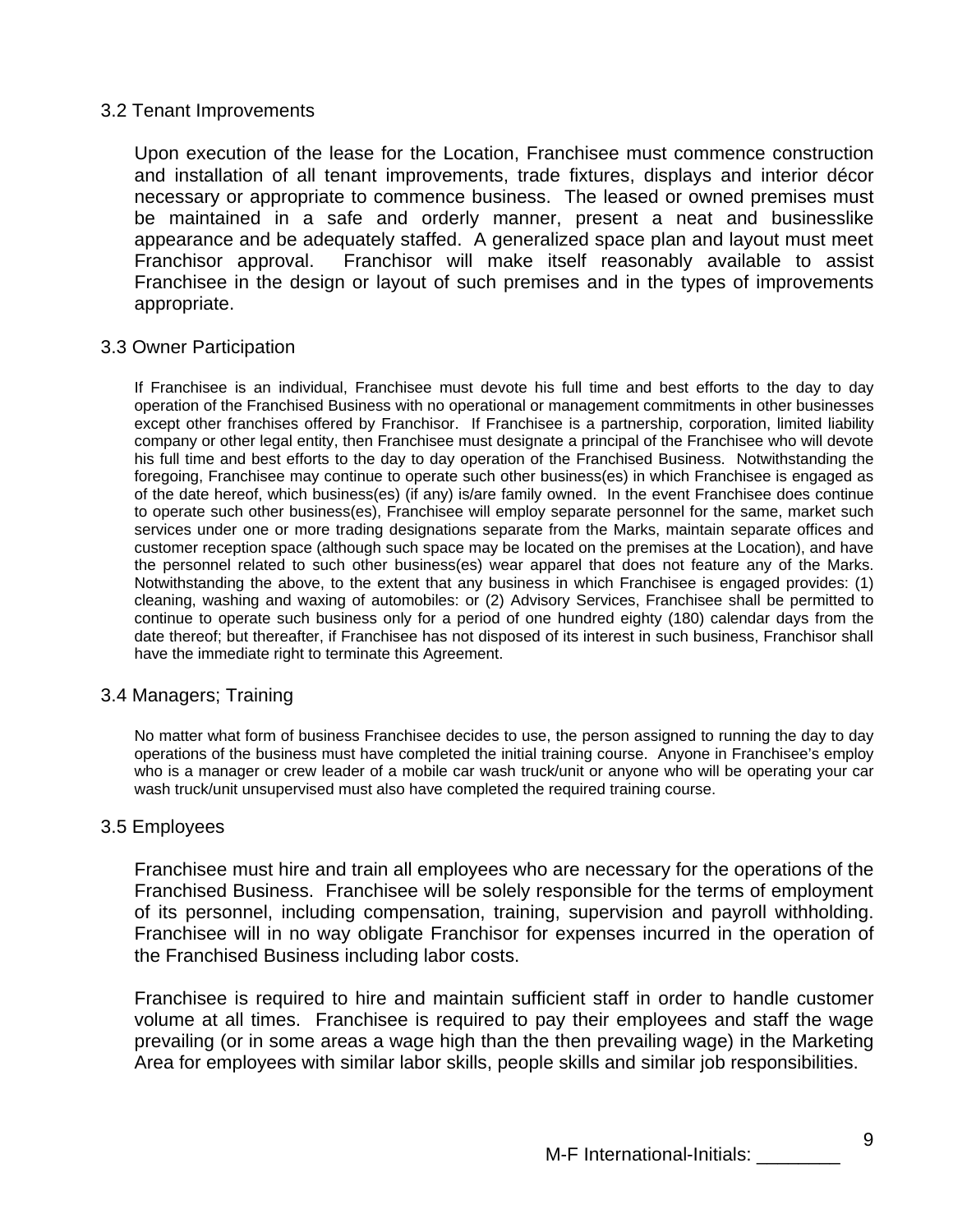Franchisee is responsible for making sure their crews meet the standards, specifications and procedures outlined in the Confidential Operations Manual. Franchisee will hire only efficient, competent, sober and courteous employees for the conduct of the Franchised Business and will pay their wages, commissions, piece work and any other compensation justly due with no liability on our part.

Franchisee must take all steps necessary to preserve and protect proprietary information from publication, communication or other unauthorized disclosure or misuse. Franchisee must not disclose any of the proprietary or confidential information, use it in any unauthorized way or assist any other person or entity to disclose or use it either during the term of this Franchise Agreement or at any time thereafter. In particular, Franchisee will require as a condition of the employment of any employee by the Franchisee in the management and operation of the Franchised Business that the employee similarly covenants to maintain and protect the confidential and proprietary information, including the signing of the Franchisee's employee non-compete agreement. Franchisee will be responsible for the compliance with such covenants by their employees, with such covenants being for the benefit of the Franchisor and enforceable by the Franchisor. In the event Franchisee becomes aware of any actual or threatened violations of any such covenants by any of their employees, Franchisee will promptly and fully advise Franchisor in writing of all related facts known to Franchisee. Franchisee will further cooperate with Franchisor in all ways reasonably requested by Franchisor to prevent or stop any such violation, including without limitation institution or permitting to be instituted in the name of Franchisee any demand, suit or action that Franchisor determines is advisable, which demand, suit or action may be maintained and prosecuted by Franchisor and/or Franchisee at the Franchisee's expense.

## 3.6 Training

#### 3.6.1 Initial Training

A forty (40) hour initial training course is provided with the Franchised Business. Franchisee will be allowed to have up to three people including themselves take this course. This initial training course is required and anyone who will be operating Franchisee's initial car wash truck/unit unsupervised is required to complete the training. At least one person is required to take the training course. This initial training course will be held at locations Franchisor designates in the United States and will be run by a US based franchisee.

#### 3.6.2 Associated Costs

Franchisee agrees to pay any and all fees, charges, travel, living and other expenses and compensation which may be incurred by Franchisee and/or another designee in connection with this initial training program.

If Franchisee cannot attain legal entry into the United States to attend their required initial training program, Franchisee must submit for Franchisor's approval Franchisee's proposed initial training program. This proposal must include the location(s) of the training, the duration of training at each location (in days or hours), the topics covered and the amount of time spent on each topic (in hours) and the training fees and terms for payment of the fees to be paid at the training location(s). This initial training program must cover all aspects of the operation of the Franchise, equipment operation, financial controls, marketing techniques, car wash service methods, deployment of labor and maintenance of quality standards. If Franchisee's proposed initial training program is not approved in its original form Franchisee must modify it and resubmit a new training proposal. If Franchisee does not submit a proposal that meets with Franchisor approval, the franchise will be terminated.

## 3.6.3 Failing Training Initially

If Franchisee fails the initial training course, the Franchise may be terminated. Franchisee or Franchisee's manager may retake the training program up to one additional time providing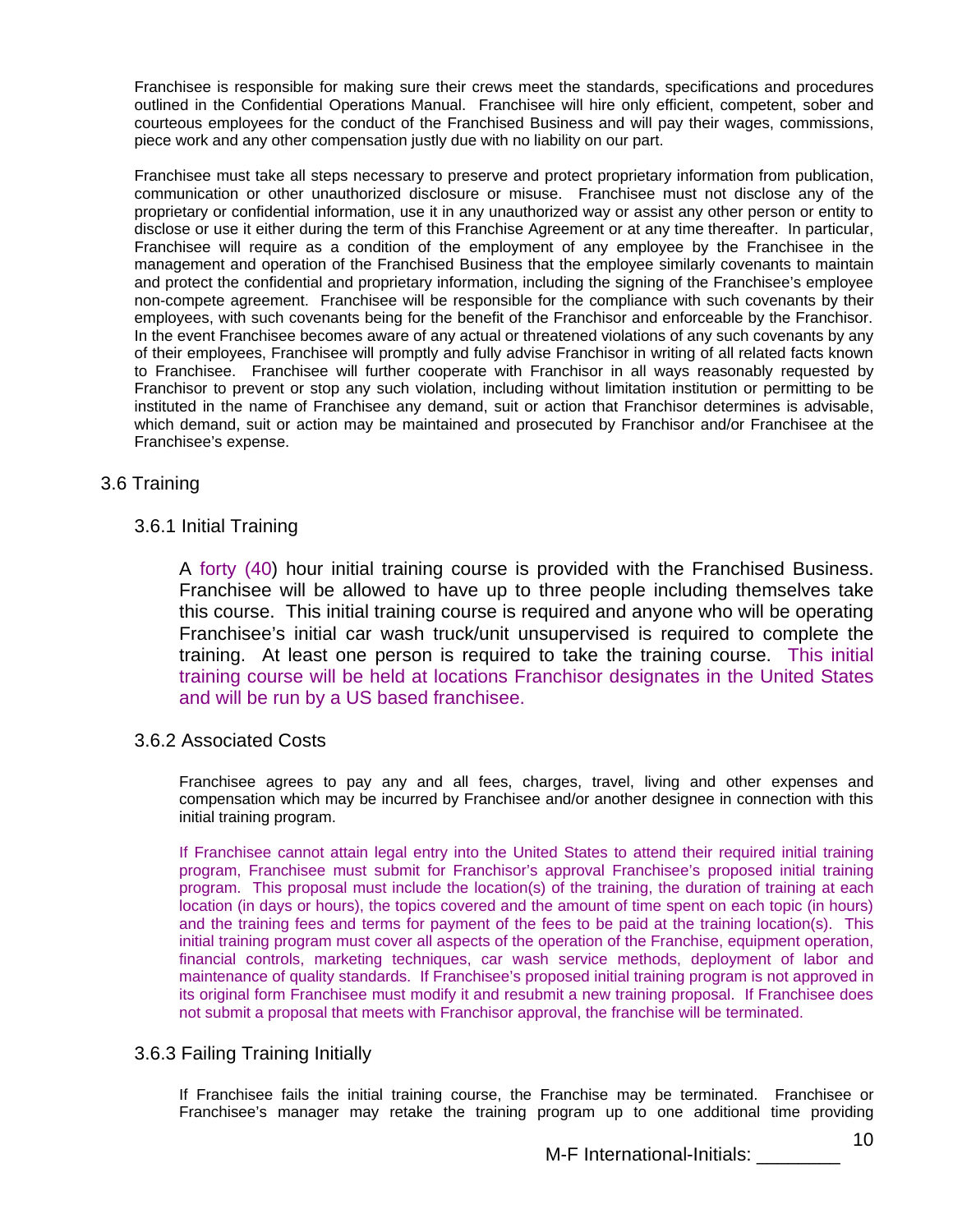Franchisee gives Franchisor written notice of their intent to do so no later than one week after Franchisee or Franchisee's manager fails training. If Franchisee's general manager, whom Franchisee intends to have run Franchisee's business, fails the required initial training program, the franchise may be terminated. If Franchisee or Franchisee's manager fails the retake of the training course, the franchise will be terminated. \$10,000 of the initial franchise fee will be deemed fully earned and non-refundable in consideration of administrative and other expenses incurred by Franchisor in granting the franchise and for our lost or deferred opportunity to sell the franchise to other potential Franchisees. If Franchisee or Franchisee's manager fails to satisfactorily complete the initial training course, the remaining \$10,000 will be refunded to Franchisee if the full Initial Fee was paid upon signing this Franchise Agreement.

# 3.6.4 Failing On-Going Training

From time to time Franchisor may provide refresher training programs or seminars and may require that the Franchisee or their managers and crew leaders attend and complete them to Franchisor's exclusive satisfaction. These programs and seminars will be held at locations Franchisor designates. When Franchisor determines that it is in Franchisee's best interest to take additional training courses, Franchisor will notify Franchisee either via the Franchisee Forum intranet system, by e-mail or in writing. Franchisee will have up to six (6) months to schedule this required training. If Franchisee fails to schedule the required training, Franchisee will be notified that Franchisee is in default of this Agreement. Franchisee will then have thirty (30) calendar days to cure this default. If Franchisee fails an on-going training course, Franchisee may be deemed in default and Franchisee will have thirty (30) calendar days to cure this default by re-taking and passing the required course or courses.

# 3.6.5 On-Going Training and Associated Costs

Franchisee will be exclusively responsible for paying any and all fees, charges, travel, living and other expenses and compensation incurred by Franchisee and their managers and crew leaders in connection with attending these programs, seminars and courses including any registration fee that may be charged by Franchisor or the training providers.

## 3.7 Confidential Operations Manual And Specifications For Initial And On-Going Equipment, Inventory And Supplies

Our industry is highly competitive. Continuous efforts to maintain, update and improve the System are essential. The developments Franchisor will make for the benefit of the System as a whole are contemplated throughout the term of this Agreement. The continuous development of the System in this manner is an important and beneficial aspect of the relationship Franchisee wants to have with Franchisor. Franchisor agrees to provide Franchisee with one password to access the loaned copy of The Car Wash Guys Confidential Operations Manual once Franchisee has paid to Franchisor the Initial Fee, in full. The Confidential Operations Manual contains the System, including specifications, standards, operating procedures, accounting and bookkeeping methods, marketing ideas, inventory requirements and control techniques, wash unit plans and specifications, equipment and sign requirements, public relations and other rules that Franchisor may prescribe from time to time. The Confidential Operations Manual is and will remain confidential and Franchisor's exclusive property. Franchisee will not disclose, copy or duplicate any part of the Confidential Operations Manual for any reason.

Franchisor develops minimum requirements for wash products, chemicals, merchandise, inventory, supplies, stationary, business forms, advertising, decor, wash unit plans and specifications, materials, equipment and signs, among other things. These requirements are outlined in the Confidential Operations Manual. Franchisee will purchase all wash products and inventory items specified in the Confidential Operations Manual. Franchisor may amend the Confidential Operations Manual, including changes which may affect minimum requirements for the franchise operations. Franchisee will strictly adhere to the requirements of the Confidential Operations Manual as Franchisor amends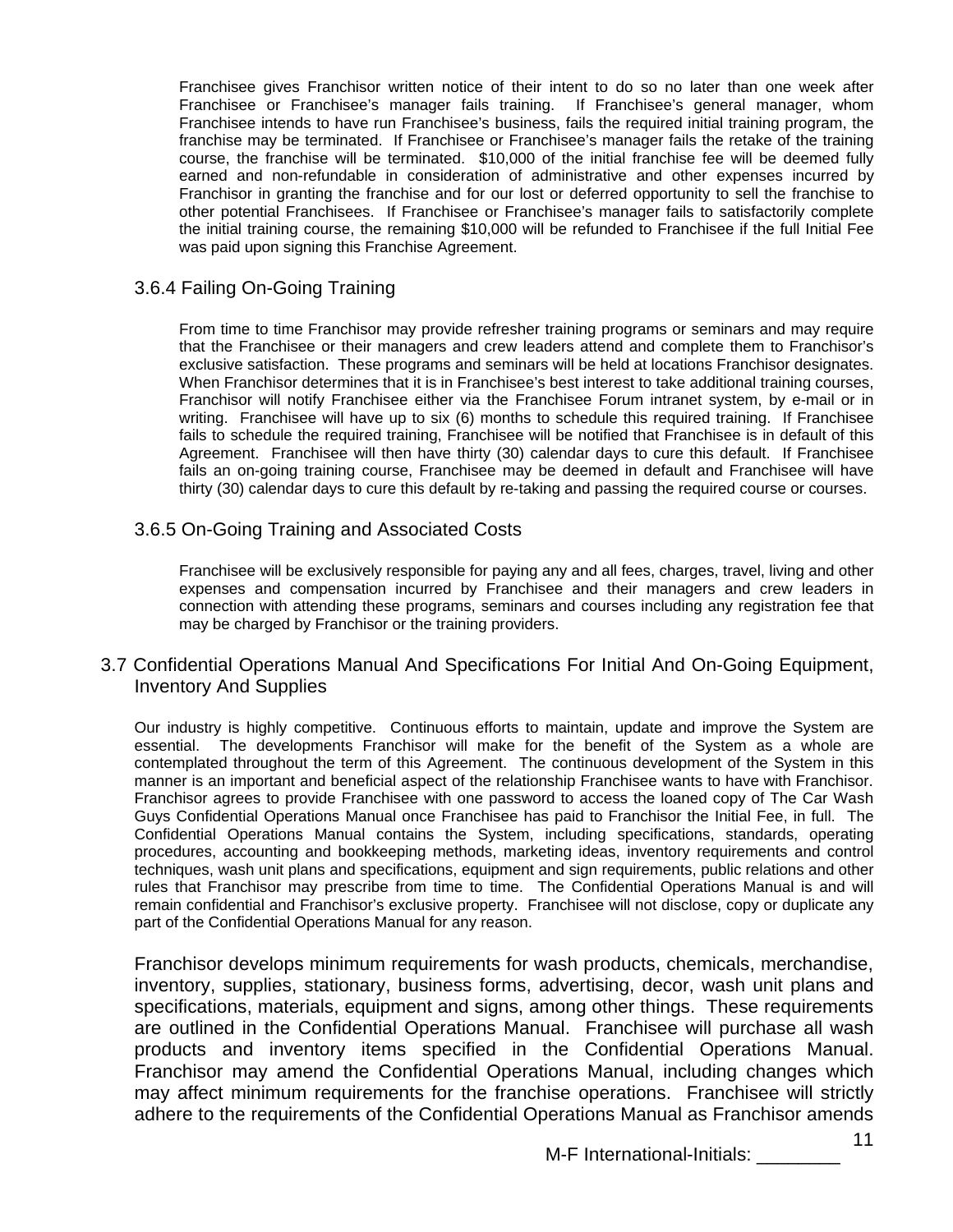it from time to time. Franchisee will implement immediately all changes at Franchisee's cost, unless Franchisor otherwise specifies. Franchisor reasonably may restrict Franchisee from producing, stocking, and selling certain items and goods, from time to time, as specified in the Confidential Operations Manual.

Franchisee may purchase some wash equipment, inventory, and supply items from Franchisor, if offered, at Franchisor's then current prices. If Franchisee desires to purchase any items from Franchisor, payment arrangements must be made when Franchisee places their order. The items Franchisor may offer include among other things equipment, merchandise and supplies that bear the Service Marks. Franchisee must purchase all wash products, supplies, chemicals and inventory items from Franchisor, if offered, or suppliers Franchisor approves from time to time.

Franchisor will not be liable to Franchisee if Franchisor is unable to deliver equipment, inventory, chemicals or supply items to Franchisee because of any loss, damage, or delay caused by strikes, riots, fire, insurrection, war, elements, embargoes, national or local holidays, failure of carriers, inability to obtain transportation facilities, forces majeuer, acts of God or of the public enemy, or any other cause beyond Franchisor's control.

Franchisee must purchase all equipment, chemicals, products, supplies and materials required for the operation of the Franchise from manufacturers, vendors, suppliers or distributors approved by Franchisor. All specifications that Franchisor requires of Franchisee and lists of approved vendors and suppliers will be included in the Confidential Operations Manual and the Franchisee Forum intranet system. Franchisor will use their best judgment to set and modify specifications in order to maintain the integrity and quality of the franchise system.

Additional car wash trucks/units and related equipment must be purchased through Franchisor, if offered, or from a list of approved vendors. Franchisee understands that the prices of such equipment bought from Franchisor may be raised or lowered by Franchisor from time to time due to increases or decreases in prices by Franchisor's vendors. Franchisee further understands that items Franchisee buys from vendors might also change in price.

Upon advance written request, Franchisee may request Franchisor approval to obtain equipment, chemicals, products, supplies or materials from sources that Franchisor has not previously approved. Franchisor requests that Franchisee seek out manufacturers, vendors, suppliers and distributors in their Marketing Area to continually expand the approved vendors and products available to franchisees systemwide. Franchisor additionally requests that Franchisee seek out new services, concepts, technologies, materials and methods from their Marketing Area that can be introduced to continually update, improve and expand the System and keep all franchisees systemwide on the leading edge.

Franchisor may require Franchisee to give Franchisor sufficient information, photographs, MSDS sheets, drawings, samples, and other data to allow Franchisor to determine whether the items from these other sources meet Franchisor specifications and standards, as established from time to time. These specifications and standards will relate to quality, texture, composition, absorbency, strength, finish and appearance, and the suppliers' capacity and facility to supply Franchisee's needs in the quantities, at the times, and with the reliability necessary for efficient operation. Franchisor may require that samples from any supplier be delivered to a designated independent testing laboratory for testing prior to approval and use. Franchisee will reimburse Franchisor for the actual cost of the tests. Franchisor will license any supplier, that can meet or exceed Franchisor quality control and confidential formula requirements and standards, for a reasonable license fee, to produce and deliver products to Franchisee but to no other person.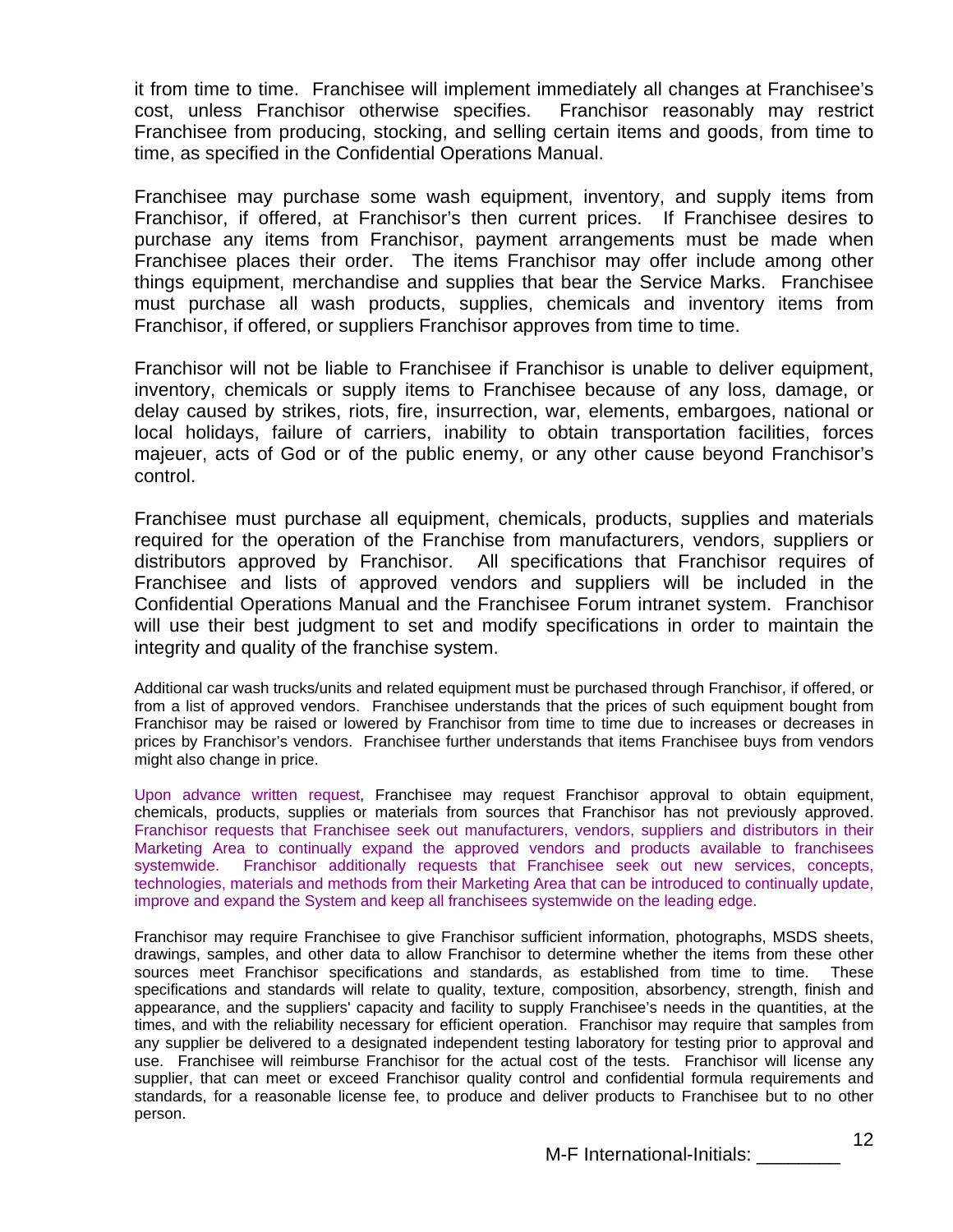Franchisor confidential manufacturing requirements, equipment, designs, systems and formulas will be disclosed to potential suppliers only after Franchisor has received reasonable evidence that the proposed supplier is trustworthy and reputable; has the capacity to consistently adhere to Franchisor standards, requirements and testing procedures; will maintain the confidentiality of the designs, systems and formulas; and will adequately supply Franchisee's reasonable needs. Franchisor will not unreasonably withhold approval of a supplier Franchisee proposes. Franchisor will notify Franchisee in writing of the approval or disapproval of any supplier Franchisee proposes.

>From time to time Franchisor or their agents may inspect any approved manufacturer's, supplier's or distributor's facilities and products to assure proper production, processing, packaging, storing, and transportation. Permission for inspection will be a condition of Franchisor's continued approval of any manufacturer, supplier or distributor. Should Franchisor determine from any inspection that a manufacturer, supplier or distributor fails to meet Franchisor's specifications and standards, Franchisor will give written notice describing this failure to Franchisee and to the manufacturer, supplier or distributor, together with a notice that unless the failure or deficiency is corrected within thirty (30) days, the manufacturer, supplier or distributor will no longer be approved.

All initial transactions with vendors must be negotiated by Franchisee prior to the opening of the Franchised Business. Franchisee must purchase the required items through Franchisor's approved vendors and sources, have taken receipt of, installed in Franchisee's mobile car wash truck/unit and have fully operational all required items within one hundred thirty-five (135) calendar days of signing the Franchise Agreement. Franchisee will find all specifications for the initial equipment in the Confidential Operations Manual and the Franchisee Forum intranet system. If Franchisee does not have all required equipment ready within one hundred thirty-five (135) calendar days due to circumstances beyond Franchisee's control, Franchisee agrees to borrow a loaner unit to start the Franchised Business if one is available and Franchisor offers it to Franchisee.

## 3.8 Opening of Business

Before Franchisee commences business operations Franchisee must have all licenses, certificates, registrations, insurance, environmental requirements and permits current with any local, regional, state or national governmental agency requiring such. Franchisee must also have completed training, purchased their vehicle(s), purchased, taken delivery of and installed the required equipment on their mobile car wash trucks/units and purchased and taken delivery of the additional required equipment and supplies. Unless otherwise agreed in writing, Franchisee must commence full and continuous operation of the Franchised Business within sixty (60) calendar days of the date this Agreement is executed. Thereafter, Franchisee must continually operate the Franchised Business as a full-time business enterprise.

Franchisee understands that both Franchisee and Franchisor may be allowed more than sixty (60) days in case of unforeseen problems with delivery. Franchisee may delay delivery time and subsequently the length of time to the opening of their Franchised Business due to Franchisee's inability to secure financing in a reasonable time. If Franchisee is delayed in commencing business operations for causes reasonably beyond the control of Franchisee, then the time for performance by Franchisee will be extended for a period equivalent to the time of the delay.

If this commencement of operation obligation is not fulfilled, Franchisor may terminate this Agreement.

## 3.9 Business Hours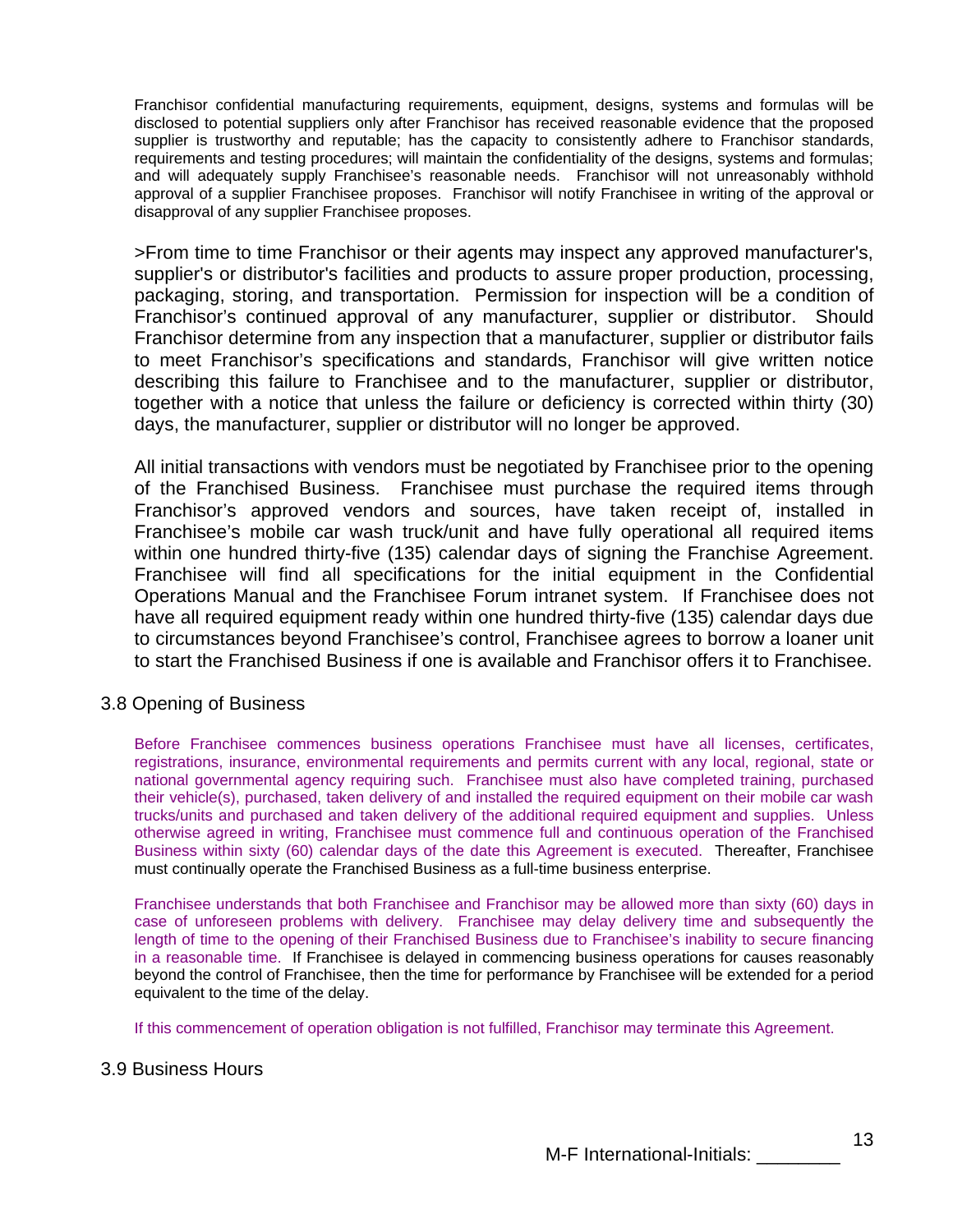Franchisee must keep the Franchised Business open for business for the number of hours needed to service customer demand unless otherwise authorized in writing by Franchisor.

# 3.10 Apparel

Franchisee and its employees must wear shirts, jackets or other approved apparel with The Car Wash Guys logo as designated by Franchisor when performing Services for the Franchised Business. In the event Franchisee operated any business(es) other than the Franchised Business or other franchises offered by Franchisor to the extent expressly permitted in Section 3.3, the personnel employed in such other business(es) must wear apparel that does not feature any of the marks or color schemes of the Franchised Business.

## 3.11 Use of Marks

Franchisee must conduct the Franchises Business only under the Marks and in strict compliance with the Confidential Operations Manual. If Franchisee is a partnership, corporation, limited liability company or other legal entity, Franchisee may not use any portion of the Marks as part of Franchisee's trade/entity name.

# 3.11.1 Proprietary Rights

Franchisee acknowledges the exclusive right, title and interest of Franchisor in and to the Marks. Franchisee agrees that the Service Marks, Confidential Operations Manual, and System are Franchisor's sole and exclusive property. Nothing in this Agreement or any other agreement will give Franchisee or others any right, title, or interest whatsoever in or to the Service Marks, Confidential Operations Manual, or System as it exists or as it is developed. Franchisee's license to use the Service Marks is non-exclusive. Franchisor, in its sole discretion, may operate under the Service Marks and may grant licenses to others to use the Service Marks on any terms and conditions Franchisor deems appropriate. Franchisor may make reasonable efforts to protect Franchisee's rights to use the Service Marks. In those states and nations where applicable, Franchisee agrees to execute on request all documents necessary to record Franchisee as a registered user of the Service Marks.

Franchisee will immediately notify Franchisor of any infringement of, or challenge to, their use of the Service Marks. Franchisor will have sole discretion to take or not to take action, as Franchisor deems appropriate. If Franchisor undertakes the defense or prosecution of any litigation involving Franchisee or any litigation involving the Service Marks, Franchisee agree to execute any and all documents and to do all acts and things, that in the opinion of Franchisor's counsel are necessary or advisable to carry out the defense or prosecution. This may be done either in Franchisor's name or in Franchisee's name, as Franchisor will elect. Franchisee will modify or discontinue use of any franchise names or Service Marks, or will use one or more substitute names or marks, if Franchisor so directs in writing at any time. Franchisor's sole obligation in this event will be to reimburse Franchisee for their tangible costs in complying with Franchisor's direction (i.e., cost of changing signs, stationery, etc.). Under no circumstances will Franchisor be liable to Franchisee for any other damages, costs, losses, rights, or detriments related to any modification, discontinuance, or substitution. All obligations or requirements imposed upon Franchisee relating to the Service Marks will apply with equal force to any modified or substituted names or marks.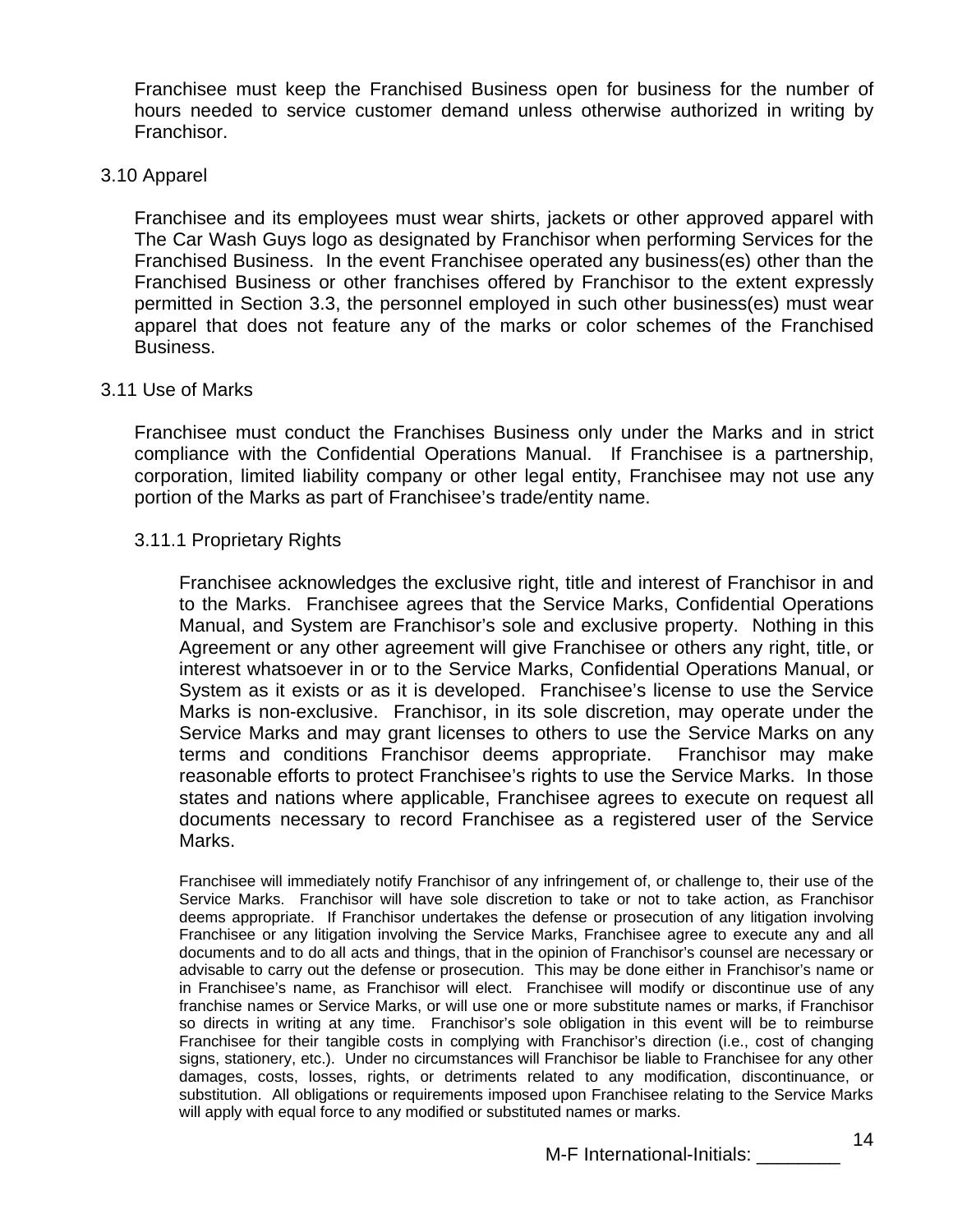Franchisee will not contest, directly or indirectly: Franchisor's ownership, title, right, or interest in the Service Marks, the Confidential Operations Manual, the Confidential Marketing Manuals or the System; or Franchisor's exclusive right to register, use, or license others to use the Service Marks, Confidential Operations Manual, the Confidential Marketing Manuals and System. Franchisee will not advertise or use the Service Marks without following Franchisor's then current guidelines and requirements. These may include, but will not be limited to, the placement of appropriate (C) or (R) copyright and registration marks, or the designations TM or SM, where applicable.

Any and all goodwill associated with the Service Marks, as existing or as developed, including any goodwill that might be deemed to have arisen through Franchisee's activities, will accrue directly and exclusively to the Franchisor's benefit, except as otherwise provided by applicable law. Franchisee appoints Franchisor as their agent and attorney-in-fact to amend or cancel any Registered User or Business Name filings obtained by Franchisee or on Franchisee's behalf that involve or pertain to the Service Marks.

Franchisee acknowledges and agrees at all times and in all respects that Franchisor's trademarks, trade names, service marks, patents, copyrights and all goodwill (local, regional and national) are the Franchisor's sole and exclusive property. Franchisee also acknowledges that Franchisee has only a license to use such rights and marks according to the provisions of this Franchise Agreement and in strict accordance with the standards, specifications and procedures as outlined in the Confidential Operations Manual. Franchisee will not take any action contesting or impairing the exclusive right, title and interest of the Franchisor's in any trademarks, trade names, service marks, patents and copyrights. Franchisee will not represent that Franchisee has any ownership rights in the Marks and Franchisee acknowledges that use of the Marks will not create in its favor any right, title or interest in or to the Marks, but that all uses will inure to the benefit of the Franchisor. Neither Franchisee nor any officer, director, agent or employee of Franchisee shall in any way register or attempt to register the Marks, whether within or outside the Marketing Area, with any government or any other authority, nor dispute or impugn the validity of the Marks, any registration or application to register any of the Marks, Franchisor's rights to the Marks, or Franchisor's rights to use Marks or grant licenses to others to use the Marks.

Franchisee must affix and change trademark notices and indications of registration when and as instructed by Franchisor. Franchisee must assist Franchisor to the extent reasonable requested in obtaining or maintaining any registration of any of the Marks to the extent reasonably requested, including by providing advertising samples.

## 3.11.2 Display of Name

At the times during the term of this Agreement, Franchisee will use the Marks, in a form and manner approved by Franchisor, in all advertising promotions and communications involving the Franchised Business, including telephone yellow pages listings, Websites, signs, banners, business cards, stationary, promotional and advertising materials, forms, contracts and all other materials which identify the Franchised Business. Except as provided in this Agreement, Franchisee will not use or give others permission to use the Service Marks, or any colorable imitation of them, combined with any other words or phrases. Franchisee and their shareholders, officers, agents, partners, members or managers will not form or participate in the formation of any company, firm, corporation, or other entity having a name containing the words of the Service Marks. Franchisee may not combine or associate with any name or symbol of the Service Marks with any other name or word in any advertising or sign. The Service Marks must be used in exact conformity with specifications Franchisor sets in the Confidential Operations Manual.

All uses of the Marks by Franchisee must be prominently displayed and must clearly state that Franchisee is independently owned and operated. In the event that Franchisee is expressly permitted by Section 3.3 to own any business(es) other than the Franchised Business unless such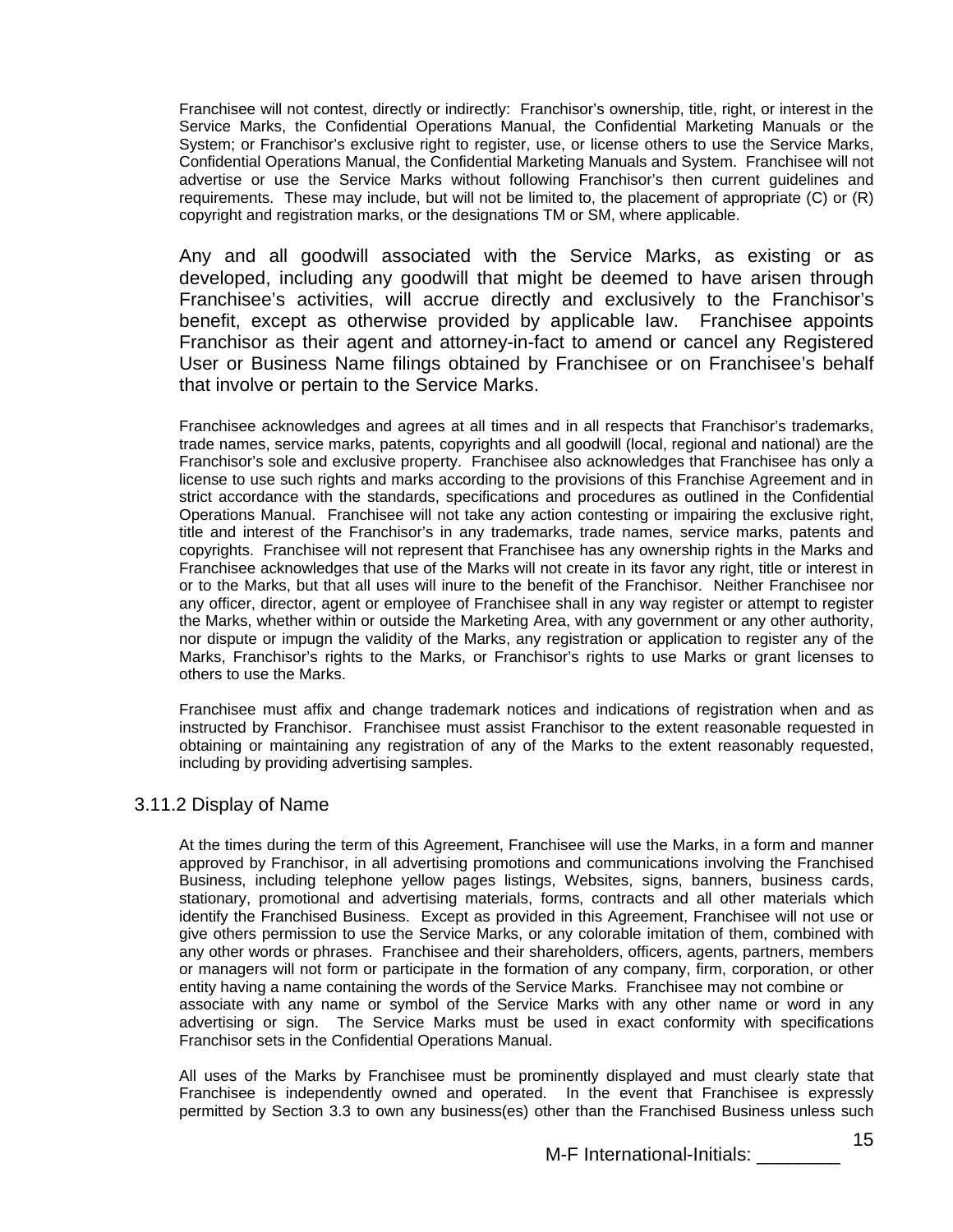business is also a franchise offered by Franchisor, neither Franchisee nor the personnel engaged in such other business(es) may conduct the same under any of the Marks or color schemes of the Franchised Business, or operate in any manner so as to cause confusion of origin or sponsorship between The Car Wash Guys related services and products and the services or products offered or rendered by such other business(es).

#### 3.11.3 Name Infringement

Franchisee will promptly notify Franchisor of any unauthorized use of any of the Marks or any colorable variation thereof, by third parties. Franchisee will promptly notify Franchisor of any claim, demand or suit against Franchisee based upon or arising in connection with Franchisee's use of any of the Marks. Franchisee acknowledges that Franchisee has no authority to defend or prosecute any action relating to the Marks, and that Franchisor, at its sole discretion, may elect to defend or prosecute any action relating to the Marks. In the event that Franchisor undertakes the defense or prosecution of any litigation relating to the Marks, Franchisee will execute any and all documents and do all acts and things which may be necessary or of aid, at the determination of Franchisor's legal counsel and at the expense of Franchisor, to carry out the litigation.

## 3.12 Confidential Operations Manual

#### 3.12.1 Updating Manual And System

Franchisee acknowledges that the Service Marks, Confidential Operations Manual, and System, including any future amendments or modifications to them, have substantial value, and that the conditions, restrictions, covenants not to compete, and other limitations imposed by this Agreement are necessary, equitable, and reasonable for the general benefit of Franchisee, Franchisor, and others enjoying any lawful economic interest in the Service Marks, Confidential Operations Manual, and System.

Franchisor may change or modify any part of the Service Marks, Confidential Operations Manual, or System from time to time at its sole discretion. Franchisee will accept, use, and protect, for the purposes of this Franchise Agreement, all changes and modifications as if they were a part of the Service Marks, Confidential Operations Manual, and System at the time this Franchise Agreement is executed. Franchisee will bear all costs and expenses which may be reasonably necessary as a result of such changes or modifications. Under no circumstances will Franchisor be liable to Franchisee for any damages, costs, losses, or detriments related to of these changes or modifications.

Complete and detailed uniformity of the Service Marks, Confidential Operations Manual, and System under the varying conditions to be experienced by our Franchisees may not be possible or practicable. Therefore Franchisor reserves the right, at its discretion, to accommodate Franchisees special needs, or those of any other of our franchisees. These needs may result from the peculiarities of a particular site or location, density of population, business potential, populations of trade area, existing business practices, requirements of local law or local customers, zoning requirements, daytime population, landlord requirements or any other condition which Franchisor deems to be important to the successful operation of the franchisee's business. From time to time, Franchisor may allow certain franchisees to depart from normal system standards and routines to experiment with or test new products, equipment, designs, and procedures. In no event will any variance or testing be deemed a waiver of any of the Franchisor's rights, or an excuse for Franchisee to not perform any of their duties under this Franchise Agreement. Franchisor may require Franchisee at any time to commence full compliance with the Confidential Operations Manual and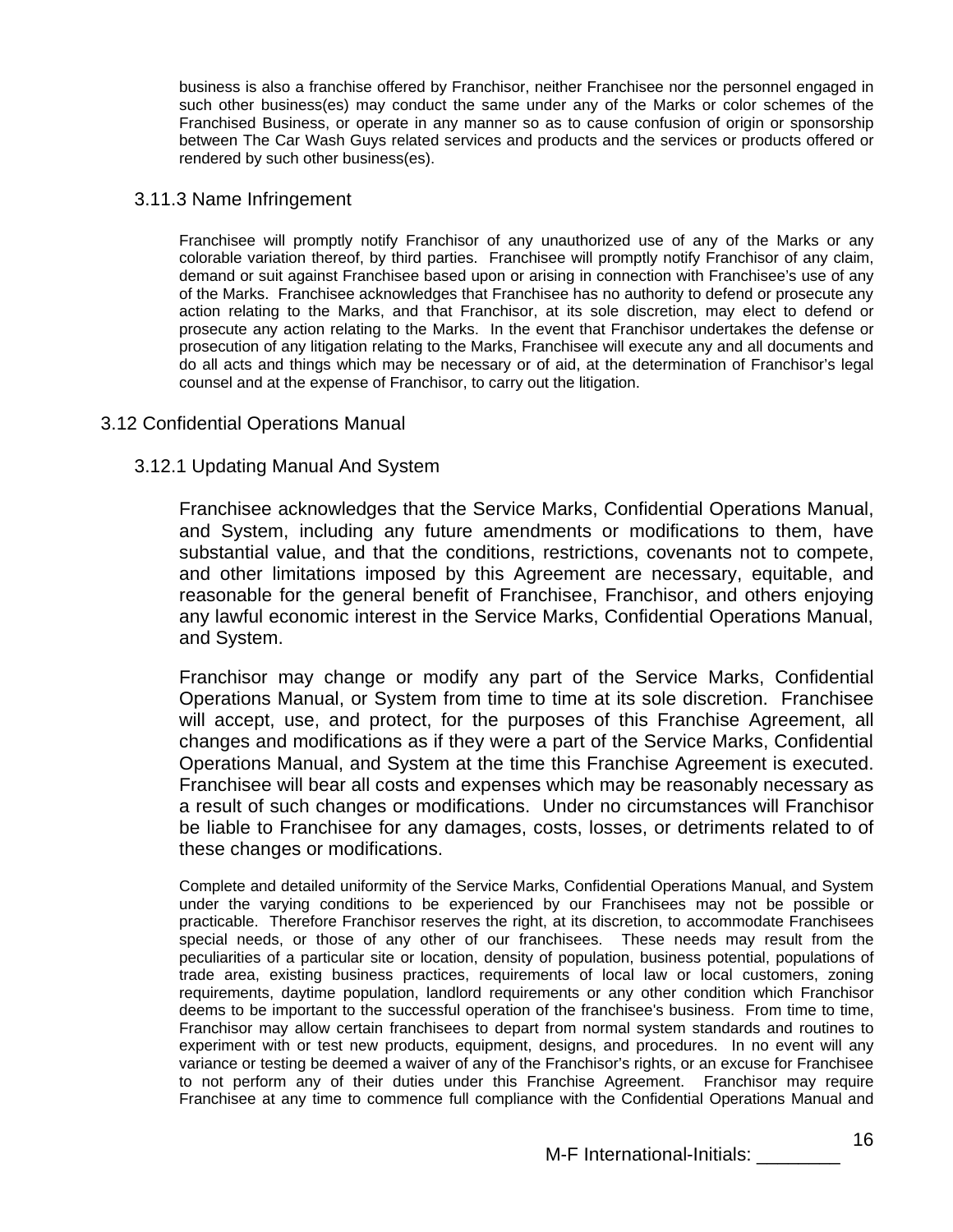the System. Franchisor will not be required to grant any variance to Franchisee under any circumstances.

In order to protect the reputation and the goodwill associated with the Franchisor's trademarks and to maintain the Franchisor's uniform standards of quality and operations, Franchisee must conduct their Franchised Business in strict accordance with the Confidential Operations Manual, as amended. Franchisee will update their manual via the Franchisee Forum intranet system, electronic mail, diskettes, CD-ROM's, zip disks or other medium for their computer immediately upon receipt or insert new pages in their loaned copy of the Confidential Operations Manual. Any subsequently revised pages or old diskettes must be returned to Franchisor or completely shredded, burned up or destroyed immediately to insure confidentiality. Franchisor will advise Franchisee of what to do after each revision.

Franchisor may, at its sole discretion, revise any or all contents of the Confidential Operations Manual to convey to Franchisee any advancements and new developments in sales, marketing, operational techniques and other items and procedures relevant to the operation of the Franchised Business. There will be no additional costs associated with updating Franchisee's loaned copy of the Confidential Operations Manual. This remains a service funded by Franchisee's on-going royalty fees.

#### 3.12.2 On Loan to Franchisee

Franchisee copy of the Confidential Operations Manual is on loan to Franchisee for the duration of this Agreement. It is not Franchisee's to keep. Franchisee must return it to Franchisor upon termination, nonrenewal, transfer or expiration of this Agreement. If Franchisee fails to return it, Franchisee agrees to pay Franchisor for any expenses incurred by Franchisor, including all attorneys' fees, to retrieve the Confidential Operations Manual. At all times Franchisee will insure that their copy of the Confidential Operations Manual and any other manuals and software given to Franchisee are kept current and up to date. If of any dispute as to the contents of the Confidential Operations Manual, the terms of Franchisor's master copies maintained at Franchisor's principal place of business will be controlling.

#### 3.12.3 Franchisee Agrees to Operate in Accordance

The requirements of the Confidential Operations Manual will govern the operation of the Franchised Business. Franchisee will operate their business in accordance with the standards, specifications and procedures set forth in the Confidential Operations Manual. Franchisee will comply with any changes made by Franchisor in such standards, specifications and procedures as may become necessary and desirable from time to time and will accept as reasonable any modifications, revisions and additions and accept that Franchisor exercised in good faith and in its best judgment believed these changes to be necessary and desirable.

#### 3.13 Proprietary Products

In order to maintain the high standards of quality associated with The Car Wash Guys System, Franchisee must purchase Proprietary Products or equipment from Franchisor or a person designated by Franchisor referred to in Section 4.5. Franchisee must not alter, amend or modify any of such Proprietary Products or equipment or use any other products instead of the Proprietary Products or equipment without the written authorization of the President of the Franchisor.

Franchisee will not resell The Car Wash Guys, Wash Guys or Franchisor's supplies.

#### 3.14 Equipment and Supplies

Franchisee will display, sell and use only such equipment and supply items of independent suppliers which have been approved by Franchisor in accordance with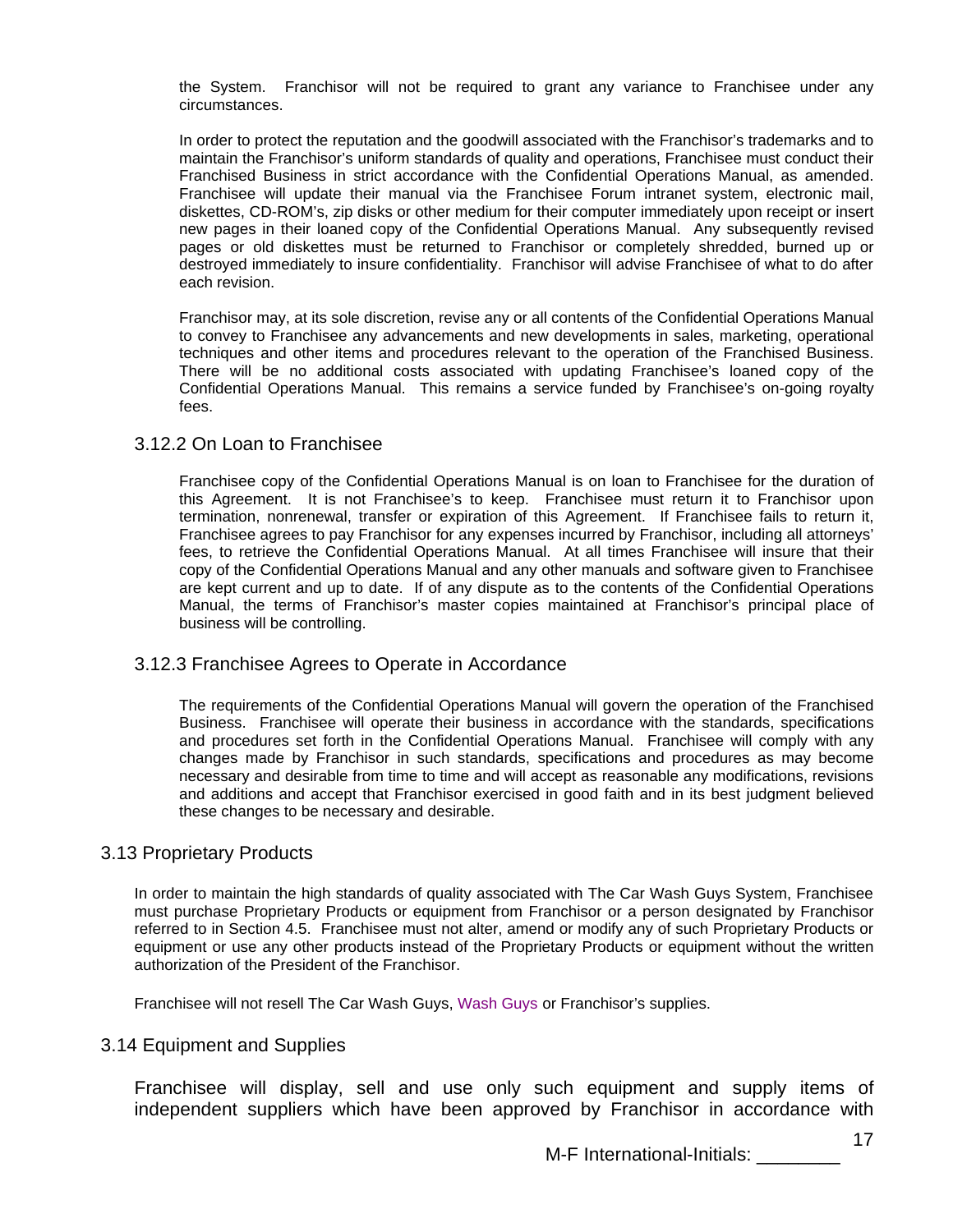Section 4.6 hereof. In the event Franchisee desires Franchisor approval of a particular supplier, equipment or supply item, Franchisee will provide the documentation contemplated by Section 4.6 at its sole expense and will reimburse Franchisor for costs of further testing as contemplated by Section 4.6. Franchisee may not enter into or renew any agreement with a third-party vendor of services, supplies or equipment if such agreement requires that Franchisee disclose information regarding the identity of its customers or the Services performed by Franchisee for any of its customers. If, as of the date of this Agreement, Franchisee is already a party to an agreement of the sort described in the preceding sentence, Franchisee will not be deemed to be in violation of any of the provisions of this Agreement by virtue thereof for the remainder of the current term of such agreement.

# 3.15 Pricing

Franchisee may determine the prices at which Franchisee sells the products and Services, as well as the terms and conditions of sale for such products and Services. Franchisor may from time to time suggest prices to Franchisee for the sale of The Car Wash Guys products and Services, but the Franchisee will not be required at any time to sell at or above such suggested prices.

## 3.16 Advertising and Promotion

# 3.16.1 Independent Advertising

Franchisee, at its own expense, must conduct local advertising and promotional activities as reasonably required to enhance the public awareness, goodwill and image of the Franchised Business. Franchisee may not use any advertising, sales or promotional materials of any kind or conduct any broadcast advertising or promotion, without first obtaining the written approval of Franchisor, which approval will not be withheld unreasonably. To obtain approval, Franchisee must submit a copy of the proposed advertising to Franchisor for review. If Franchisor does not give Franchisee written notice of disapproval within fifteen (15) business days after receipt of the proposed advertising, then such advertising will be deemed to be approved. Nothwithstanding the foregoing, Franchisor may from time to time, in its reasonable discretion, provide Franchisee with such marketing programs and brochures developed by Franchisor as Franchisor deems appropriate for use in the Marketing Area. Franchisee may use such of Franchisor's marketing materials in connection with Franchisee's local advertising in accordance with Franchsior's advertising standards and without Franchisor's prior approval unless Franchisor sends written notice to Franchisee that the use of such marketing material is thereafter prohibited. Except as permitted under Section 3.15 above, Franchisor's approval will not be required and Franchisor will not review any portion of the materials referenced in this Section 3.16, with respect to pricing or the other terms of sale of the Services to be provided by Franchisee.

# 3.16.2 Website

Franchisee specifically acknowledges and agrees that any Website (as defined below) shall be deemed "advertising" under this Agreement and will be subject to (among other things) Franchisor's approval under this Section 3.16.2. (As used in this Agreement, the term "Website" means an interactive electronic document, contained in a network of computers linked by communications software, that Franchisee operates or authorizes others to operate and that refers to the Franchised Business, Proprietary Marks, Franchisor and/or the System. The term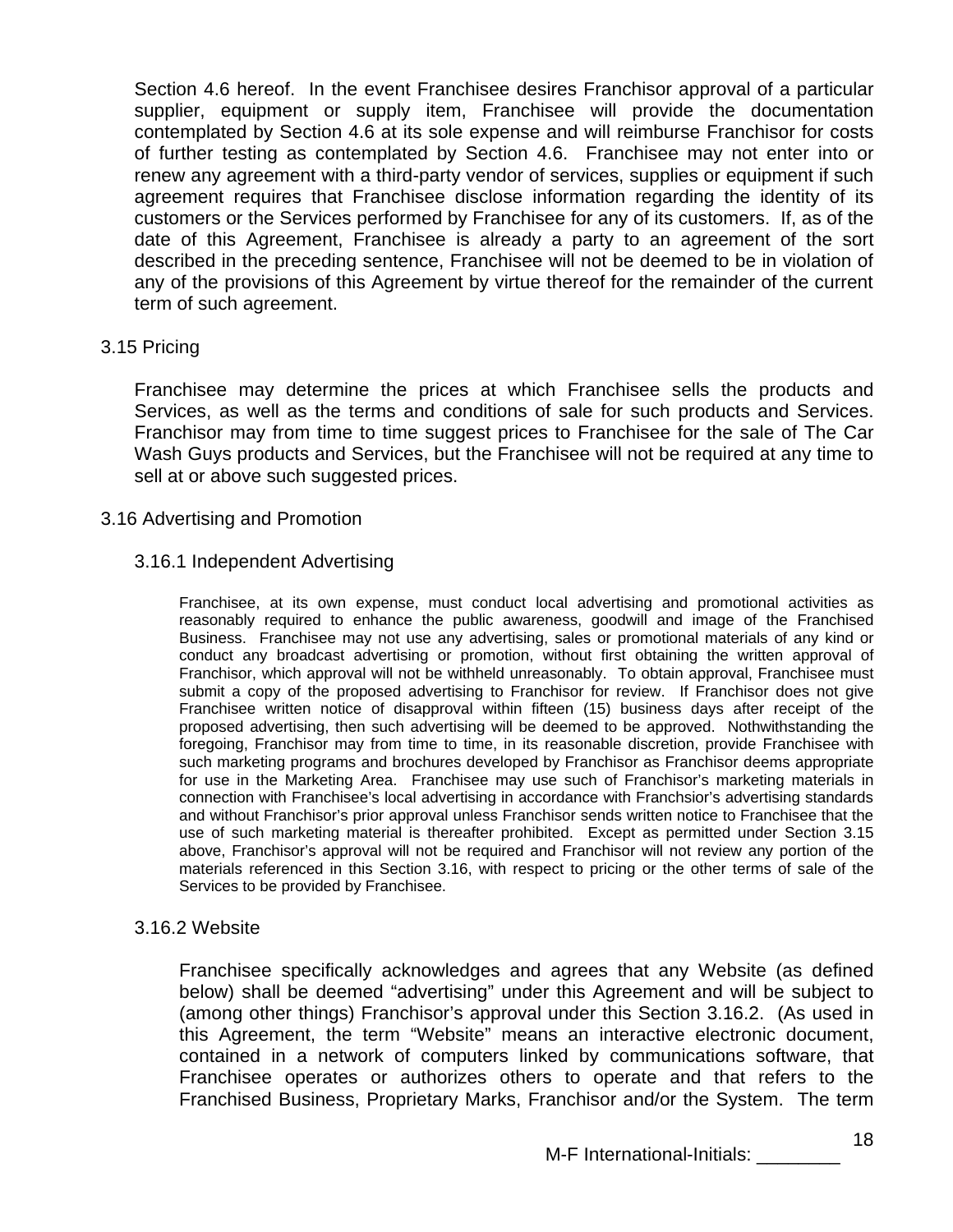Website includes, but is not limited to, Internet and World Wide Web home pages.) In connection to any Website, Franchisee agrees to the following:

- (a) Before establishing the Website, Franchisee shall submit to Franchisor a sample of the Website format and information in the form and manner Franchisor may reasonably require.
- (b) Franchisee shall not establish or use the Website without Franchisor's prior written approval.
- (c) In addition to any other applicable requirements, Franchisee shall comply with Franchisor's standards and specifications for Websites as prescribed by Franchisor from time to time in the Confidential Operations Manual or otherwise in writing or on the Franchisee Forum intranet system. If required by Franchisor, Franchisee shall establish its Website as part of Franchsior's Website and/or establish electronic links to Franchisor's Website.
- (d) If Franchisee proposes any material revision to the Website or any of the information contained in the Website, Franchisee shall submit each such revision to Franchisor for Franchisor's prior written approval.
	- (e) Franchisee shall use only approved key words, meta tags and titles pertaining to our industry. Franchisor will e-mail or respond via facsimile approved key words, meta tags and titles upon Franchisee's request by e-mail or facsimile.
	- (f) An electronic link to Franchisor's Website shall be established and Franchisor will provide a reciprocal electronic link to Franchisee's Website five (5) business days after approval or launching of Franchisee's Website.
	- (g) Franchisee may only offer approved products or services on Franchisee's Website. Any Website changes made without Franchisor's approval will put Franchisee in default of this Franchise Agreement.

#### 3.16.3 Mass Electronic Mail

Any more than fifty (50) electronic mailings of an unsolicited nature per week are prohibited unless approved by Franchisor.

#### 3.16.4 Blast Fax

Any more than one hundred (100) faxes of an unsolicited nature per week are prohibited unless approved by Franchisor.

#### 3.16.5 Community Events

Franchisee must perform twelve (12) car wash fundraisers, one for each month, for their local community(s) each year.

During rainy months in your Marketing Area and with our prior written approval Franchisee may substitute one community service project per quarter in lieu of three car wash fundraisers as outlined in the Confidential Operations Manual. All community events are to be performed no further than fifteen (15) miles from any border of their Marketing Area or within their Marketing Area.

## 3.17 Accounting Records and Reports

## 3.17.1 Maintenance of Books; Reports

Franchisee must maintain full and complete records of all business done and revenue Franchisee receives through the Franchised Business in accordance with generally accepted accounting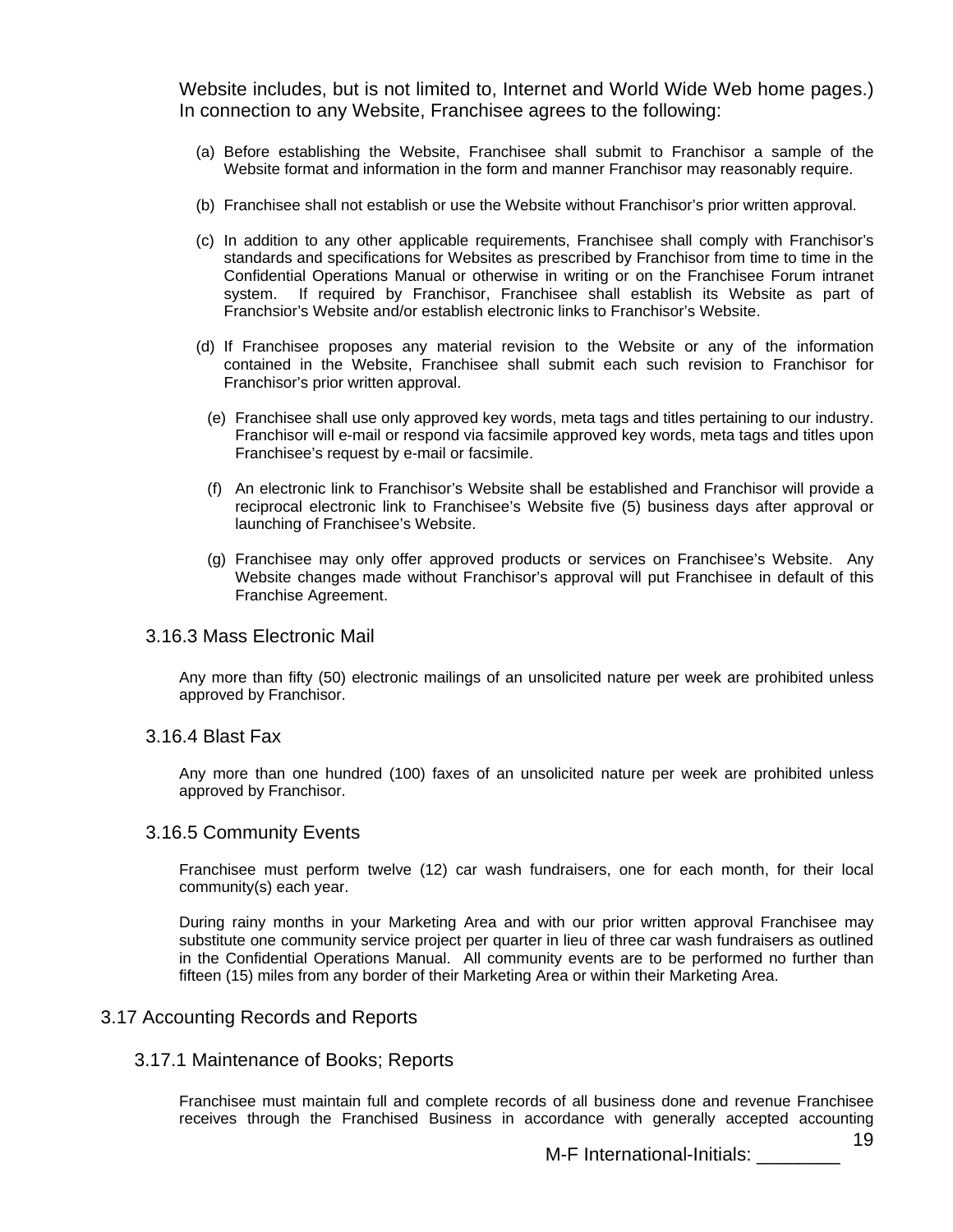principles employed in the Marketing Area or the United States and the standards and Confidential Operations Manual provided by Franchisor. These records will include, but are not limited to, order sheets, sales agreement forms, daily sales summaries, tax returns, financial statements, and invoices. Franchisee will date, file in consecutive order, retain for a period of five years, and make available to Franchisor for inspection and audit all of Franchisee's records.

Franchisee, if a natural person or persons, will submit to Franchisor a list of all owners of the Franchise Business and the respective interests held by each as of the end of each fiscal year. Franchisee, if a partnership, will submit to Franchisor a list of all partners and the respective interests in Franchisee held by each partner as of the end of each fiscal year. Franchisee, if a limited liability company, will submit to Franchisor a list of all members and the respective interests in Franchisee held by each member as of the end of each fiscal year. Franchisee, if a corporation, will submit to Franchisor a list of all shareholders and the respective interests in Franchisee held by each shareholder as of the end of each fiscal year (provided, however, if Franchisee's shares are publicly traded, the list of shareholders required will include only those owning five percent or more of the shares outstanding). The required report will be submitted to Franchisor within ninety (90) calendar days after the end of Franchisor's fiscal year.

Franchisee will furnish Franchisor with unaudited financial statements for the Franchised Business within ninety (90) calendar days of the end of each calendar year signed by the Franchisee, if the Franchisee is an individual, or the majority partner, shareholder or member of the Franchisee if the Franchisee is a partnership, corporation or limited liability company, which shall include an income statement and balance sheet. If Franchisee is a division of a corporation, then the financial statements need only relate to the operations of such division. These statements must be prepared following generally accepted accounting principles.

## 3.17.2 Right of Inspection

Franchisor has the right, upon a minimum of forty-eight (48) hours notice, to inspect and audit Franchisee's books, records, ledgers, journals, bank statements, sales tax reports, income tax returns, cash control systems and other accounting records pertaining to the Franchised Business. If any audit shows that the Franchisee has underpaid any royalties or other amounts due to Franchisor, Franchisee must immediately make payment to Franchisor to correct the underpayment. If the underpayment exceeds two percent (2%) of the total royalties, Promotional Fund contributions or other amounts due in any twelve (12) month period, which includes the date when the underpayment occurred, Franchisee must also pay or reimburse Franchisor for the costs of conducting the audit, in addition to any Late Payment owed to Franchisor.

## 3.18 Maintenance and Repair

## 3.18.1 Maintenance and Appearance of Business Location

Franchisee must maintain the condition and appearance of the Franchised Business in a manner consistent with The Car Wash Guys System image. Franchisee will perform all maintenance that is reasonably required from time to time to maintain the condition, appearance and efficient operation of the Franchised Business, including replacement of worn-out or obsolete fixtures, equipment, signs, supplies and inventory, repair of the interior and exterior of the premises and periodic cleaning and decorating. If at any time in the Franchisor's reasonable judgement the general state of repair, appearance or cleanliness of the Franchised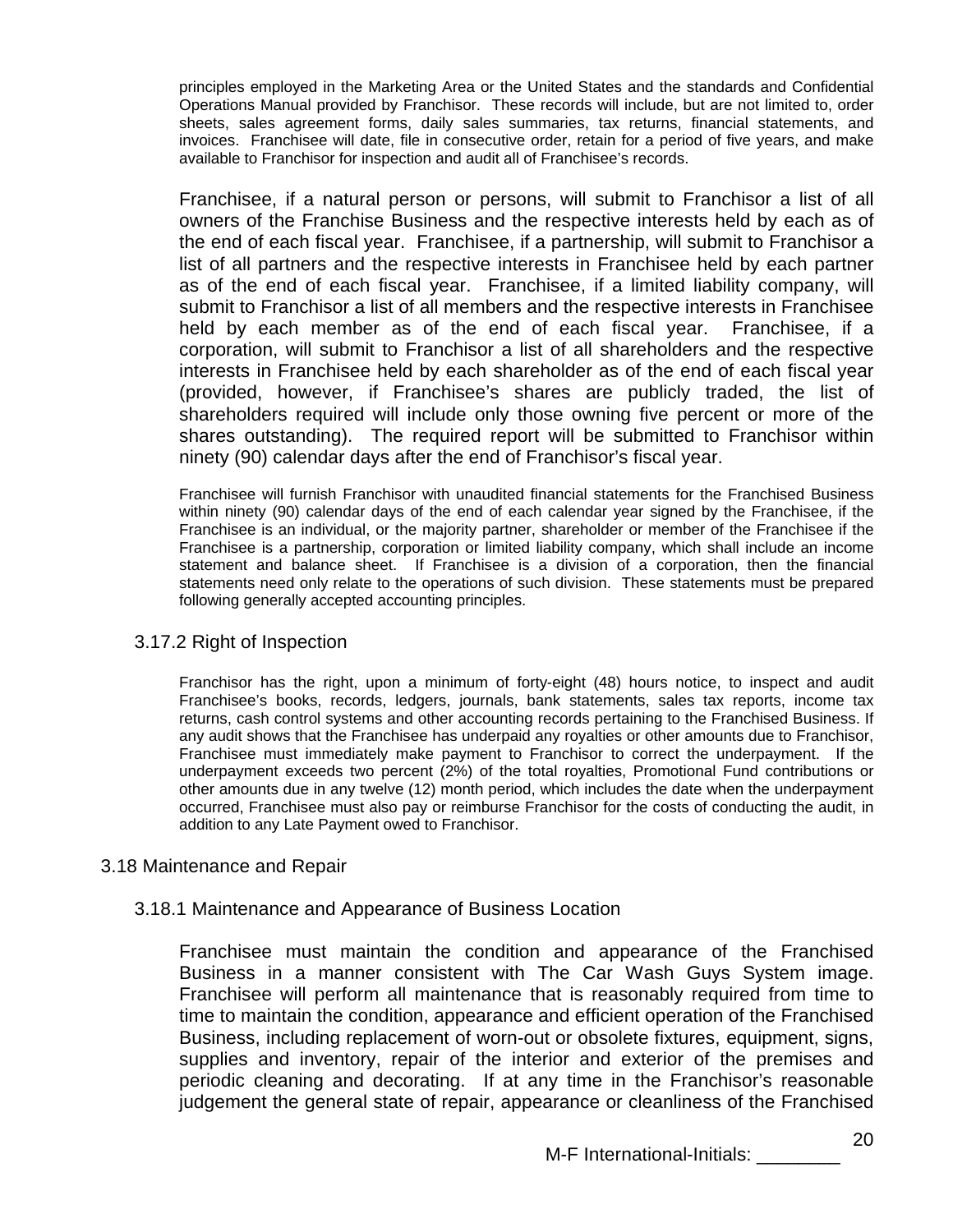Business does not meet Franchisor's standards, then Franchisor will give Franchisee written notice specifying the action to be taken by Franchisee to correct the deficiency and Franchisee will initiate the required action immediately upon receipt of the notice.

## 3.18.2 Maintenance of Required Equipment

Maintenance and repair of Franchisee's car wash truck/unit(s), washing equipment, credit card machine, car phone, pager, fax machine and computer system are Franchisee's sole responsibility. Franchisee agrees to keep all tangible items used in the Franchised Business in excellent repair or fix any item which is worn, breaks, becomes obsolete or mechanically impaired. All items replaced or repaired shall be done so with strict accordance to the standards, specifications and procedures outlines in the loaned copy of the Confidential Operations Manual.

# 3.19 Proprietary And Confidential Information

The System includes valuable confidential information. Franchisee agrees to not communicate or divulge the contents of our Confidential Operations Manuals, our Confidential Marketing Manuals, our Franchisee Forum intranet system or any other information related to the System or to the operation of the Franchise or The Car Wash Guys or the WASH GUY.COM franchise system to any person or entity except those Franchisor authorizes in writing to receive the information. Franchisee agrees that these contents and information are confidential. They are Franchisor's exclusive property, and Franchisee may only use them in the Franchise subject to the provisions and duration of this Franchise Agreement. Franchisee agrees to fully and strictly adhere to all security procedures Franchisor prescribes for maintaining the secrecy of the information. Franchisee agrees to disclose information to their employees only to the extent necessary to perform the franchise business.

Franchisee will assure that Franchisee and all their agents, employees, consultants, partners, owners, officers, directors, and shareholders and other persons in their control, to whom any information is communicated, keep, preserve, and protect all confidential information.

Franchisee acknowledges that during the term of this Franchise Agreement, Franchisee will have access to, become acquainted with and have disclosed to Franchisee by Franchisor confidential information, programs, devices, methods, techniques and processes that are not generally known to the public pertaining to the promotion, marketing, operation and management of a business that offers the cleaning, washing and waxing of automobiles and fleet vehicle washing including the information contained in the Confidential Operations Manual and on the Franchisee Forum intranet system.

Franchisee will not, during the term of this Franchise Agreement or thereafter, communicate, fax, e-mail, post on an internet electronic bulletin board, divulge or use for the benefit or any other person, persons, partnerships, associations, companies or corporations any confidential or proprietary information, knowledge or know-how concerning our methods of operation of the franchised business Franchisor has licensed to Franchisee or any information Franchisor has communicated to Franchisee in written, verbal or electronic form, including intranet passwords, for the operation of the Franchised Business.

# 3.20 Covenants Not To Compete

Franchisee specifically acknowledges that, pursuant to the Franchise Agreement, Franchisee will receive valuable specialized and confidential information, including information regarding the operational, sales, promotional and marketing methods and techniques of Franchisors and the System. Franchisee agrees not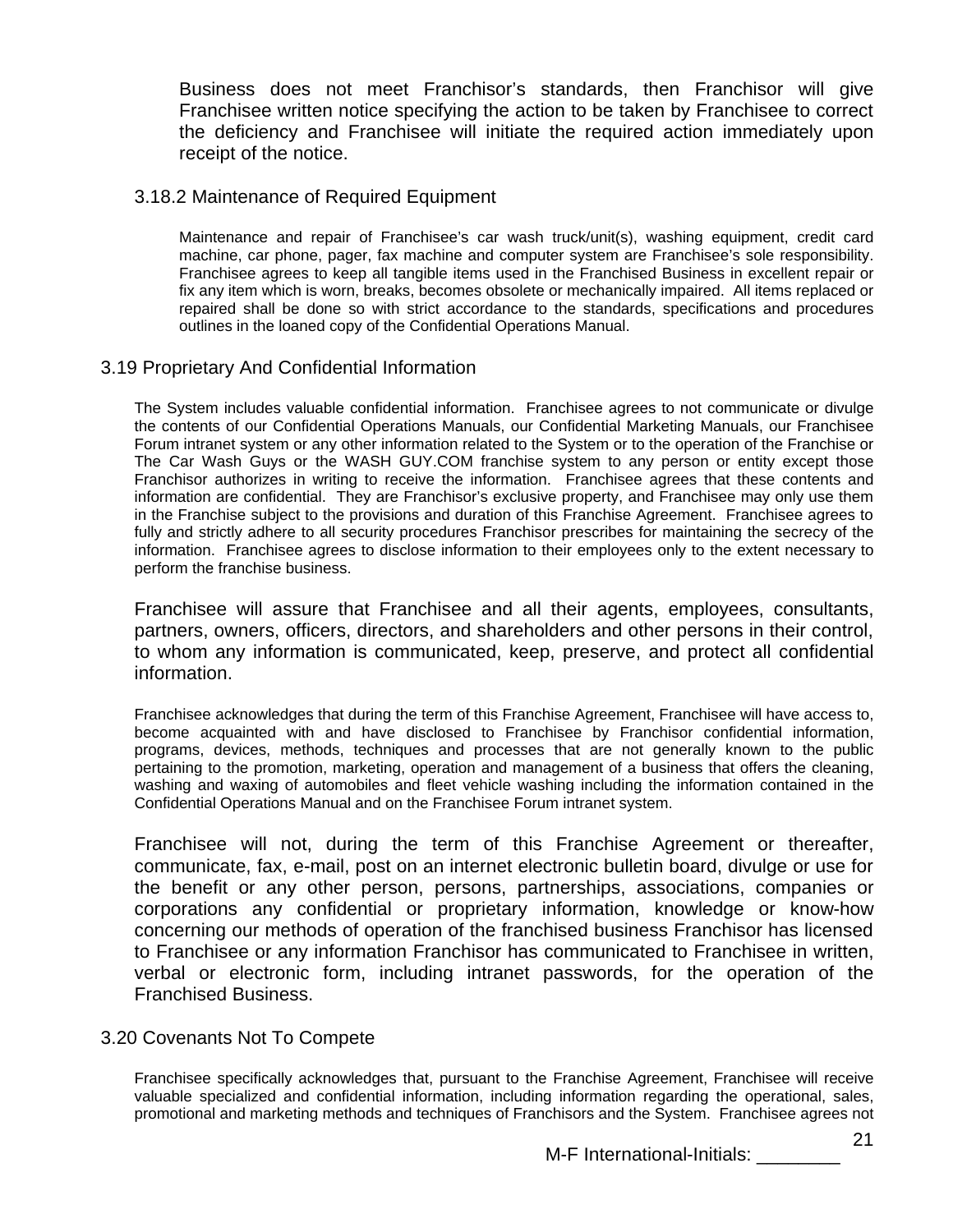to copy, download to internet, intranet, modem, fax, e-mail, mail or send any confidential material or divulge any material directly or indirectly to any other person or enterprise outside of this System. Franchisees agree that, during the term of the Franchise Agreement, except as otherwise approved in writing by Franchisor, Franchisee must not, either directly or indirectly, divert or attempt to divert any business to any competitor, by direct or indirect inducement or otherwise, or do or perform, directly or indirectly, any other act injurious or prejudicial to the goodwill associated with the Franchisor's proprietary marks and System.

Franchisee specifically agrees that, except as otherwise approved in writing by Franchisor, Franchisee will not, during the term of the Franchise Agreement and for a continuous uninterrupted two (2) year period commencing upon the expiration or termination of the Franchise Agreement, regardless of the cause of termination, either directly or indirectly for Franchisee or on behalf of or in conjunction with any other person, partnership, corporation or limited liability company, own, maintain, engage in, participate in or have any interest in the operation of any business that offers products, that are essentially the same as, or substantially similar to, the products, Core Services or Optional Services that are part of The Car Wash Guys or the WASH GUY.COM System, a predecessor, sister or co-branding company of Franchisors except other franchises offered by Franchisor (any business carrying on such activities, being called a "Competing Business") which is, or is intended to be, located anywhere in the country of the Franchisee's Marketing Area.

Franchisee specifically agrees not to compete with any other franchisees or establish customers in franchisee's respective Marketing Areas or within thirty-five (35) miles for two (2) years from expiration or termination of the Franchise Agreement.

These covenants against competition will not apply to ownership by Franchisee of less than a five percent (5%) beneficial interest in the outstanding equity securities of any publicly held corporation even if that corporation is in competition with Franchisor.

Franchisee specifically agrees that during the term of the Franchise Agreement and for a continuous uninterrupted two (2) year period commencing upon the expiration or termination of the Franchise Agreement, regardless of the cause of termination, Franchisee will not, either directly or indirectly, on Franchisee's own behalf or in the service or on behalf of others, solicit, divert, or hire away, or attempt to solicit, divert, or hire away, to the Franchised Business or any Competing Business, any person employed by the Franchisor, whether or not such employee is a full-time or temporary employee of the Franchisor, whether or not such employment was pursuant to written agreement and whether or not such employment was for a determined period or was "at will." Similarly, Franchisee will not solicit, divert, or hire away, or attempt to solicit, divert, or hire away, to the Franchised Business or any Competing Business, any such employee of any licensee or Franchisee of the Franchisor, without the prior written consent of such licensee or Franchisee.

Franchisee expressly agrees that the existence of any claims Franchisee may have will not constitute a defense to the enforcement by Franchisor of the covenants described above. Franchisee will pay all costs and expenses (including attorneys' fees) incurred by Franchisor and Franchisee in connection with the enforcement of these covenants.

Franchisee acknowledges that any violation of the covenants not to compete would result in irreparable injury to Franchisor for which no adequate remedy at law may be available and Franchisee accordingly consents to the issuance of an injunction prohibiting any conduct by Franchisee in violation of the terms of the covenants not to compete.

Franchisee agrees that each of the foregoing covenants will be constructed as independent of any other covenant or provision. If all, parts or any portion of a covenant in the Franchise Agreement is held unreasonable or unenforceable by a court or agency having valid jurisdiction in an unappealed final decision to which Franchisor is a party, Franchisee expressly agrees to be bound by any lesser covenant subsumed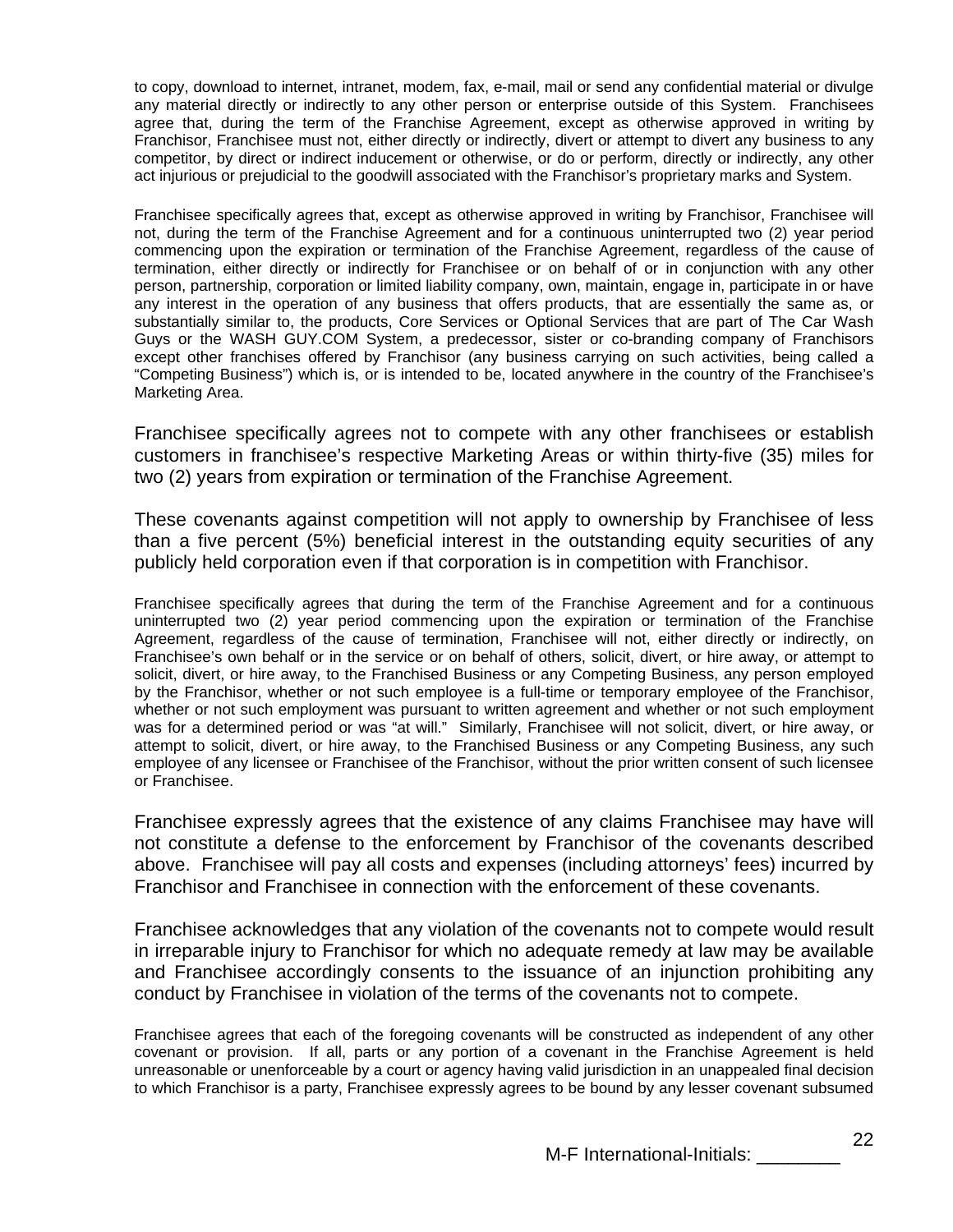within the terms of such covenant that imposes the maximum duty permitted by law, as if the resulting covenant were separately stated in and made a part of this item.

Each of these covenants is a separate and independent covenant in each of the separate countries and states in the United States in which Franchisor transacts business. To the extent that any such covenant may be determined to be judicially unenforceable in any country or state, that covenant will not be affected with respect to any other country or state.

Franchisee acknowledges that upon violation of any of these covenants, it will be difficult to determine the resulting damages to the Franchisor and, in addition to any other remedies it may have, Franchisor will be entitled to make application in a court of competent jurisdiction for temporary and permanent injunctive relief without the necessity of proving actual damages. When actual damages are tabulated, Franchisee agrees to pay those damages plus attorneys' fees incurred by both Franchisee and Franchisor immediately. If these monies are not paid within thirty (30) days, they will at that time begin accruing interest at the rate of twelve percent (12%) per annum which Franchisee is also obligated to pay.

If Franchisee is operating as a partnership, corporation, limited liability company or other legal entity, each partner, shareholder, member or other owner of Franchisee will execute and deliver in favor of Franchisor a non-compete covenant in form and substance satisfactory to Franchisor containing provisions substantially the same as those contained in this Section 3.20.

#### 3.21 Insurance

#### 3.21.1 Limits of Liability

Prior to the commencement of any operations under this Agreement, Franchisee must maintain, at their sole expense, a business liability, comprehensive and completed operations insurance policy or policies in accordance with standards and specifications set forth in the Confidential Operations Manual which must include at a minimum the following coverage:

- (a) Comprehensive general liability insurance, in the amount of \$100,000 bodily injury per occurrence and \$50,000 property damage per occurrence;
- (b) Vehicle insurance in the amount of \$100,000 single limit, including comprehensive and collision;
- (c) Worker's Compensation and Employer's liability insurance (if Franchisee has employees); and
- (d) Equipment insurance for the value of all The Car Wash Guys equipment.

If Franchisee finances the equipment, the lending institution may also require Franchisee to maintain fire/theft/comprehensive insurance for the value of that equipment.

#### 3.21.2 Additional Insured

Franchisor shall be named as an additional insured under all insurance policies, as its interests may appear, and contain a waiver by the carrier of all subrogation rights against Franchisor. Maintenance of insurance under this paragraph shall not relieve Franchisee of liability under the default provisions set forth in this Agreement.

#### 3.21.3 Other Requirements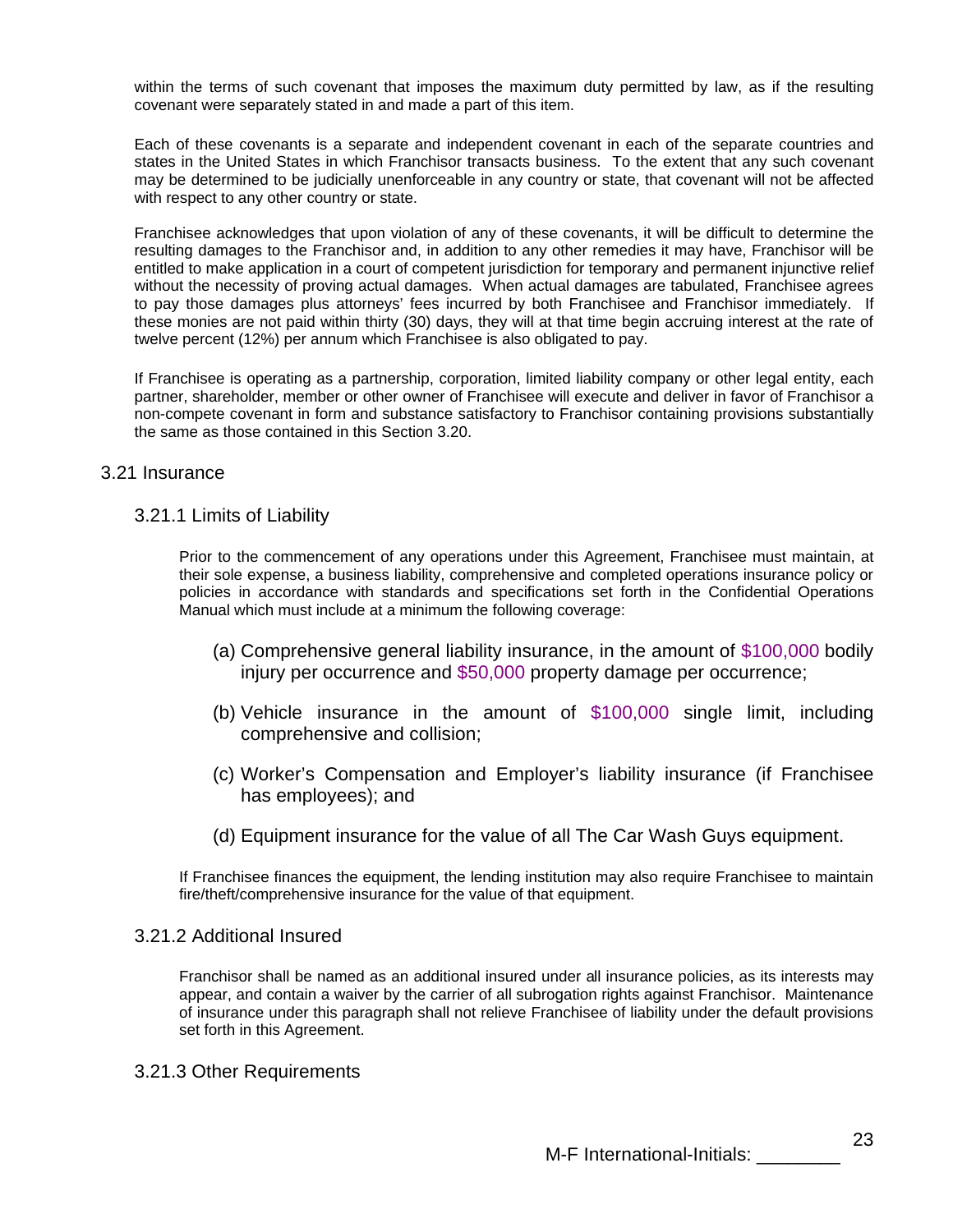Franchisor may, at its discretion, change the required coverage and the limits of liability for Franchisee's insurance during the term of this Agreement. Franchsior may require Franchisee to increase the minimum limits of coverage to keep pace with regular business practice and prudent insurance custom. In the event Franchisor does this, Franchisee may be paying a higher or lower premium.

The insurance will not be limited in any way because of any insurance Franchsior maintains. The insurance will not be subject to cancellation except upon twenty (20) days' written notice to Franchsior. Certificates of Franchise's insurance policies will be kept on deposit with Franchisor. Maintenance of the required insurance will not diminish Franchisees liability to Franchisor under the indemnities contained in this Agreement.

## 3.22 Signage

Franchisee must maintain and display standard signs on Franchisee's car wash truck/unit(s) in accordance with the specifications established by Franchisor and outlined in the Confidential Operations Manual.

All signs on the car wash truck or trailer unit must conform to our sign criteria as to type, color, size, design and location. All signs must be approved in writing by Franchisor prior to installation or display if they do not conform to the Confidential Operations Manual.

# 3.23 Taxes

Franchisee will promptly pay when due all applicable taxes and assessments against the premises and the equipment used in the Franchised Business and cause to be discharged all liens or encumbrances of every kind or character created or placed upon or against any of its property in accordance with the terms of any agreement, law, ordinance or court order imposing the same and all accounts and other indebtedness of every kind incurred by Franchisee in the conduct of the Franchised Business.

## 3.24 Compliance with Law

# 3.24.1 Government Licensing

Franchisee will comply with all national, federal, state, regional and local laws and regulations pertaining to the operation of the Franchised Business and will timely obtain and maintain any and all permits, certificates, registrations, insurance or licenses necessary for the full and proper conduct of the Franchised Business. Franchisee will pay promptly, as they become due, all national, state, city and county licensing, registration and permit fees and charges in connection with the operation of the Franchised Business.

## 3.24.2 Drunk Driving

Franchisee agrees not to drink and drive a mobile car wash truck or drive a vehicle while towing a mobile car wash unit of the Franchised Business on a public highway when Franchisee may be over the legal limit of toxicity. Franchisee also agrees not to drive their personal vehicle in the manner described above. Such violation of the law resulting in the conviction of a felony or misdemeanor is subject to termination of the Franchise Agreement.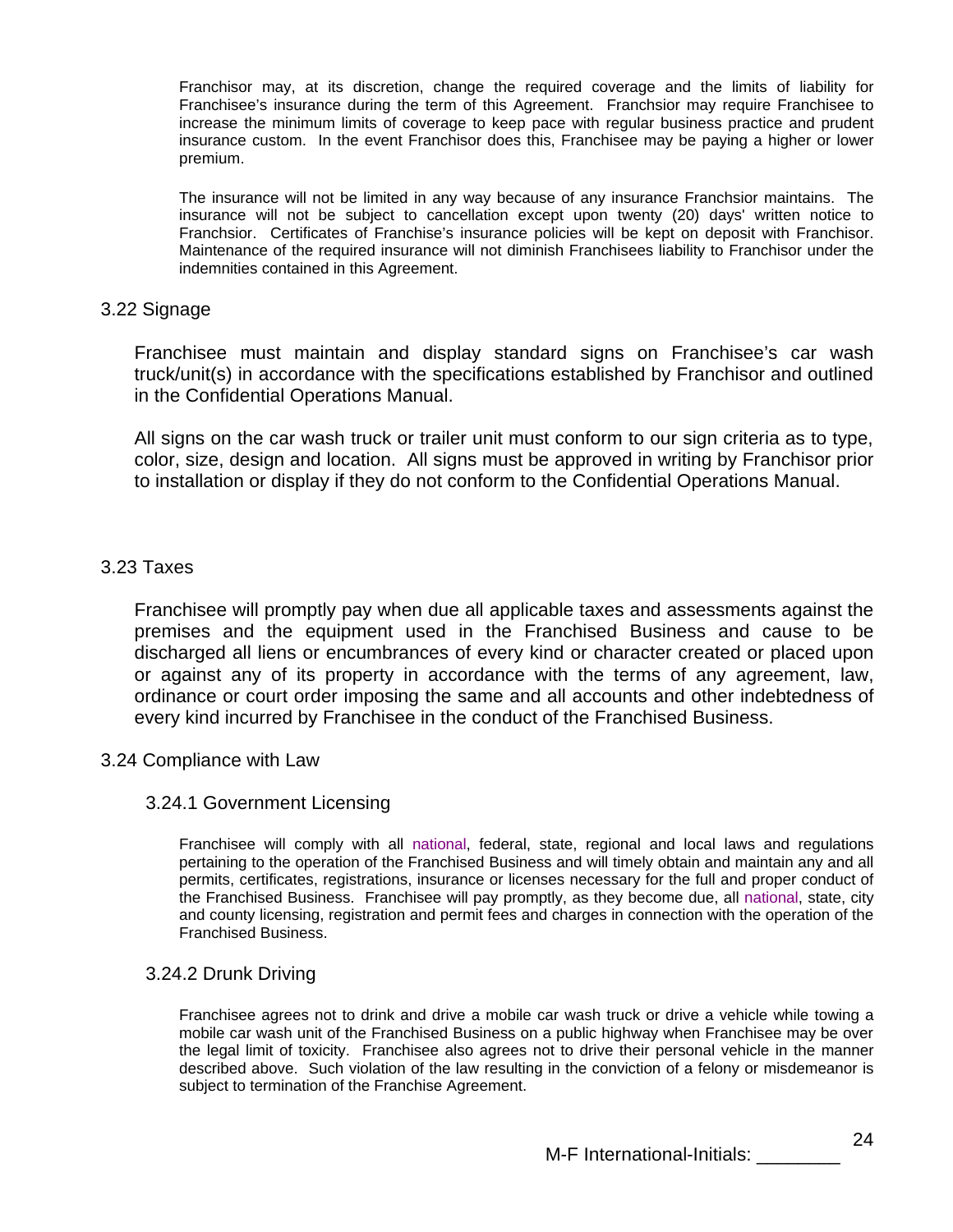# 3.25 Operating Costs

Franchisee will maintain and pay its own cost of doing business, including but not limited to rent, telephone, utilities, insurance, licenses, certificates, registrations, permits, payroll, equipment lease payments, royalties, bank fees and other fixed and variable expenses. All the costs of the Franchise, including opening and operating costs, will be Franchisee's sole obligation. Franchisor will have no costs, liability or expense whatsoever with respect to the opening and operation of the Franchises Business. Franchisee will not use or employ the Service Marks in performing any activity or incurring any obligation or indebtedness in a manner that could result in making Franchisor liable for them.

# 3.26 Indemnity/Hold Harmless

Franchisee agrees to defend at their own cost and to indemnify and hold Franchisor, its affiliates and its predecessor, sister or co-branding companies, their shareholders, directors, officers, members, employees, agents and their spouses, harmless from and against any and all loss, costs, expenses (including attorneys' fees), damages and liabilities arising out of your negligence, failure to maintain or repair, breach of contract or other civil wrong, resulting directly or indirectly from or pertaining to the use, condition, equipping, maintenance or operation of your car wash truck/unit, including the preparation and sale of any product or service made or sold out of your mobile car wash unit. Such loss, claims, costs, expenses, damages and liabilities will include, without limitation, those arising from latent or other defects in the trucks, units and equipment, whether or not discoverable by Franchisor, and those arising from the death or injury to any person or arising from damage to your or our property, our agents or employees, or any third person, firm or corporation, whether or not such losses, claims, costs, expenses, damages or liabilities were actually or allegedly caused wholly or in part through our active or passive negligence or any of our agents or employees or resulted from any strict liability imposed on Franchisor or any of our employees.

Franchisee will indemnify and hold Franchisor and its affiliates and its predecessor, sister or co-branding companies free and harmless from and against any and all reasonable attorneys' fees, liabilities, expenses, claims, demands, actions or causes of action which may be incurred by or threatened against Franchisor or its affiliates and arising out of (i) the Franchisee's operation of the Franchised Business, or (ii) any transaction between Franchisee and any third party or (iii) Franchisee's improper use of the Marks.

## 3.27 National and International Accounts

In the event that Franchisee enters into an agreement to provide services to any National or International Account which has locations outside the Marketing Area, if any such locations is within the marketing area of another Franchisee of Franchisor, Franchisee shall offer such other Franchisee the right to service such account within such other Franchisee's marketing area on such terms as Franchisee may elect prior to offering such right to any other party.

## 3.28 Contracts with Customers

Franchisee may enter into contracts having such terms as Franchisee wishes to negotiate, provided, however, that any contract for the performance of any of the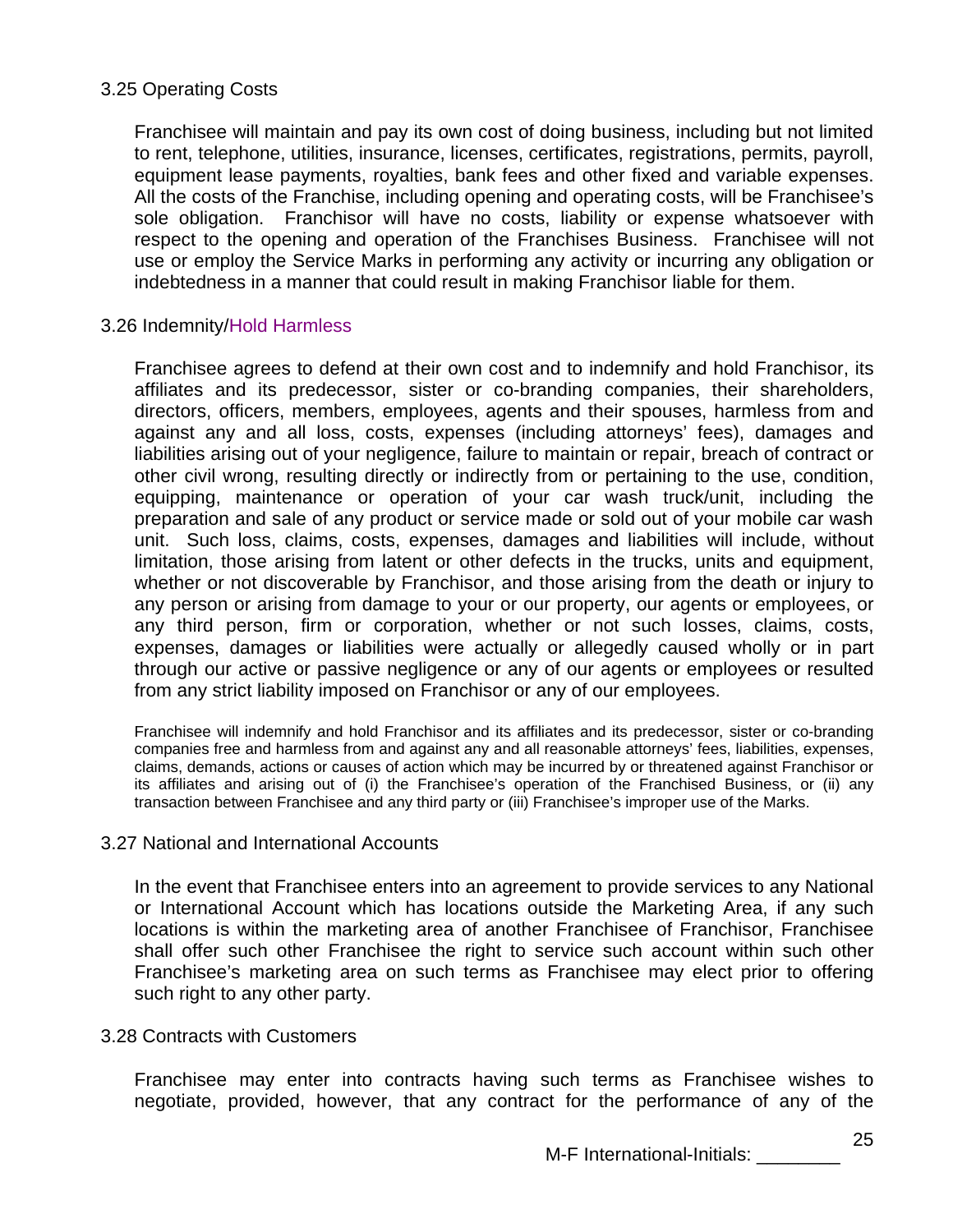Services shall provide that, upon the expiration of this Agreement or any termination of this Agreement by Franchisor in accordance with Section 6.1 or otherwise, either (i) for the termination thereof, or (ii) for the provisions of alternate services not involving the methods or products of Franchisor. In no event will Franchisor be liable for any damages to Franchisee or any customer of Franchisee due to either the violation of this Section 3.29 or Franchisee's' failure or inability to perform Services due to such expiration or termination.

#### 3.29 Promotion and Development of Business

Franchisee shall promote The Car Wash Guys System and the Services of the Franchised Business, thereby supporting and enhancing The Car Wash Guys System for the benefit of the Franchisor and all of its Franchisees and offering the best possible service to customers. Franchisee shall fully develop and conduct the Franchised Business in strict compliance with the terms and conditions of this Agreement and the Confidential Operations Manual.

#### 3.30 Computer System

Within sixty calendar (60) days of signing the Franchise Agreement Franchisee must obtain a computer system meeting Franchisor's specifications. Franchisee will be required to update Franchisee's computer system when Franchisor reasonably requires. Franchisee must establish Internet access and an electronic mail (e-mail) account within fifteen calendar (15) days after Franchisee obtains their specified computer system. Franchisee must notify Franchisor of Franchisee's electronic mail account address via e-mail within five calendar (5) days after Franchisee obtains this address.

## 4. OBLIGATIONS OF WASH GUY.COM, INC.

## 4.1 Pre-Opening Obligations

#### 4.1.1 Designate Marketing Area

Franchisor will designate for Franchisee a nonexclusive Marketing Area (See Exhibit 1). The boundaries of this area are clearly outlined. This is the area in which:

- Franchisee will conduct all of their franchise operations unless they obtain prior approval in writing from Franchisor.
- Franchisee's residence or the residence of their qualified manager must be located.

#### 4.1.2 Site Selection

The Franchised Business may be operated at such location within the Marketing Area as may be approved in advance by Franchisor in writing. Final site selection will be subject to the approval of Franchisor, which approval will not be reasonable withheld. To obtain approval, Franchisee must give Franchisor written notice of the proposed location, as well as photographs of inside and outside the premises of the proposed Location. If Franchisor does not give Franchisee written notice of disapproval within twenty (20) business days after receipt of the written notice of the proposed Location, then the proposed Location will be deemed to be approved by the Franchisor. Franchisee specifically acknowledges that site approval by Franchisor is not to be interpreted as a guarantee of success or profitability of the Franchised Business which is to be operated at the Location.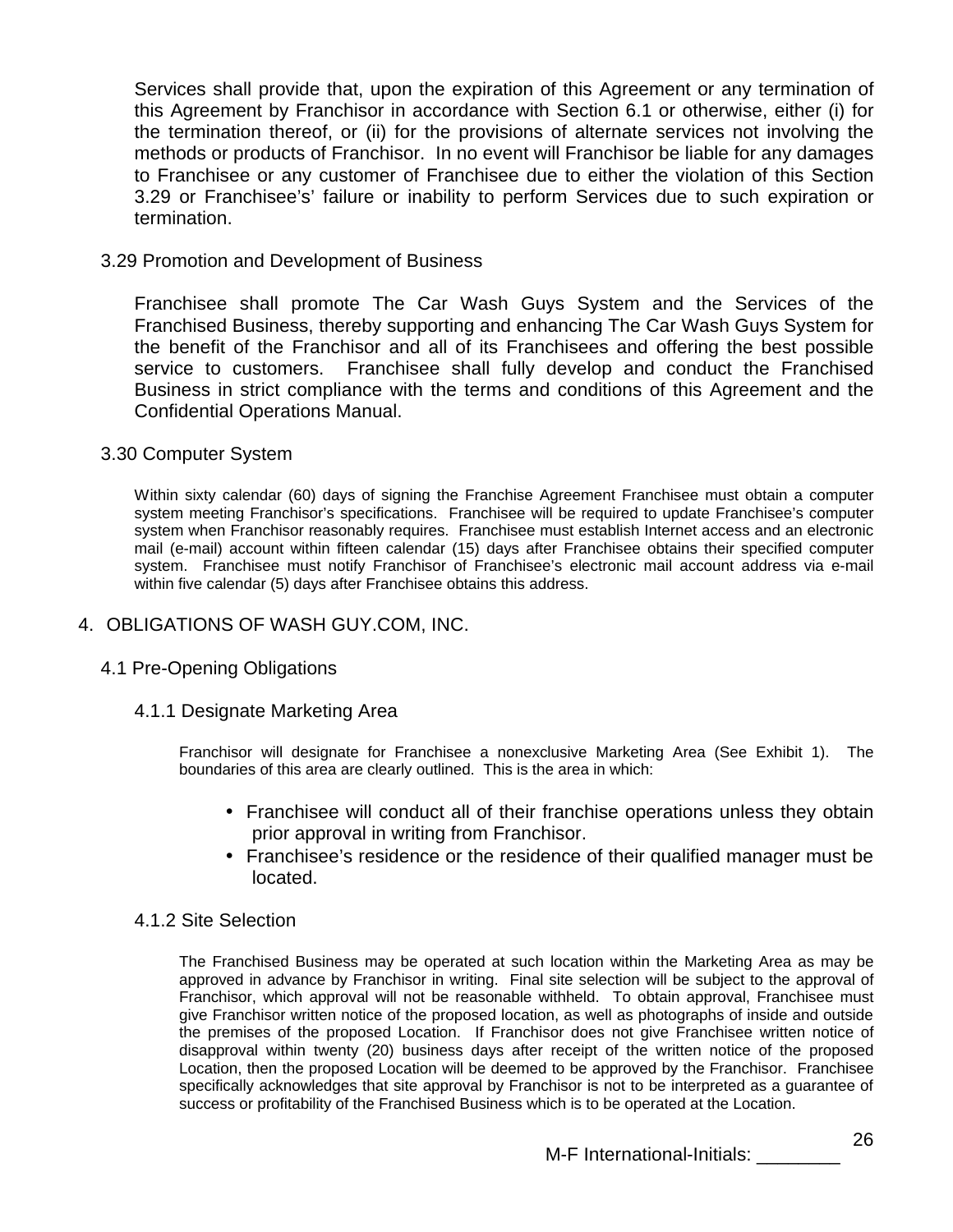#### 4.1.3 Facilities Layout

Franchisor may provide Franchisee with a generalized space plan, work flow and general layout of a typical Car Wash Guys System office and warehouse facility.

#### 4.1.4 Initial Equipment Specifications

Franchisor will provide Franchisee with specifications for all initial equipment, cleaning supplies and uniforms required to open the Car Wash Guys business as outlined in the Confidential Operations Manual, Letters from Lance or our Franchisee Forum intranet system.

#### 4.1.5 Initial Training

Franchisor will conduct a comprehensive training program in the management, sales and operation of the Franchised Business. The training program will consist of at least one week of instruction at United States regional locations that Franchisor may select for Franchisee's benefit. One additional week of training may be provided in Franchisee's new Marketing Area. The Franchisee, if the Franchisee is an individual, or the majority partner, shareholder or member of the Franchisee, if the Franchisee is a partnership, corporation or limited liability company, and, if different, such individual who serves as the general manager of the Franchised Business ("General Manager"), must attend and successfully complete the initial training program to the satisfaction of the Franchisor prior to the opening of the Franchised Business. This initial training is required of anyone who will be operating the car wash truck(s)/unit(s) unsupervised. Three people including the Franchisee may attend the initial training program at one time.

The initial training program must be completed by all the persons designated in this Section 4.1.5 to the extent required hereby prior to the opening of each Franchised Business. Franchisee will be responsible for all any and all fees, charges, travel, food, lodging and other expenses incurred by Franchisee, its trainees and any of its employees in connection with attendance at the initial training program including a reasonable training fee. If Franchisee or any of its designated employees fails to complete the initial training program to the satisfaction of the Franchisor, then Franchisor will have the right to terminate this Agreement.

## 4.1.6 Confidential Operations Manual

Franchisor will lend Franchisee a copy of The Car Wash Guys System Confidential Operations Manual (as it may be revised, the "Confidential Operations Manual") or provide Franchisee with one password to access the loaned copy of the Confidential Operations Manual on our Franchisee Forum intranet system to use during the term of this Agreement. Franchisor may revise the contents of the Confidential Operations Manual to convey to Franchisee advancements and new developments in sales, marketing, operational techniques and other items and procedures relevant to the operation of the Franchised Business. Franchisor will send new pages, diskettes or a completely revised Confidential Operations Manual to Franchisee, at no cost to Franchisee. Franchisee shall bear the responsibility and the cost of translating the Confidential Operations Manual into any language other than English. Franchisee shall promptly arrange for any such translation and submit it to Franchisor for approval. All right, title and interest in and to such translated materials and directives shall vest in Franchisor and Franchisee shall execute (and cause to be executed by the translator and/or Franchisee's employees and agents) such documents as Franchisor may require for this provision to be given full effect.

## 4.1.7 Insurance Standards

Franchisor will prescribe minimum standards and limits for certain types of insurance policies that Franchisee must have.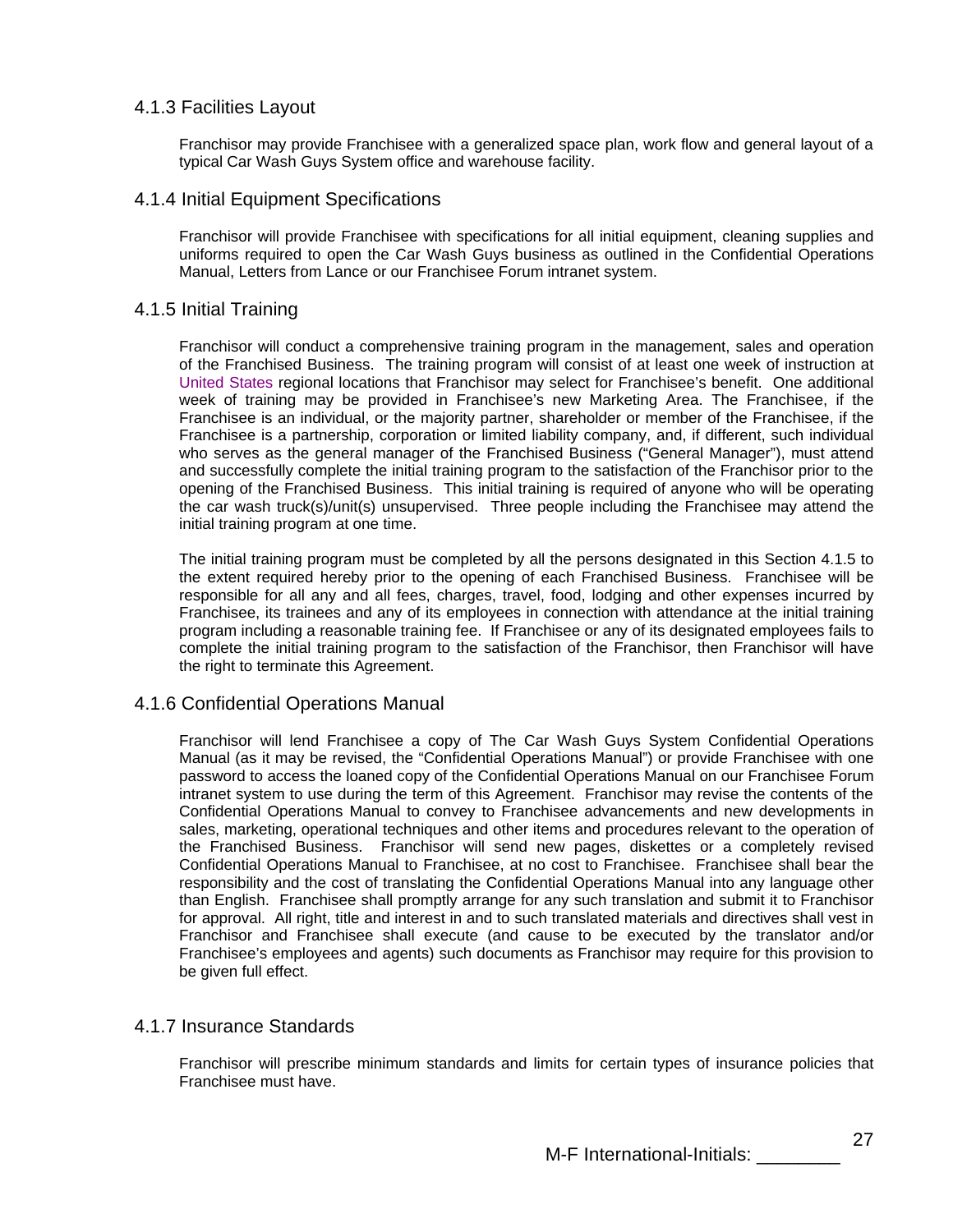## 4.2 On-Going Obligations

Franchisor may cease some or all of the on-going obligations if Franchisee's royalty fees are past due.

#### 4.2.1 Intranet System

Franchisor may provide Franchisee with an on-line updated Franchisee Forum intranet system containing information relevant to the Franchised Business.

## 4.2.2 Encouragement Of Community Support

Franchisor may guide Franchisee in their community service projects through encouragement, advice or participation.

#### 4.2.3 Manager Training

Franchisor requires that Franchisee submit to Franchisor their proposed manager training program prior to their sending a new manager or crew leader to this training program. If the proposed manager training program is not approved in its original form Franchisee must modify it and resubmit a new manager training proposal. This training is required of all managers, crew leaders and anyone who will be operating the car wash trucks/units unsupervised. Franchisee will bear all costs of the proposed manager training, including a reasonable training fee at the then current rates.

Franchisor may evaluate any managers or crew leaders that Franchisee sends to their training and determine for Franchisee if they are capable of operating a car wash truck in the Marketing Area following Franchisor's standards, specifications and procedures as outlined in the Confidential Operations Manual.

Franchisor may allow a manager or crew leader who has failed their training program a chance to retake the course one additional time.

## 4.3 On-Going Training

Franchisee will be responsible for all travel, food, lodging and other charges and expenses incurred by Franchisee, its trainees and its employees in connection with attendance at the training specified below, including any registration fee that may be charged by the Franchisor.

#### 4.3.1 Specific Training

Franchisor may provide training on specific, job-related issues for technicians, administrative staff, operations managers and sales and marketing personnel on an ongoing basis as Franchisor deems appropriate. Ongoing training classes will typically be one (1) or two (2) calendar day sessions. Attendance requirements will be determined by the content of the class.

#### 4.3.2 General Training

Franchisor may provide ongoing general training on an annual basis to introduce new products, services and equipment, to review sales and marketing practices and to discuss other topics that are relevant to the Services provided by Franchisee. Ongoing general training classes will be held on a regional, national or international basis, as determined by the Franchisor and will typically be two (2) or three (3) calendar day sessions. If Franchisor holds ongoing general training at The Car Wash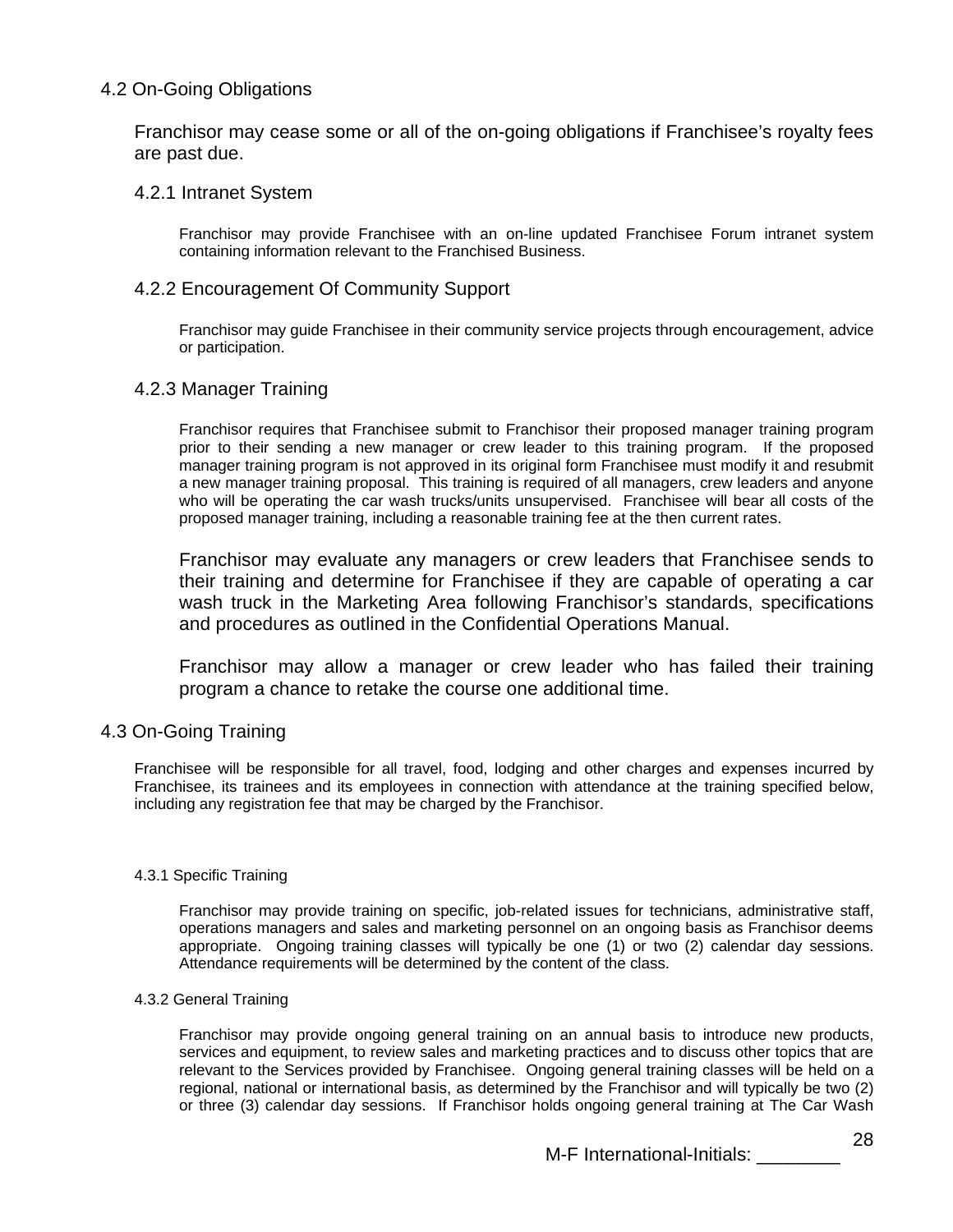Guys National Convention, Franchisee or the Location Manager is required to attend such training. Attendance requirements at other ongoing general training sessions will be determined by the content of the class.

#### 4.3.3 New Hires

In the event that Franchisee hires a new location or operations manager or lead technician following completion of the initial training program described in Section 4.1.5, Franchisee will cause each of such new hires to attend a course providing the training required for such person's position within ninety (90) calendar days of the date such person is hired by Franchisee or not later that the date such course is next offered by Franchisor if more than three months after such person is hired by Franchisee.

#### 4.4 Advisory Services

Franchisor may provide, as and to the extent required in Franchisor's judgement, a continuing advisory service, which may include consultation on promotional, marketing and advertising techniques and customer relations. Representatives of Franchisor may consult regularly with Franchisee at no cost to the Franchisee. At Franchisee's request, a representative of Franchisor may visit the Franchised Business at least once each year at a time mutually agreed upon. Field representatives may be available at Franchisee's request for extraordinary consultation and assistance on a fee basis by appointment only. Franchisor's current fee for extraordinary assistance is U.S \$250 per day, plus all related expenses and may be increased by Franchisor.

#### 4.5 Proprietary Products and Proprietary Equipment

Proprietary Products and Proprietary Equipment ("Proprietary Products") are those products and equipment that serve to establish the superior quality of The Car Wash Guys System and for which no substitute is available that is as effective in accomplishing the product's or equipment's intended purpose. Franchisor, if offered, or person designated by Franchisor (which may be an affiliate of Franchisor) will sell to the Franchisee any Proprietary Products which Franchisor may hereafter develop or obtain. The sale by Franchisor or such other person of such Proprietary Products or equipment to Franchisee will include a commercially reasonable markup. Franchisee may not become a wholesaler or distributor of Proprietary Products and may not re-sell Proprietary Products, except in connection with the provision of Services by Franchisee.

#### 4.6 Non-Proprietary Equipment and Supplies

Franchisee will have the right to purchase equipment and supply items, other than Proprietary Products, for use in providing Services, from any responsible source; provided, however, that Franchisor reserves the right to approve suppliers, equipment and supply items. Independent suppliers will be approved by Franchisor if their products meet the reasonable quality standards established by Franchisor. In order to obtain approval of any such proposed alternative equipment or supply item, Franchisee will provide Franchisor with documentation from a source independent of Franchisee or the proposed supplier which demonstrates, to the reasonable satisfaction of Franchisor, that the proposed alternative equipment or supply item performs as well as the item to re replaced. Nothwithstanding such documentation, Franchisor will have the right to test further any such proposed equipment or supply item and Franchisor will be reimbursed by Franchisee for the costs of testing such items. In addition, Franchisor reserves the right at any time to require substitution of newly developed Proprietary Products for non-proprietary items, which would then be sold to Franchisee in accordance with Section 4.6. The sale by Franchisor, if offered, of nonproprietary equipment and supplies to Franchisee shall include a commercially reasonable markup.

#### 4.7 Inspection

In order to preserve the validity and integrity of the Marks, and to assure that Franchisee is properly employing The Car Wash Guys System in the operation of the Franchised Business, Franchisor and its agents will have the right of entry and inspection of Franchisee's premises, the right to observe the manner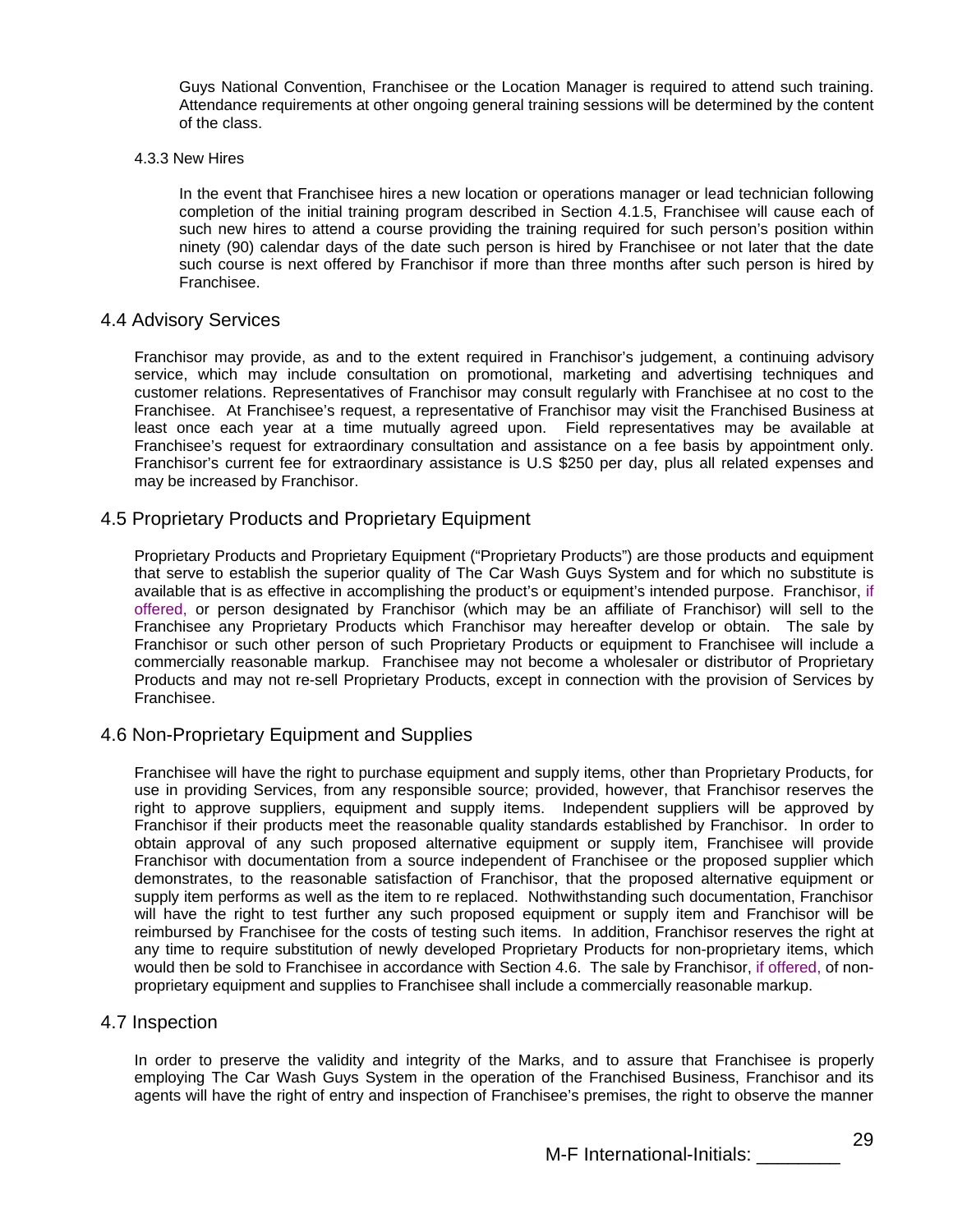in which Franchisee is rendering the Services and the right to confer with Franchisee's employees, customers and business associates.

#### 4.8 National and International Accounts

To the extent that Franchisor enters into an agreement to provide The Car Wash Guys System Services to any National or International Account which has a location within the Marketing Area, Franchisor may offer Franchisee the right to service such account at such location at the terms upon which Franchisor and the National or International Account have agreed. In the event that there is more than one Franchisee licensed by Franchisor in the Marketing Area, Franchisor may allocate opportunities to service National or International Accounts between such Franchisees, as Franchisor in its sole discretion deems appropriate. If, for any reason, Franchisee elects not to service a National or International Account that is offered to Franchisee, Franchisor may, in its sole discretion, service such account or appoint any other party to service such account.

#### 4.9 No Customer Leads

Franchisor has no obligation to provide Franchisee with leads for potential customers.

#### 5. TRANSFERABILITY

#### 5.1 Transfer by Franchisor

There are no restrictions on the right of Franchisor to sell or assign this Agreement in whole or in part; provided, however, that Franchisor will not assign or otherwise transfer this Agreement unless the assignee agrees to assume Franchisor's obligations hereunder.

#### 5.2 Transfer by Franchisee

#### 5.2.1 Individual

If Franchisee is an individual, Franchisee may not directly or indirectly sell, pledge, assign, transfer or convey any interest in this Agreement or in the Franchised Business without the prior written consent of Franchisor, which consent will not be unreasonably withheld.

#### 5.2.2 Corporation

If Franchisee is a corporation, then any issuance, redemption or transfer of the equity or voting securities of the corporation, or any disposition of the assets of the corporation in one transaction or in a series of transactions which, in the aggregate, results in either (i) more than a twenty-five percent (25%) change in the beneficial ownership of the corporation, or (ii) a change in the voting control of the corporation, is a transfer which requires the consent of Franchisor. The bylaws of the corporation and all share certificates evidencing ownership of the corporation must contain the following provision:

"The transfer of stock in this corporation is subject to the restrictive provisions of a Franchise Agreement with WASH GUY.COM, Inc. Reference is made to the Franchise Agreement for all particulars."

#### 5.2.3 Limited Partnership or Limited Liability Company

If Franchisee is a general or limited partnership or a limited liability company, then the admission of a new partner of member, or the redemption, purchase, liquidation or transfer of a partnership or limited liability company membership interest or any disposition of the assets of the partnership or company, in one transaction or in a series of transactions which, in the aggregate, result in either (i)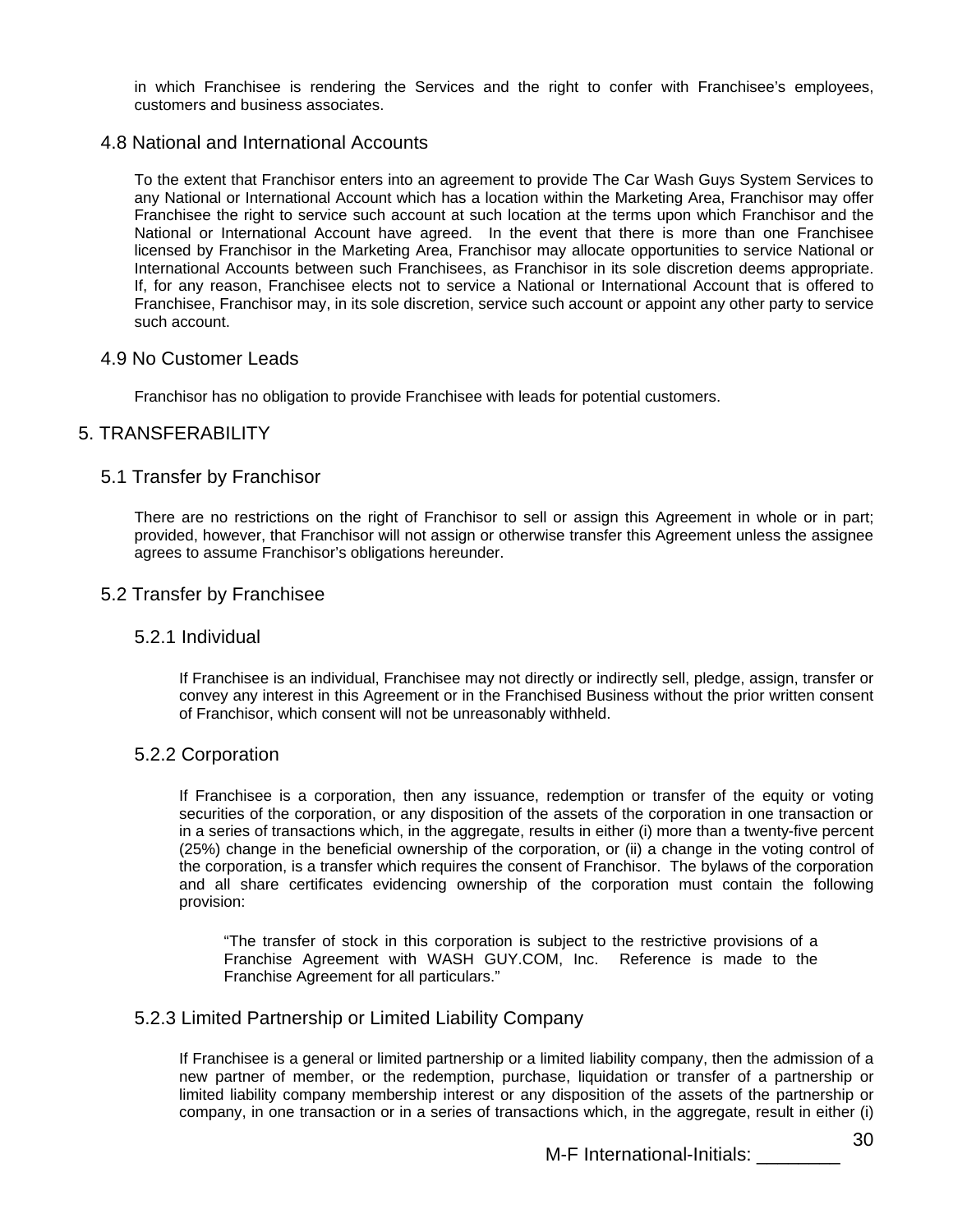more than a twenty-five percent (25%) change in the beneficial ownership of the corporation, or (ii) a change in the voting control of the partnership or company, is a transfer which requires the consent of Franchisor. The partnership agreement or limited liability company operating agreement must contain the following provision:

"The transfer of a legal or beneficial interest in the (partnership) (limited liability company) is subject to the restrictive provisions of a Franchise Agreement with WASH GUY.COM, Inc. Reference is made to the Franchise Agreement for all particulars."

## 5.2.4 Conditions to Transfer

In connection with any transfer provided for above (which requires Franchisee's consent), the following requirements must be met to the full satisfaction of Franchisor as a condition to any transfer:

- (a) The proposed transferee or its principals must meet Franchisor's reasonable requirements for experience, net worth and character, as applied by Franchisor on a nondiscriminatory basis in selecting new Franchisees and must have or obtain before transfer all licenses required by law for operation of the Franchised Business.
- (b) The proposed transferee or its designee must attend and satisfactorily complete Franchisor's initial training.
- (c) The proposed transferee (and each partner, member or shareholder) must have duly executed an agreement to be bound by, and to assume and perform all the duties of the Franchisee under, the Agreement (including, in the case of such partners, members or shareholders, the covenants not to compete required by Section 3.20).
- (d) All maintenance, repairs and renovations required to bring the Franchisee's premises into compliance with Franchisor's standards must have been completed. All maintenance, repairs and upgrades required to bring the Franchisee's mobile units and equipment into compliance with Franchisor's standards must have been completed.
- (e) All monetary obligations of Franchisee under this Franchise Agreement are fully paid and Franchisee and each of its partners, members, shareholders, officers and directors must execute a general release of any and all claims against Franchisor and its affiliates and its predecessor, sister or co-brand companies and their shareholders, officers, directors, employees, agents and their spouses.
- (f) Franchisee agrees to remain liable for all obligations to Franchisor in connection with the Franchised Business prior to the effective date of the transfer and must execute any and all instruments reasonably requested by Franchisor to evidence such liability.
- (g) If the transfer results in more than a fifty percent (50%) change in the beneficial ownership of the Franchised Business, then the transferee must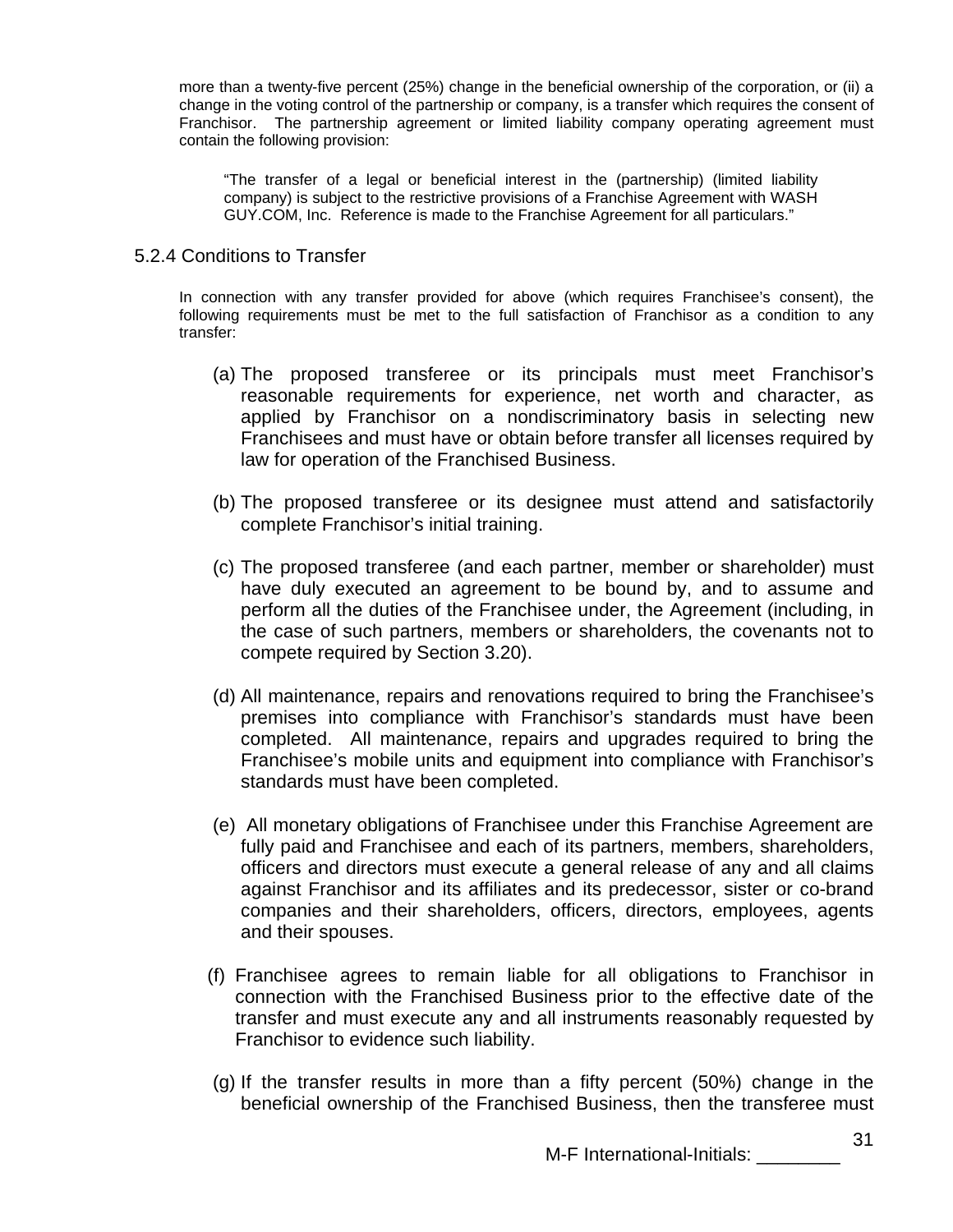execute the then current form of the Franchise Agreement, except that the initial term will be the same as the remaining term of the original Franchise Agreement.

- (h) The transfer fee specified in Section 2.4 must have been paid in full.
- (i) Franchisee must offer the Franchised Business to Franchisor in writing for the right of first purchase. (See Section 5.5 of this Franchise Agreement.)

Before the effective date of a transfer Franchisor approves:

- (a) Franchisee must agree to remain bound by the covenants in this Franchise Agreement to not compete against Franchisor and to not disclose confidential information.
- (b) Franchisee will pay all ascertained or liquidated debts concerning the Franchise.
- (c) Franchisee may not be in default under this Franchise Agreement or any other agreement between the parties.
- (d) Franchisee will pay Franchisor or a registered and approved business broker, which Franchisor may have at the time of the transfer, a ten (10) percent commission on the gross transfer price (excluding the price of real property), if Franchisor obtains the transferee for Franchisee.

Any transfer by Franchisee must be approved by Franchisor in writing. The transferee must execute the standard form Franchise Agreement then being offered to new System Franchisees and such other ancillary agreements as Franchisor may require for the Franchised Business, which agreements will supersede the original Franchise Agreement in all respects and the terms of which agreements may differ from the terms of this Franchise Agreement; provided, however, that the transferee will not be required to pay the \$20,000 Initial Fee and the Marketing Area provided for in this Agreement will remain the same.

## 5.2.5 Effect of Transfer

No sale, assignment, transfer, conveyance, encumbrance or gift of any interest in this Agreement or in the Franchised Business will relieve Franchisee, or the shareholders, members or partners participating in any transfer, of the confidentiality or noncompetition provisions of this Agreement.

## 5.2.6 Prohibited Transfers

For purposes of this Section 5.2, without limiting the generality of the foregoing, Franchisor's withholding of consent will be considered reasonable if the proposed sale, assignment, transfer or conveyance is to an individual, company, or business entity that Franchisor deems in Franchisor's sole opinion to be a competitor of Franchisors or a competitor of any affiliate of Franchisors or a competitor of any sister or co-brand company of Franchisors or a competitor of a vendor of Franchisors, another franchisor, another sub-franchisor, master franchise of another system or a Franchisee of another system which has an affiliate company that is a competitor of Franchisors. Any purported assignment without the prior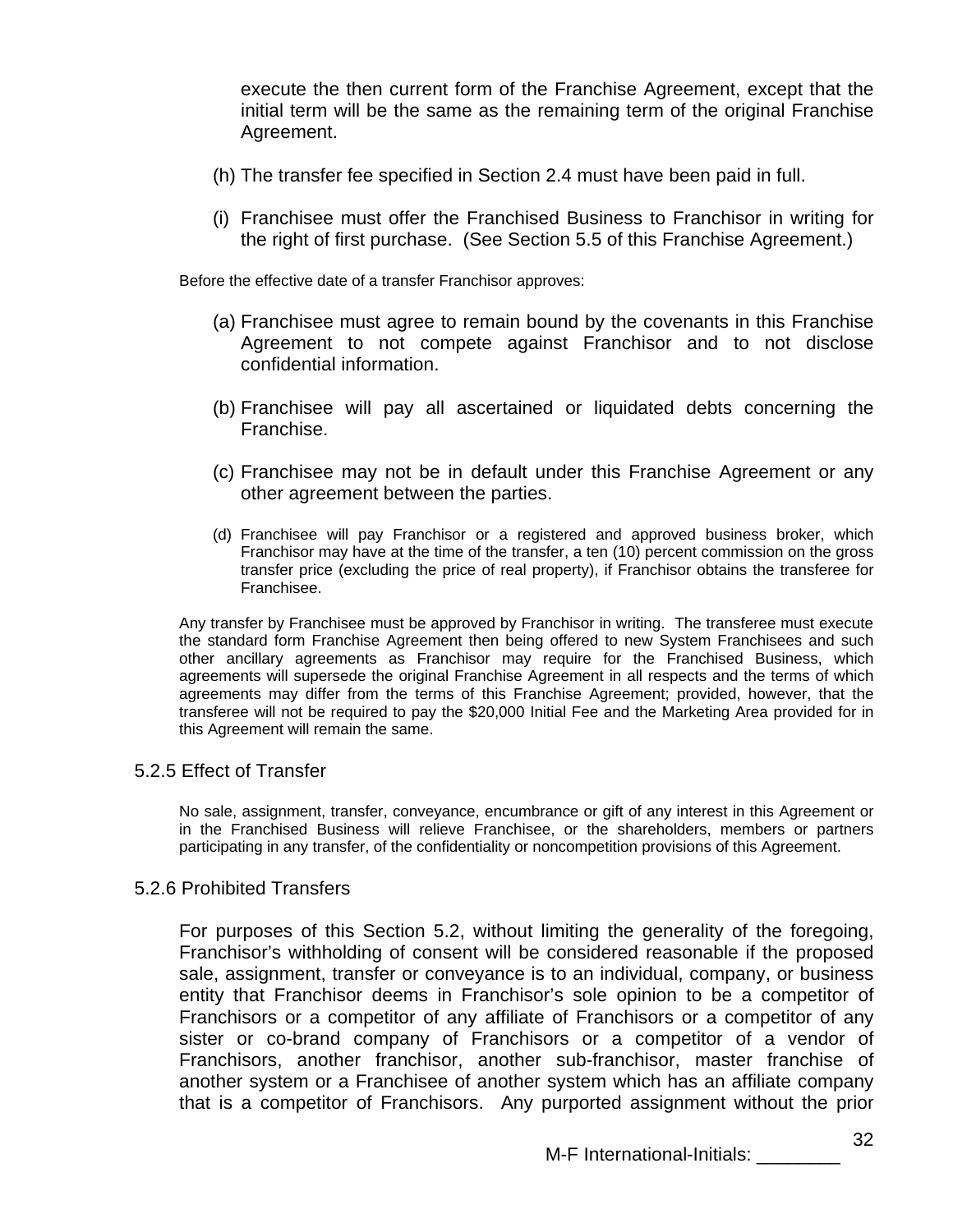written consent of Franchisor will be null and void and will constitute a material default under this Agreement.

5.3 Assignment to Corporation or Limited Liability Company

If Franchisee is a partnership or individual and hereafter desires to conduct the Franchised Business in an incorporated or limited liability company form, Franchisor will not unreasonably withhold its consent to the transfer of this Agreement and Franchisee's interest herein to any corporation or limited liability company formed for that purpose; provided that Franchisee and such corporation or company must, prior to such transfer, satisfy such reasonable requirements as Franchisor shall impose, which may include, without limitation, the following:

- (a) Franchisee or its partners will at all times be the record and/or beneficial owner of, and will have, by law or by written agreement satisfactory to Franchisor, voting control of, not less than fifty-one percent (51%) of the issued and outstanding shares or membership interests of each class of the capital stock or membership interests of such corporation or company;
- (b) No other person or entity, except members of Franchisee's or its partners' respective immediate families or trusts for the benefit of such family members, may own or have any right to acquire any capital stock, membership interests or other securities of such corporation or company;
- (c) The form and content of the articles or certificate of incorporation, organization or formation of such corporation or company and by-laws of any such corporation or operating agreement of any such company must contain provisions enforceable under applicable law restricting the issuance and transfer of capital stock, membership interests or securities of the corporation or company to such extent as Franchisor shall reasonably require;
- (d) Franchisor must have been furnished in writing the names and address of all existing or prospective shareholders or members of the corporation or company and Franchisee or its partners and (if requested by Franchisor) each such shareholder or member, or prospective shareholder or member, must have guaranteed in writing (in form and substance satisfactory to Franchisor) the performance by the corporation or company of the obligations of the Franchisee under this Agreement; and
- (e) Each shareholder or member must have executed and delivered to Franchisor a non-competition covenant in form and substance satisfactory to Franchisor, containing the covenants not to compete required by Section 3.20.3 hereof.

After assignment of this Agreement to a corporation or limited liability company as above provided, or, if Franchisee is a corporation or limited liability company at the date of this Agreement, the sale, transfer, assignment or encumbrance or change in rights of any class or series of capital stock, membership interests or other securities of such corporation or company, whether by operation of law or otherwise, will be deemed a sale by Franchisee or (if a partnership) its partners or its or their interest(s) in this Agreement and will in all respects be subject to the limitations set forth in this Section 5 on the sale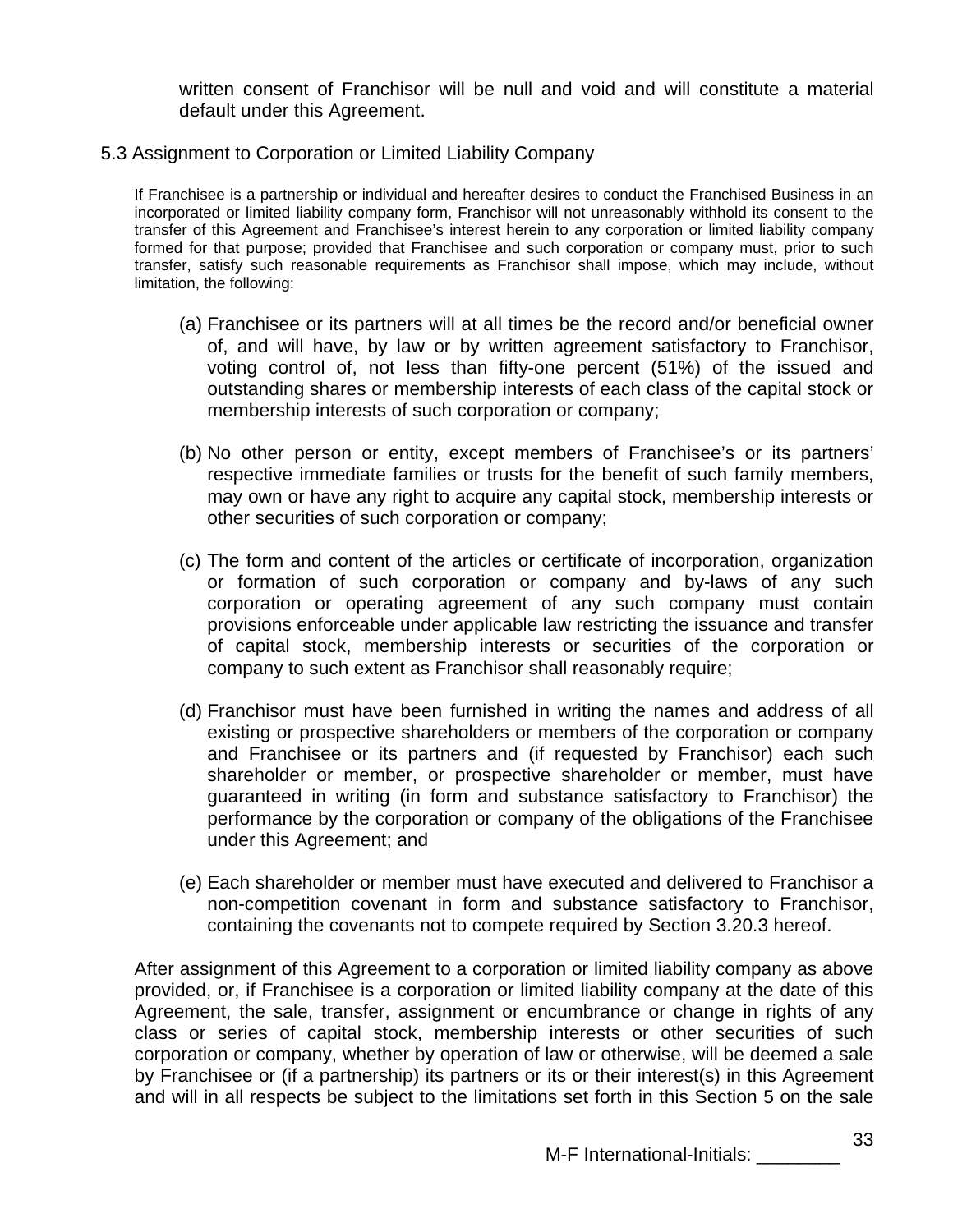of Franchisee's interests in this Agreement. Any merger, consolidation or reorganization by any corporation or limited liability company having an interest in this Agreement will be deemed a sale of such interest and, unless the prior written consent of Franchisor has been obtained, will constitute a material breach hereof.

5.4 Death or Disability

Upon the death or permanent disability of the Franchisee, if the Franchisee is an individual or upon the death or disability of the majority shareholder, member or partner of Franchisee if the Franchisee is a corporation, limited liability company or a partnership, the spouse, adult children or estate will have the right to participate in the ownership of the Franchised Business under the terms of this Agreement for a period of one hundred eighty (180) calendar days from the date of death or disability. During that time, the spouse, adult child or estate must either:

- (a) satisfy all of the qualifications for a transferee or purchaser of a The Car Wash Guys franchise, except that no transfer fee or initial franchise fee will be charged; or
- (b) sell, transfer or assign the Franchised Business to a person who satisfies all of the qualifications for a transferee or purchaser of a The Car Wash Guys franchise.

In addition, during such time, Franchisor may enter the Franchised Business premises and take possession of the Franchised Business, its equipment, furniture, fixtures, records, lists and supplies and continue the operation of the Franchised Business for the benefit and account of Franchisee (after paying operating expenses, including a management fee to be established from time to time in the Confidential Operations Manual) pending the conclusion of whichever of the above options is chosen by Franchisee's spouse, adult children or estate.

## 5.5 Right of First Purchase

Franchisor requires Franchisee (or Master Franchisee) to give Franchisor the right of first purchase prior to soliciting offers from a third party if Franchisee chooses to sell their Franchised Business. Franchisee agrees to notify Franchisor in writing if Franchisee desires to sell or transfer Franchisee's interest in their Franchised Business. Franchisor must elect to exercise Franchisor's option to purchase Franchisee's Franchised Business within thirty (30) business days after Franchisor's receipt of Franchisee's written notification. If Franchisor offers Franchisee an amount that Franchisee doesn't agree to, Franchisee may try to sell to a third party. Franchisee is obligated before any transfer to a third party to make sure that they meet all criteria set forth above under the heading "Transfer by Franchisee".

## 5.6 Right of First Refusal

If at any time during the term of this Agreement Franchisee (or Master Franchisee) receives a bona fide offer to purchase the Franchised Business, which offer Franchisee is willing to accept, Franchisee must give Franchisor written notice of the terms of the offer and the name of the offeror. Franchisor may elect to purchase the Franchised Business on the same terms as contained in the offer within sixty (60) business days after Franchisor's receipt of the offer, except that in place of any non-cash consideration described in such offer, Franchisor may pay the fair market value thereof in cash. If Franchisor fails to give written notice of election or declines election within the sixty (60) business days, Franchisee may sell to the offeror on the terms offered, subject to the provisions relating to transferability as set forth on this Section 5,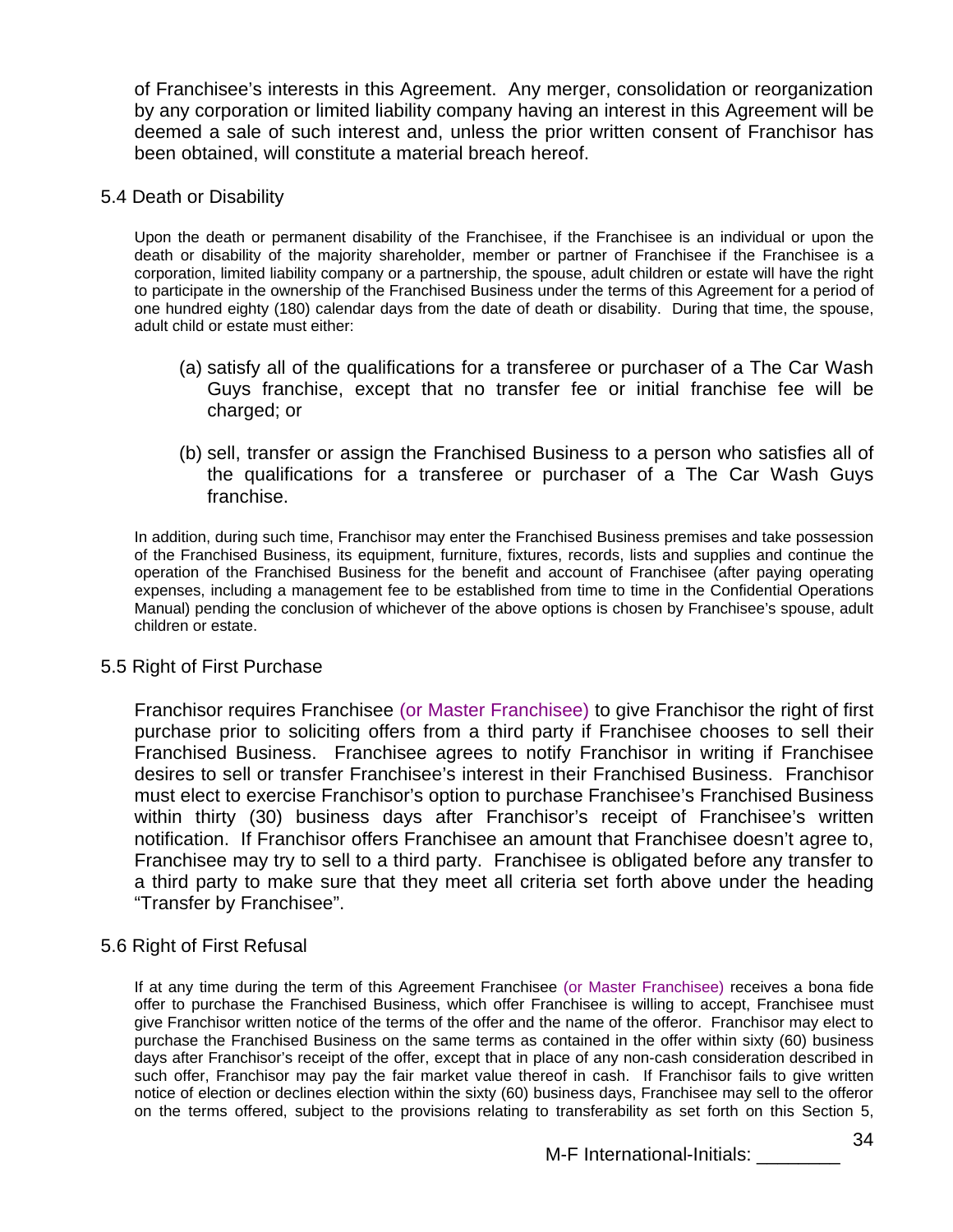provided that such sale must be consummated within ninety (90) calendar days after the expiration of such sixty (60) business day period; otherwise the restrictions of this Section 5.6 shall be renewed and any sale or transfer by Franchisee of its interest in this Agreement, whether to such offeror or other individual or entity, shall again be subject to the restrictions of this Section 5.6. In the event Franchisor elects to purchase, the purchase must be completed within ninety (90) calendar days from the date of Franchisor's notice of election to purchase. For purposes of this Section 5.6, the term "fair market value" of any noncash consideration shall mean the fair market value of such property as determined by agreement of Franchisee and Franchisor; provided, however, that if the parties are unable to reach such agreement within sixty (60) business days after Franchisor's receipt of the offer, then the fair market value of such property will be determined by one appraiser chosen by the parties, who will determine the value of such property. In the event that the parties are unable to agree upon such an appraiser, the parties agree that the United States office of the American Arbitration Association ("AAA") closest to our corporate offices will be employed to chose an appraiser and such person will determine the fair market value for these purposes. In the event the appraisal process is utilized, the party whose valuation of such property less closely approximated the value pursuant to the above-described appraisal process, measured by dollar amounts and not percentages, will pay all costs of the appraisal process. Any delay caused by such appraisal process or the parties' disagreement over the fair market value of any non-cash property will extend the period in which Franchisor is to act under this Section 5.6 by that number of calendar days equal to the period of the delay.

# 5.7 Transfer of Master Franchise

Master Franchisee may not directly or indirectly sell, pledge, assign, transfer or convey any interest in the Master Franchise without the prior written consent of Franchisor. In connection with any sale, transfer or assignment of the Master Franchise, the following requirements for Master Franchisee (assignee) must be met to the full satisfaction of Franchisor as a condition to any transfer:

- (a) The assignee must, at the time of such assignment or transfer, be financially responsible and economically capable of performing Franchisor's objectives in this Franchise Agreement and in Franchisor's business development plan.
- (b) The assignee must expressly assume and agree to perform such obligations and sign a binding agreement with Franchisor.
- (c) The assignee must be trained and pass Franchisor's special Master Franchise training course.
- (d) The assignee must be competent and subject to a thirty (30) to sixty (60) calendar day review by Franchisor before a transfer to them.
- (e) The assignee must run their own "THE CAR WASH GUYS" franchise for at least four (4) months before the transfer.
- (f) The assignee must own and run a company store unit for the duration of their franchise in a specifically designated area other than the Marketing Areas of their master area franchisees but in the same general region as their master area franchisees.
- (g) The assignee must be able to provide all on-going support items to franchisees listed in this Franchise Agreement.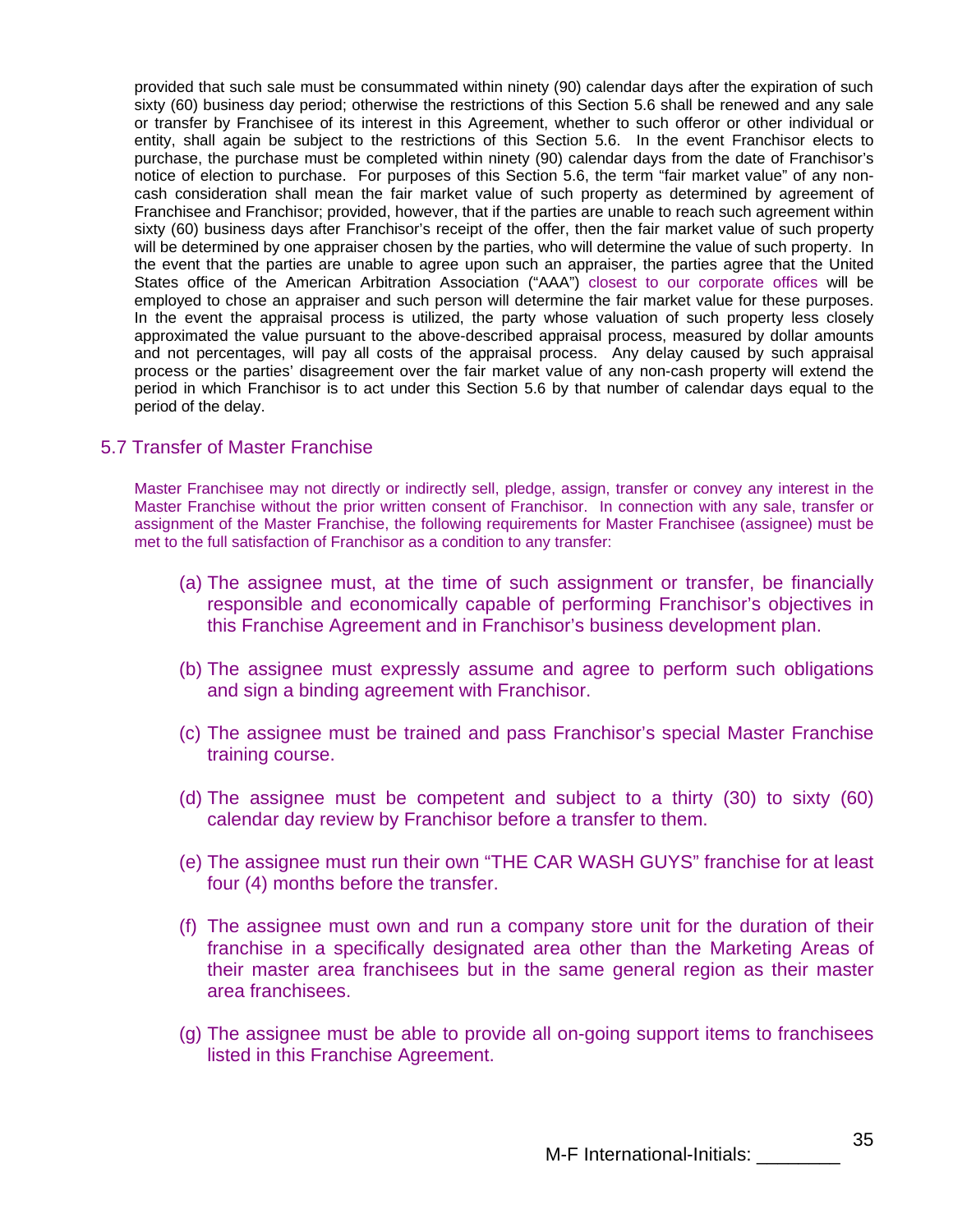- (h) The assignee must attend any formed franchisee organization, union or association meetings in their master area which have been officially recognized by the Franchisor, providing that the franchisees want the Master Franchisee to be there and of which their master area franchisees are a member.
- (i) The assignee must maintain on hand at least one regional team member and one loaner truck for every twenty (20) franchisees in their assigned master area.
- (j) The assignee must sign a non-competition agreement with their master area franchisees not to operate their company store in the Marketing Areas of their master area franchisees unless they have been asked to by a franchisee in case of vacation or injury.

# 6. TERMINATION AND DEFAULTS

6.1 Termination by Franchisor

Franchisor may terminate the Franchise Agreement at the time indicated, if any of the following events occurs, each of which shall be deemed a default:

- (a) immediately, if the Franchisee or the Franchised Business is declared bankrupt or judicially determined to be insolvent, or all or a substantial part of the assets of the Franchisee or the Franchised Business are assigned to or for the benefit of any creditor, or the Franchisee admits its inability to pay its debts as they come due, or the Franchised Business is seized, taken over, or foreclosed by a governmental official in the exercise of his duties, or seized, taken over, or foreclosed by a creditor, lienholder or lessor, provided that a final judgement against the Franchisee remains unsatisfied for thirty (30) calendar days (unless an appeal bond has been filed), or if a levy of execution has been made upon the license granted by this Agreement or upon any property used in the Franchised Business and is not discharged within five (5) business days; or
- (b) immediately, if the Franchisee abandons the Franchised Business by failing to operate the Franchised Business for five (5) consecutive calendar days during which the Franchisee is required to operate a business under the terms of this Agreement or any shorter period after which it is not unreasonable under the facts and circumstances for Franchisor to conclude that the Franchisee does not intend to continue to operate the Franchised Business, unless such failure to operate is due to fire, flood, earthquake or other similar causes beyond the Franchisee's control; or
- (c) immediately, if the Franchisor discovers that the Franchisee has made any material misrepresentations to the Franchisor relating to the acquisition of the Franchised Business; or
- (d) immediately, if the Franchisee is a competitor of the Franchisor or a competitor of an affiliate of the Franchisor or a competitor of any sister or co-brand company of the Franchisor or a competitor of a vendor of the Franchisor. In such case the Franchisee will be terminated, the Franchisee will forfeit their mobile truck/unit(s) and their associated equipment which will be transferred to other Franchisees to assist with community fundraiser events and the Franchisee will be required to pay a misrepresentation penalty of five (5) times the franchise fee to the Franchisor that will be distributed to charitable organizations so designated by a Franchisee committee convened for just this purpose. The Franchisee will be liable to the Franchisor for reasonable attorney's fees and court costs incurred by the Franchisor in any litigation related to this matter; or
- (e) immediately, if the Franchisee is convicted of, or pleads *nolo contendere* to, a felony, commits any criminal misconduct relevant to the operation of the franchise, a fraud, any act or crime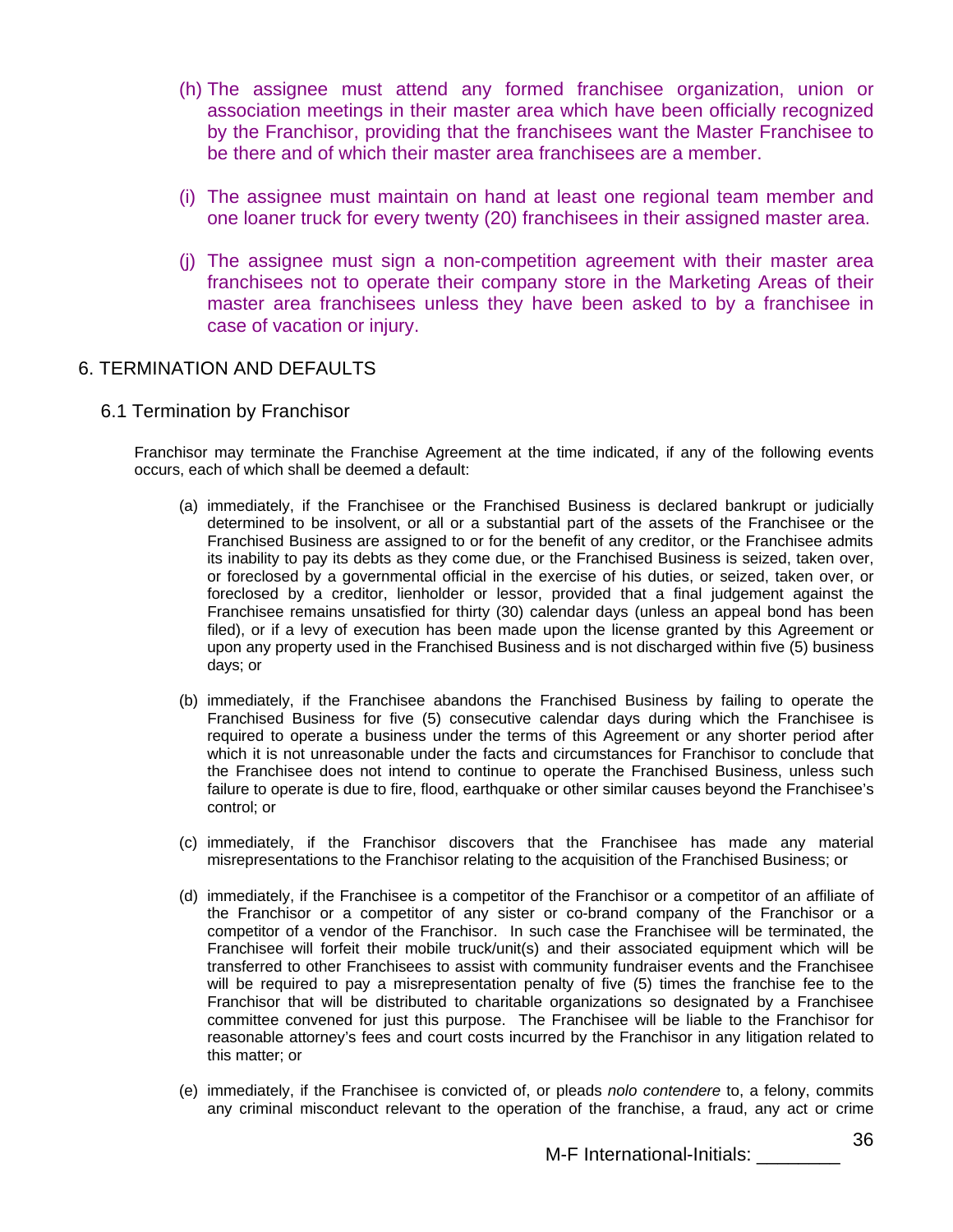involving moral turpitude, or any other crime or offense that Franchisor believes is likely to have an adverse effect on the System, the proprietary marks or the goodwill; or

- (f) immediately, if the Franchisee, after curing any default after notice and opportunity to cure, engages in the same noncompliance, whether or not corrected after notice; or
- (g) immediately, in the event the Franchisee attempts to transfer any interest in the Franchisee of the Franchised Business in violation of Section 5; or
- (h) immediately, in the event that the Franchisee violates the provisions of Section 3.19 or 3.20 hereof;
- (i) immediately, in the event that the Franchisee does not notify Franchisor of Franchisee change or discontiuance of use of address or change of telephone number or change of e-mail account address within fifteen (15) calendar days of such change; or
- (j) immediately, in the event that the Franchisee fails to perform the required car wash fundraisers or community service projects; or
- (k) immediately, in the event that the Franchisee operates the Franchise in a manner that creates an imminent danger or threat to public health or safety; or
- (l) upon ten (10) calendar days' written notice to Franchisee of its failure to pay any fees or other amounts due to Franchisor, any affiliate of Franchisor or any other Franchisee that is not cured within such ten day period; or
- (m) upon thirty (30) calendar days after notification to Franchisee of noncompliance with any national, federal, state or local law or regulation applicable to the operation of the Franchised Business unless cured within such period; or
- (n) upon thirty (30) calendar days after notification to Franchisee of failure to secure and maintain in force all required licenses, insurance, permits, registrations and certificates relating to the operation of the Franchised Business, or failure to operate said business in full compliance with all applicable laws, ordinances and regulations, including, without limitation, all government regulations relating to occupational hazards and health and environmental regulations, worker's compensation insurance, unemployment insurance, withholding and payment of national and state local income taxes, social security taxes and sales taxes or fail to maintain liability insurance; or
- (o) upon thirty (30) calendar days' written notice to Franchisee of any failure of Franchisee to perform any obligation under this Agreement that is not cured within such thirty day period; or
- (p) upon thirty (30) calendar days after notification to Franchisee of failure to have sufficient supplies to meet customer demand; or
- (q) upon thirty (30) calendar days after notification to Franchisee of failure to hire and maintain sufficient staff in order to handle customer volume at all times; or
- (r) upon thirty (30) calendar days after notification to Franchisee of failure to pay your employees and staff the required wage described in Section 3.5, or
- (s) prior to the opening of the Franchised Business, if Franchisee or any of its designated employees fails to complete the initial training program described in Section 4.1.5 to the satisfaction of Franchisor; or
- (t) upon ninety (90) calendar days' written notice from the date hereof, if Franchisee does not secure premises for and commence the operation of the first Location for the Franchised Business within such period; or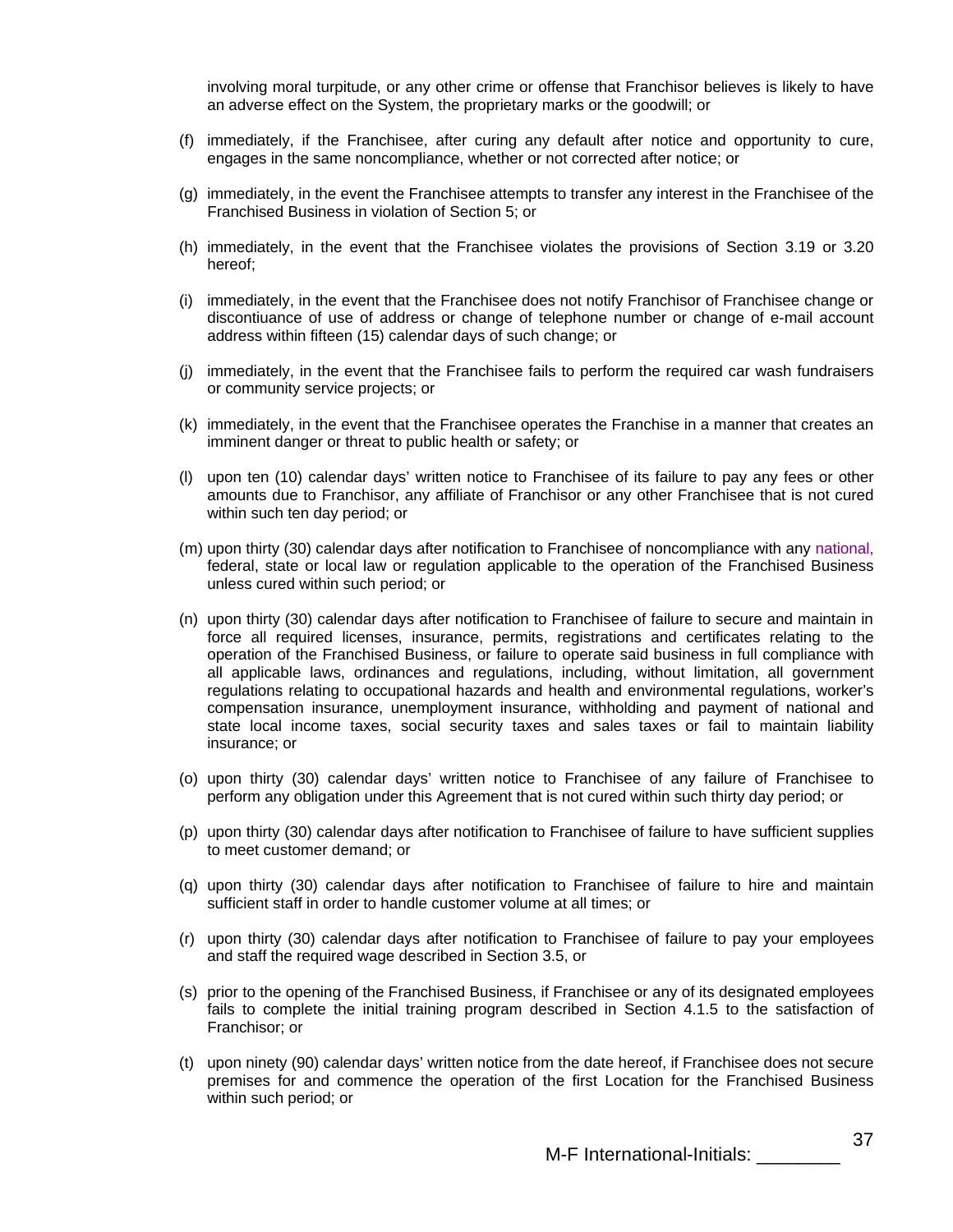- (u) immediately at any time following one hundred eighty (180) calendar days from the date of this Agreement, if Franchisee continues to operate another business in violation of Section 3.3 hereof following such one hundred eighty day period; or
- (v) at such time as Franchisor and Franchisee mutually agree in writing to terminate this Agreement; or
- (w) if Franchisee is convicted of drunk driving while driving a car wash truck or while driving a vehicle while towing a mobile car wash unit.

## 6.2 Rights and Duties of Parties Upon Expiration or Termination

Upon termination or expiration of this Agreement for any reason, all rights of the Franchisee under this Agreement will immediately terminate, but Franchisee will have the following duties, which will survive termination or expiration of this Agreement:

- (a) Franchisee must promptly pay Franchisor all sums owing under the terms of this Agreement, including all damages, costs and expenses (including reasonable attorneys' fees) incurred by Franchisor by reason of default on the part of Franchisee, whether or not the expenses occur before or after the termination or expiration of this Agreement.
- (b) Franchisee must immediately cease to operate their Franchised Business and must not thereafter represent to the public, advertise or hold themselves as a Franchisee or former Franchisee of The Car Wash Guys or of the Franchisor.
- (c) Franchisee must immediately and permanently cease to use, in any manner whatsoever, any confidential methods, procedures and techniques associated with the System; the proprietary mark THE CAR WASH GUYS and all other proprietary marks and distinctive forms, slogans, signs, promotional material, symbols and devices associated with the System.
- (d) Franchisee must take action to cancel any assumed name or equivalent registration which contains any of the Marks and will furnish Franchisor with satisfactory evidence of cancellation
- (e) Franchisee must ensure at its own expense that all mention of the Marks in connection with Franchisee is removed at the earliest possible time from all telephone and other directories, directory assistance records, building directories, signboards, internet sites, membership rosters and every other place and publication.
- (f) Franchisee will cease and desist from all use of the Marks and must deliver to Franchisor, or its duly authorized representative, all materials and papers upon which the Marks appear. Franchisee will not, at any time, adopt or use any word or mark which is similar to or confusing with the Marks.
- (g) Franchisee must immediately deliver to Franchisor all manuals, including, but not limited to, our Confidential Operations Manual. Franchisee must also deliver to Franchisor all documents and records that are reasonably necessary or important to the continuation of the Franchised Business including corporate newsletters and information packets and proprietary computer software and programs containing customer, industry and other data bases, lists, fax, sales, advertising and marketing material. Franchisee must also deliver any proprietary copyrighted customized accounting or other software which may or may not have been loaned to Franchisee. All fax, sales, advertising and marketing materials including data bases, artwork, sales letters, lists, etc. loaded on these programs or loaded on another computer program or in printed form are also owned by Franchisor and must be returned to Franchisor. This includes documents, records, files, instructions, correspondence, all materials related to operating your franchised business, including agreements, disclosure statements, and any and all other materials relating to the operation of your franchised business in your possession, and all copies thereof (all of which Franchisee acknowledge as our property and Franchisee must return to Franchisor). Franchisee will retain no copy or record of the foregoing, except your copy of the Franchise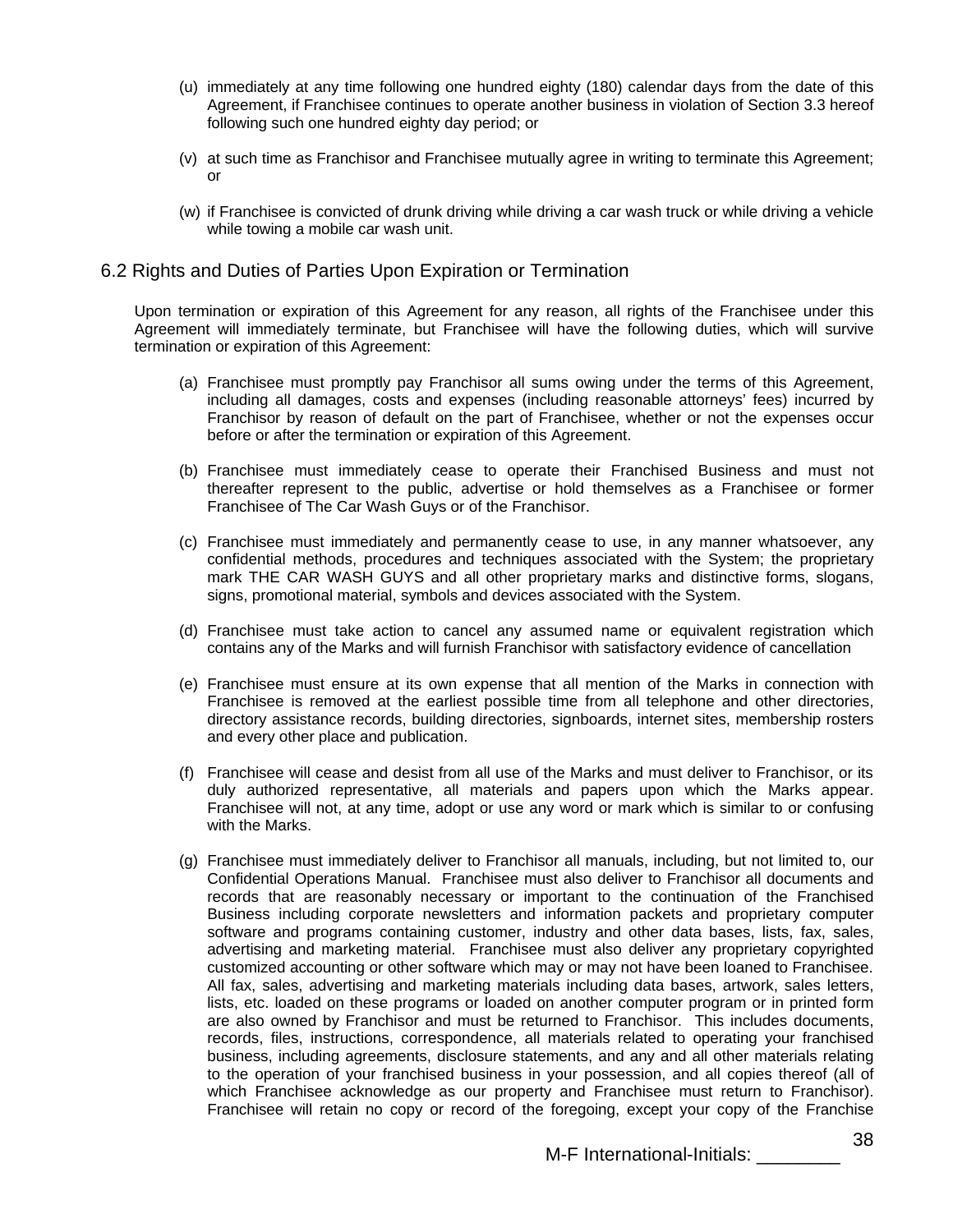Offering Circular, Franchise Agreement, related agreements and of any correspondence between the parties and any other documents which Franchisee need for compliance with any provision of law or arbitration proceedings or for your tax records.

- (h) If Franchisee continues to operate or subsequently begin to operate any other business, Franchisee agrees not to use any reproduction, counterfeit, copy or colorable imitation of the Marks, either in connection with that other business or the promotion of it, which is likely to cause confusion, mistake or deception, or which is likely to dilute our rights in and to the Marks. If Franchisee does use the Marks wrongfully, Franchisee will pay Franchisor a minimum of \$20.00 per day and together with all related damages and accept a cease and desist order. Further, Franchisee agrees not to use any designation of origin or description or representation which falsely suggests or represents an association or connection with Franchisor.
- (i) If Franchisor so elects, Franchisee must sell to Franchisor, at Franchisor's cost, all products, supplies and equipment which bear the Marks.
- (j) If Franchisee is terminated without transfer, Franchisee will deliver their trucks, trailers or other units to Franchisor's designated equipment development and installation site for retrofitting, repair (engine work, body work, paint, logos) and upgrading to current specifications in preparation for sale to a new or existing Franchisee if the vehicles with gasoline engines have under 50,000 miles or the vehicles with diesel engines have under 80,000 miles or for sale only to an existing Franchisee if the vehicles have over these mileage limits. The costs to retrofit, repair and upgrade will be due and payable by Franchisee. The participating vendor team partner will receive a five percent (5%) commission based upon the sales price of each truck/unit due and payable upon the sale of the unit(s) to cover their expenses for their time, telephone calls, credit application inquiries and processing the sale. If Franchisee fail to deliver the truck/unit(s) to the installation site within fifteen (15) days after your termination, Franchisee agree to pay the towing, transport, driver delivery time and other expenses incurred when another party delivers the truck/unit(s) to the installation site. Franchisee further agree to assume full liability for the units until sold. Franchisee can determine the asking and final selling price for each of their truck/unit(s).
- (k) Franchisee must comply with the provisions of this Franchise Agreement described under the heading "Covenants Not to Compete". See Section 3.20 of this Franchise Agreement.

#### 6.3 Arbitration

Any controversy or claim arising out of or relating to this Agreement, other than for injunctive relief, will be settled by binding arbitration and judgement upon the award may be entered in any court having jurisdiction thereof. The arbitration must be conducted through the AAA office closest to our corporate offices in the United States and will be conducted by a panel of three arbitrators selected in accordance with the International Arbitration Rules or such other rules and regulations of the AAA applicable to international commercial matters. The arbitrators will render a decision based on, and consistent with, Arizona law and with the facts and evidence that are properly introduced at the hearing. If there are any disputes in matters of public policy, restraint of trade, securities laws violation or any other matter which cannot be the subject of arbitration, those matters will be separated from all other disputes and those other disputes will first be settled by arbitration. After arbitration, any disputes which cannot be tried by arbitration will be bought before a court of competent jurisdiction. Should the parties be unable to separate matters which will be addressed by arbitration from those which cannot be addressed by arbitration, the allegations and positions of the parties will be brought before the arbitrators and their decision regarding the appropriateness for arbitration of the matters in controversy will be determinative and binding upon parties. Unless otherwise determined by the arbitrators, the fees and expenses of arbitration, not including attorneys' fees, will be shared equally by the parties.

## 7. MISCELLANEOUS

## 7.1 Governing Law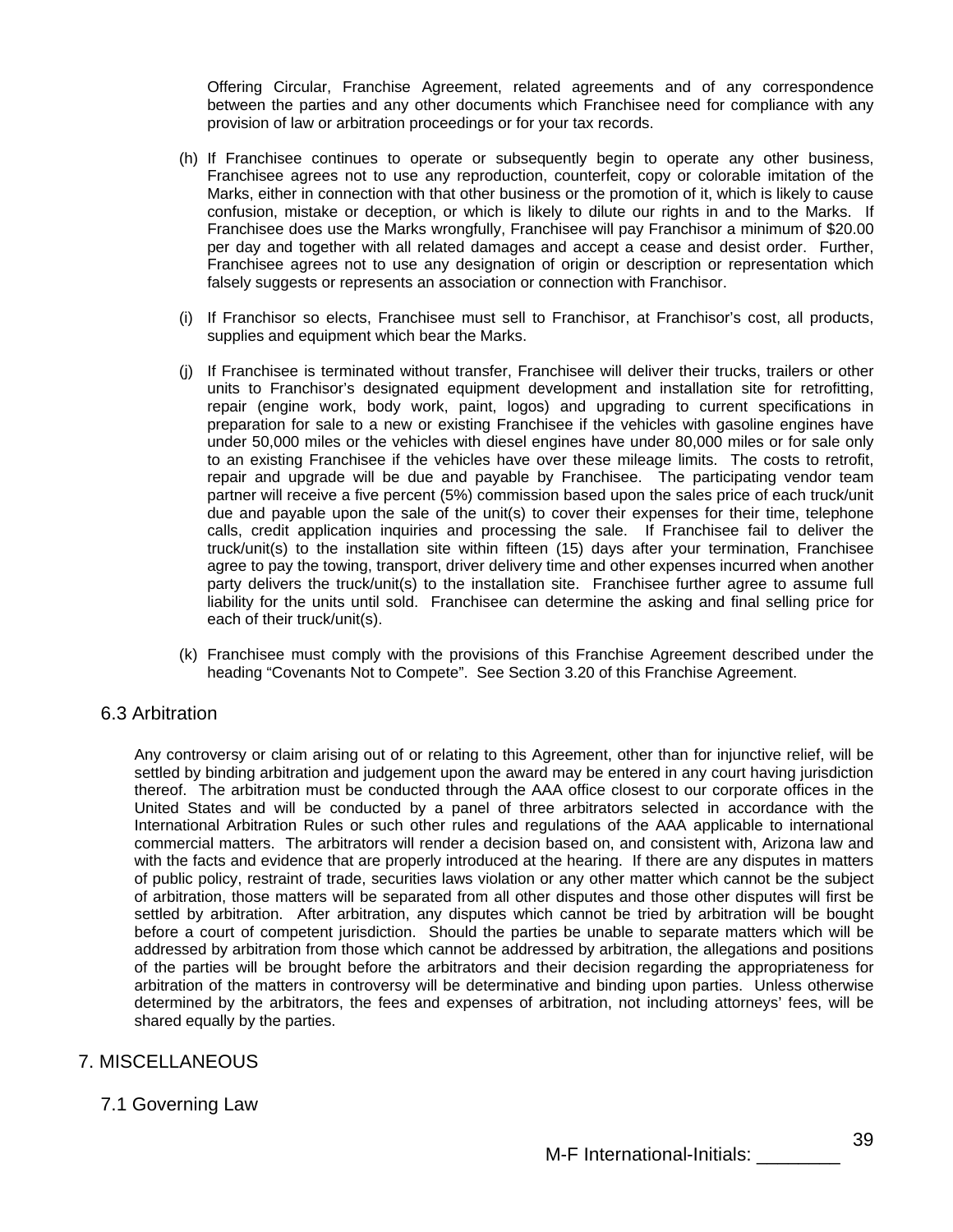This Agreement has been accepted and made in the State of Arizona, United States and all rights hereunder will be governed by and interpreted under the internal laws (and not the law of conflict of laws) of the State of Arizona.

#### 7.2 Compliance with Law

This Agreement will be deemed to contain, and will be construed so as to contain and be consistent with, all mandatory provisions and requirements of applicable state and national law.

#### 7.3 Waiver

A waiver of any default or breach of any provision, term, covenant, or condition of this Franchise Agreement will not be a waiver of any subsequent breach of the same or any other provision, term, covenant, or condition.

Any waiver of any provision of this Agreement must be set forth in writing and signed by the party granting the waiver. Any waiver Franchisor grants will not prejudice any other rights Franchisor may have, and will be subject to Franchisor's continuing review. Franchisor may revoke any waiver, in its sole discretion, at any time and for any reason, effective upon delivery to Franchisee of ten (10) days prior written notice of revocation.

By written notice, Franchisor unilaterally may waive any obligation of Franchisee, their principals, or the guarantors.

Our consent, whenever required, may be arbitrarily withheld if Franchisee are in default under this Franchise Agreement.

#### 7.4 Notices and Communications

All notices required by this Franchise Agreement will be in writing. They may be sent by international air mail, certified or registered mail, postage prepaid and return receipt requested, first class-postage prepaid return receipt requested; international overnight courier or such other means of delivery affording proof of receipt. They may be delivered personally and receipted. Notices will be delivered to Franchisee at the address of the Franchised Business as set forth in this Franchise Agreement, to Franchisor at our mailing address at 4400 N. Scottsdale Road, Suite 9 #217, Scottsdale, Arizona 85251, or to other locations specified in writing.

If Franchisee is a business entity, Franchisee must designate in writing to Franchisor the name and address of its agent to receive notice. Notice to the agent will be conclusively presumed to be full and adequate notice to Franchisee. Notice shall be deemed to have been given on the date of actual receipt, or if delivery is refused, on the date of attempted delivery.

#### 7.5 English Language

All notices, reports, financial statements and other submissions required to be made to Franchisor hereunder shall be prepared or translated into the English language at Franchisee's sole expense.

#### 7.6 Attorney's Fees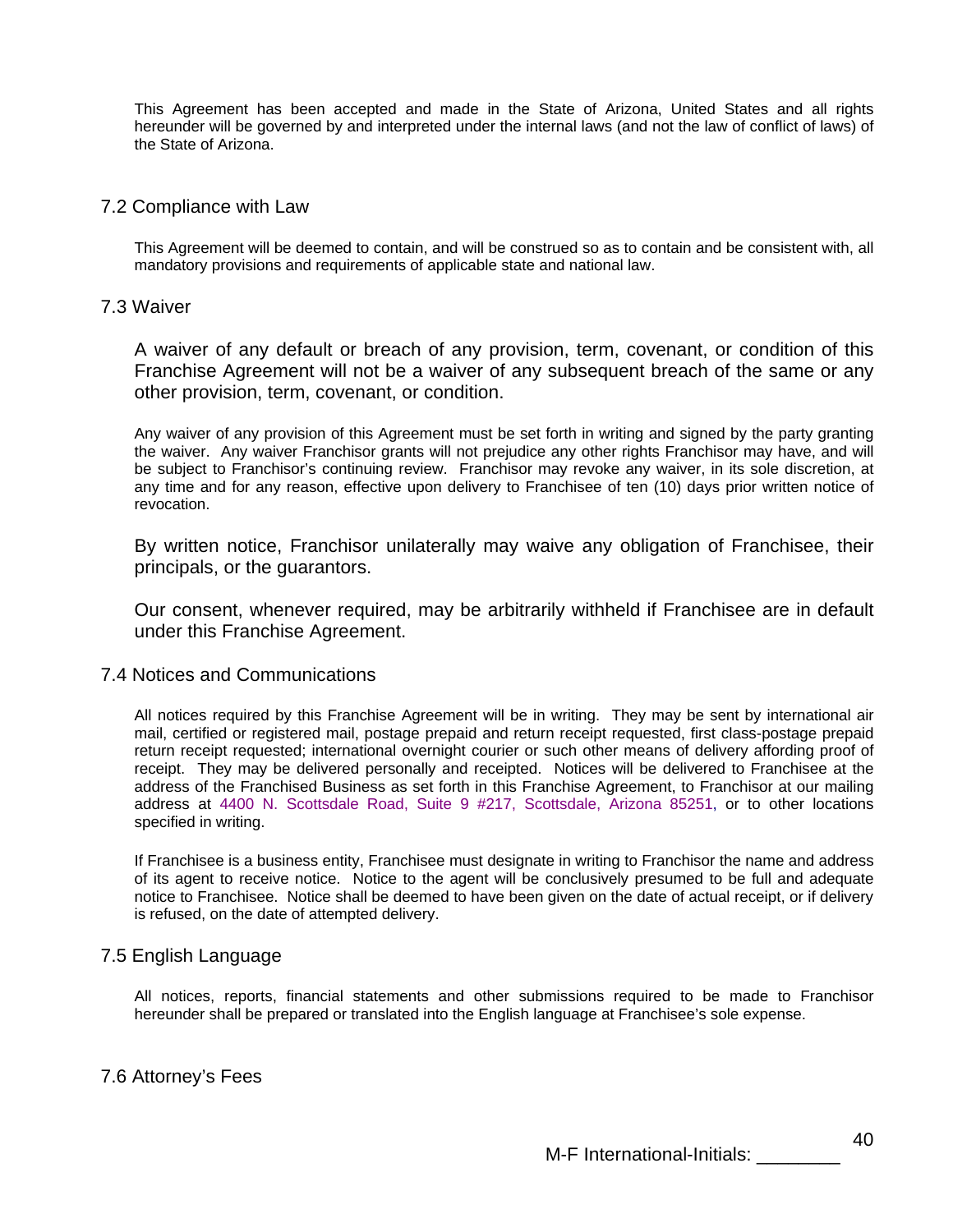If any legal action is necessary by Franchisor to enforce the terms and conditions of this Agreement, Franchisor will be entitled to recover reasonable compensation for preparation, investigation, and court costs and reasonable attorney's fees, as fixed by a court of competent jurisdiction.

If Franchisee become a party to any litigation concerning this Franchise Agreement by reason of any act or omission of Franchisees and not by any act or omission of the Franchisor or any act or omission of Franchisor's authorized representatives, Franchisee will be liable to Franchisor for reasonable attorneys' fees and court costs incurred by Franchisor in the litigation.

#### 7.7 Modifications to System

Franchisor may change the System at any time and such changes shall become part of The Car Wash Guys System.

#### 7.8 Amendment

This Agreement may be amended, modified or discharged, in whole or in part, only by a document in writing subscribed by all of the parties subscribing to this Agreement.

#### 7.9 Remedies Cumulative

The parties are entitled to any and all remedies at law or in equity, in addition to any remedies set forth in this Agreement.

#### 7.10 Other Franchises

The parties hereby acknowledge and agree that Franchisor may grant other franchises that are the same as or similar to the Franchised Business granted hereby within the Market Area.

#### 7.11 Successors and Assigns

This Agreement will inure to the benefit of, and be binding upon, the parties hereto and their heirs, successors, representatives, assigns and transferees to the extent this Agreement is assignable.

## 7.12 Relationship of the Parties

Franchisee is and will remain an independent contractor. Franchisee and Franchisor are not and will never be considered joint venturers, partners, employees, or agents one for the other. Neither will have the power to bind nor obligate the other except as otherwise outlined in this Agreement. No representation will be made by either party to anyone that would create any apparent agency, employment, or partnership. Each will hold the other safe and harmless from each other's debts, acts, omissions, liabilities, and representations. Franchisee acknowledges that Franchisee is not in a fiduciary relationship with Franchisor.

In all public and private records, documents, relationships, and dealings, Franchisee will show that Franchisee is an independent owner of the Franchised Business. Franchisee will prominently indicate on its letterheads and business forms that Franchisee is a licensed Franchisee by using language saying that Franchisee operates an independently owned Franchise.

Franchisee will maintain employee records to show clearly that Franchisee and its employees are not employees of the Franchisor.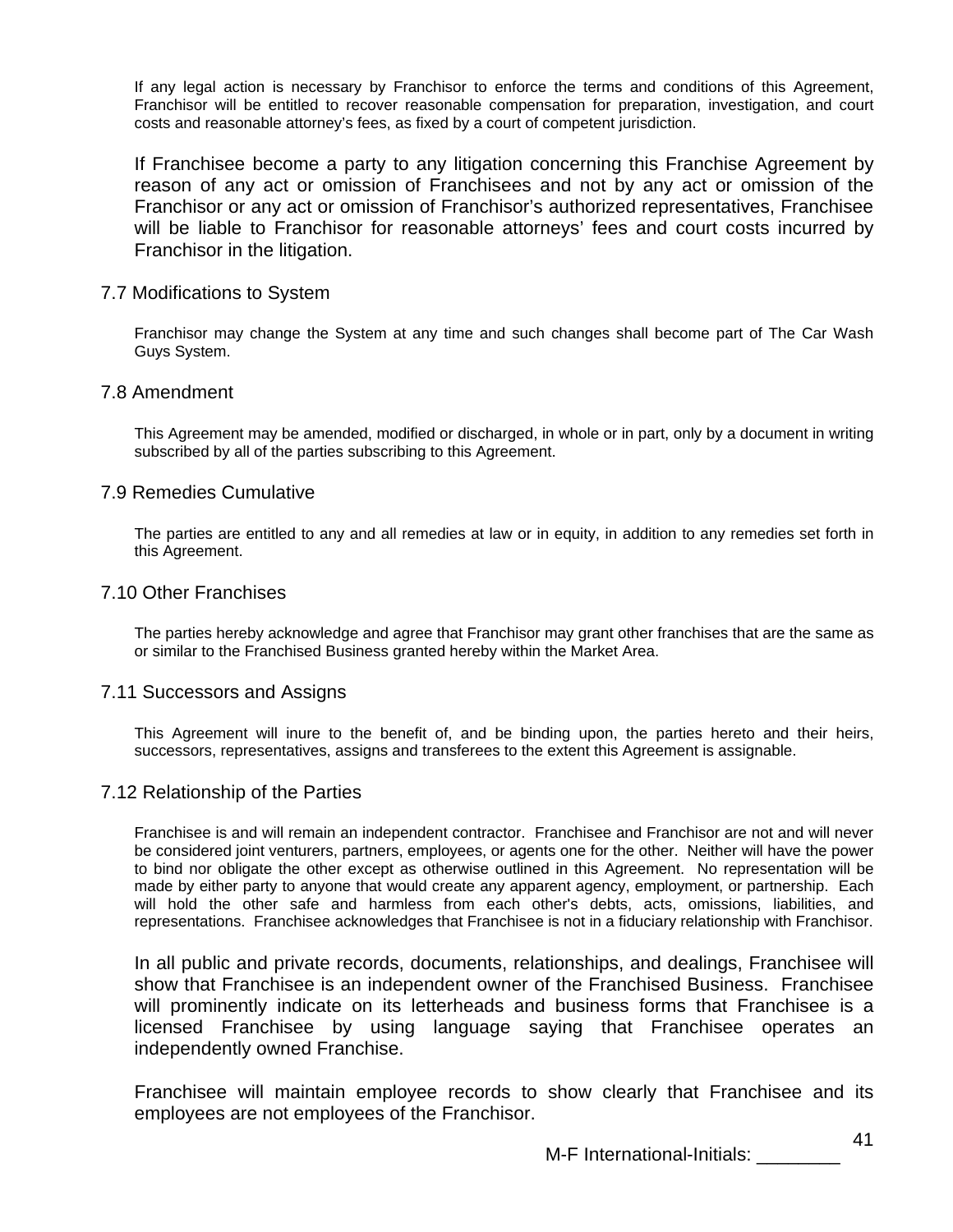The liability of Franchisee's shareholders, members or partners will be both joint and several. A breach of this Agreement by Franchisee or by any shareholder, member or partner will be a breach by all of the shareholders, members or partners and also by Franchisee.

## 7.13 Entire Agreement

This Agreement, together with its Exhibits, expresses fully the understanding by and between the parties, and all prior understandings, agreements, commitments, conditions, warranties and representations of any kind, oral or written, as to the Franchised Business (except as to information and representations submitted by Franchisee to Franchisor in the application to purchase the Franchise) are cancelled and null, void and of no effect. Any previous matter, presently covered within this Agreement, is hereby superseded and cancelled with no further liabilities or obligations of the parties to this Agreement at the time of execution of this Agreement.

#### 7.14 Severability

The paragraphs of this Franchise Agreement are severable and in the event any paragraph, portion, term or provision of this Franchise Agreement is held invalid or unenforceable by a court of competent jurisdiction, then the remainder of this Franchise Agreement will continue in full force and effect. If, any part of this Franchise Agreement is declared invalid, that declaration will not affect the validity of the remaining portion which will remain in full force and effect as if this Agreement had been executed with the invalid portion omitted. The parties declare their intention that they would have executed the remaining portion of this Agreement without including any part, parts, or portions which may be declared invalid in the future.

#### 7.15 Waiver of Rights

Franchisor's failure to enforce any rights under this Franchise Agreement will not be construed as waiver of such rights. Any waiver, including waiver of default, in any one instance will not constitute a continuing waiver or a waiver in any other instance.

## 7.16 Other Parties

If Franchisee is a partnership, joint venture, association, corporation, limited liability company or other legal entity, then all persons who have any beneficial interest in the Franchisee must execute this Franchise Agreement where indicated below and be bound jointly and severally by all the terms and provision hereof, and each such execution shall be a condition precedent to the grant by Franchisee of the Franchised Business.

#### 7.17 Success of Business

## 7.17.1 Franchise Risk, Franchisee Ability

Franchisee acknowledges that the success of the business venture contemplated by this Agreement depends primarily upon the business acumen and ability as an independent business owner. Franchisee acknowledges that neither Franchisor nor any other person has guaranteed or warranted that Franchisee will succeed in the operation of the Franchised Business or has provided or made any sales or income projections of any kind to Franchisee. Franchisee also acknowledges that this business involves hard work and sometimes long hours, similar to most small businesses which are owner operated, and that Franchisor never promised this business was going to be easy for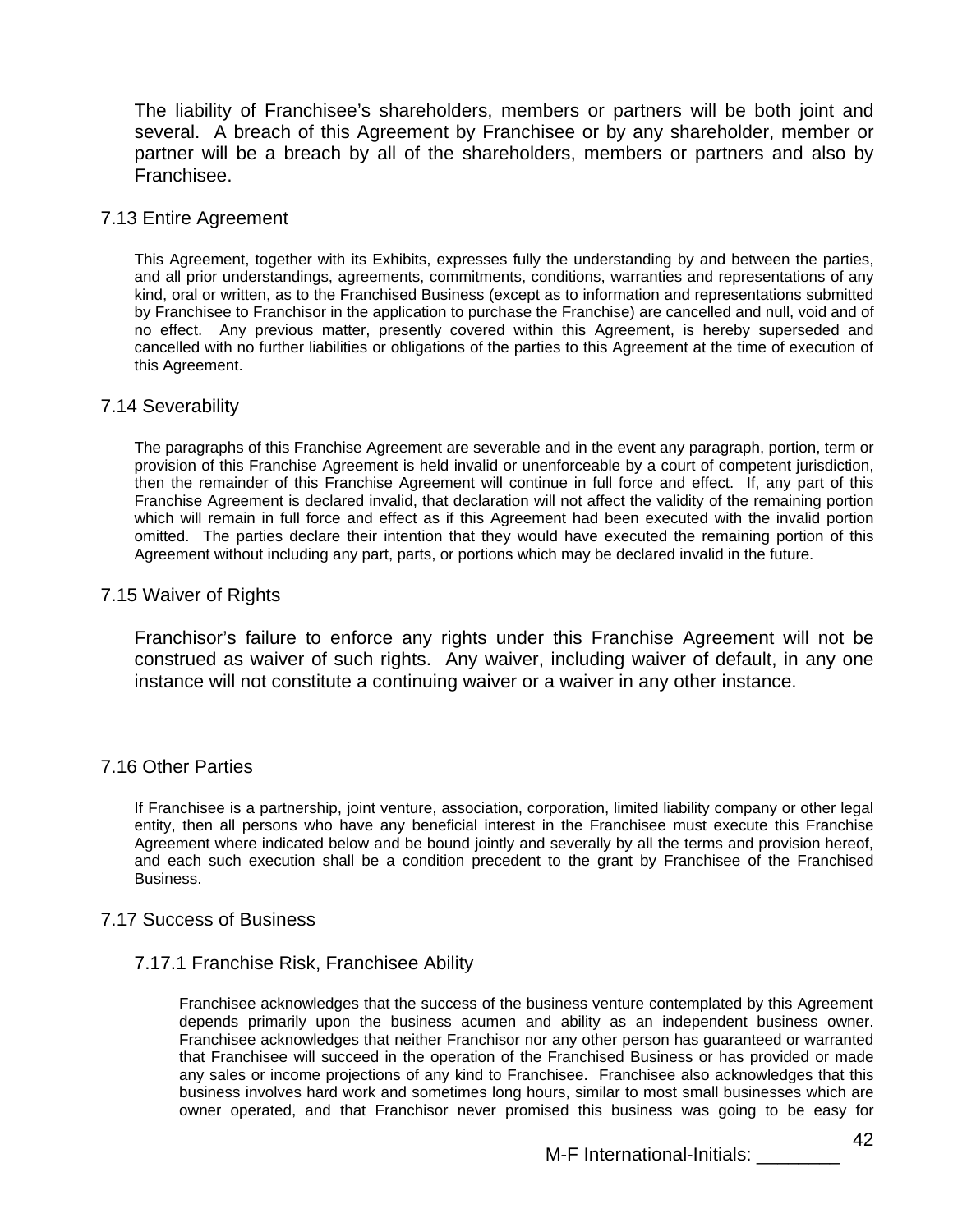Franchisee, Franchisee's partners, members, officers or directors. Franchisee further acknowledges that they are in good health and able to devote their full time and best efforts in the day to day operation of the Franchised Business or that Franchisee has the business management skills necessary to successfully hire a general manager to run the day to day operation of the Franchised **Business** 

# 7.17.2 No Representations

Franchisee acknowledge that there have been no representations, promises, guarantees or warranties of any kind made by Franchisor to induce Franchisee to execute this Agreement except as specifically set forth in the Franchise Offering Circular that has been delivered to Franchisee. Franchisee also acknowledges that Franchisee has decided to enter into this Franchise Agreement with Franchisor under their own free will. Nothing on any website has induced Franchisee to enter into this Franchise Agreement. Franchisee further acknowledges that much of the material on any website contains a degree of 'corporate propaganda' and enthusiastic and aggressive consumeroriented advertising.

# 7.17.3 Franchisee Read This Document

Franchisee acknowledges that they have reviewed the Franchise Agreement and the Franchise Offering Circular and have received all information which Franchisee has requested concerning the business operation and any other information which in Franchisee's opinion was necessary for Franchisee to decide whether to enter into this Agreement. Franchisee also acknowledges that they believe they have made a good decision for themselves or for their partners, their company or their corporation based upon what Franchisee believes is their ability to run and control a business of their own.

# 7.18 Injunctions

Nothing contained in this Franchise Agreement shall bar WASH GUY.COM, INC. or Franchisee's right to obtain specific performance of the provisions of this Agreement and injunctive relief against threatened conduct that will cause Franchisee or Franchisor loss or damages under customary equity rules, including applicable rules for obtaining restraining orders and preliminary injunctions.

Franchisee recognizes the unique value and secondary meaning attached to the System, the trade names, service marks, trademarks, standards of operation and the trade practices and agrees that any noncompliance with the terms of this Agreement or any unauthorized or improper use will cause irreparable damage to Franchisor and its Franchisees. Franchisee therefore agrees that if Franchisee engages in any such unauthorized or improper use, during or after the period of this franchise, Franchisor will be entitled to both permanent and temporary injunctive relief from any court of competent jurisdiction in addition to any other remedies prescribed by laws.

# 7.19 Indemnification of Franchisor

Franchisee shall indemnify Franchisor for any loss, cost or expense, including attorneys' fees, that may be sustained by Franchisor because of the acts or omissions of Franchisee's vendors or suppliers or arising out of the design or construction of the mobile unit(s).

# 7.20 Headings and Table of Contents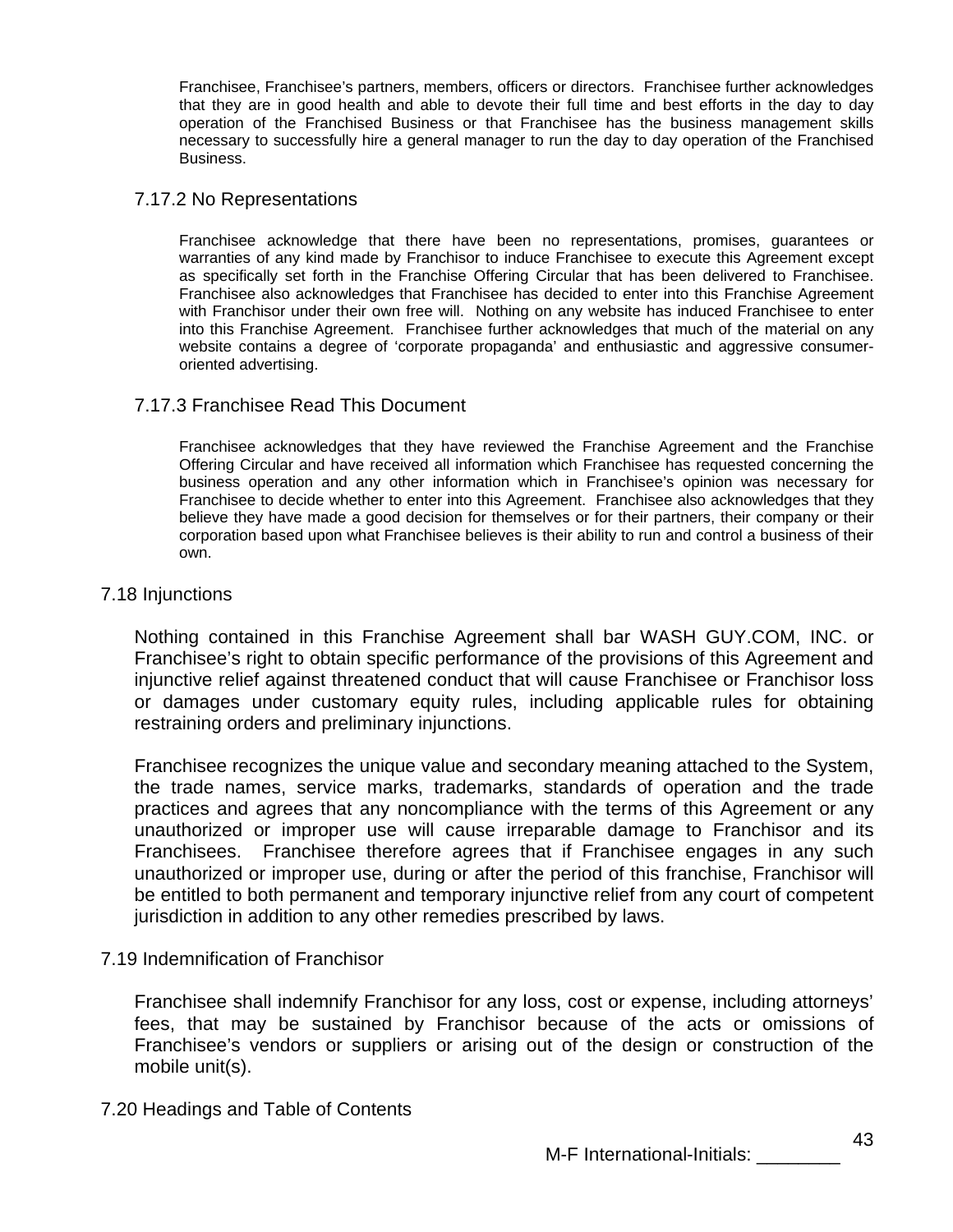The headings and Table of Contents used in this Franchise Agreement are for purposes of convenience only and shall not be used in constructing the provisions hereof. As used in this Franchise Agreement, the male gender shall include the female and neuter genders, the singular shall include the plural and the plural, the singular.

## 7.21 Third Parties

The parties intend to confer no benefit or right on any person or entity not a party to this Agreement and no third party shall have the right to claim the benefit of any provision hereof as a third party beneficiary of any such provision.

# 7.22 Late Charges On Past Due Amounts

A late charge will be added to any sum Franchisee is to pay to Franchisor under this Agreement that is not received within fifteen (15) calendar days after its due date. The late charge will bear interest at the lower of one and one-half percent (1 1/2%) per month and the maximum rate permitted under applicable law in the Marketing Area, from the date payment was due to the date payment is received by Franchisor

Franchisor's acceptance of late charges will not constitute a waiver of the breach created by Franchisee's non-payment of any amount when due. Notwithstanding the payment of any late charges, Franchisor may exercise any rights or remedies granted by this Franchise Agreement upon Franchisee's breach or any rights or remedies otherwise granted by law.

Nothing contained in this Franchise Agreement obligates Franchisor to accept any payments after due or to commit to extend credit to or otherwise finance Franchisee's operation of the Franchise. Franchisee acknowledge that failure to pay all amounts when due will constitute grounds for termination of this Agreement.

## 7.23 Address, Telephone Number and E-Mail Account Changes

Either party may change his or its address, telephone number or e-mail account address by giving notice in writing of such change of address to the other party. Franchisee must notify Franchisor of Franchisee's change of address, telephone number or change of email account address within fifteen (15) calendar days of such change.

If Franchisee moves their residence out of the Marketing Area, Franchisee must hire twothirds of their labor force for the Franchised Business from within the Marketing Area including at least one manager or crew leader as provided for in the Confidential Operations Manual.

## 7.24 Effectiveness

The submission of this Agreement does not constitute an offer to franchise and this Agreement shall become effective only upon execution by Franchisor and Franchisee.

## 7.25 Force Majeuer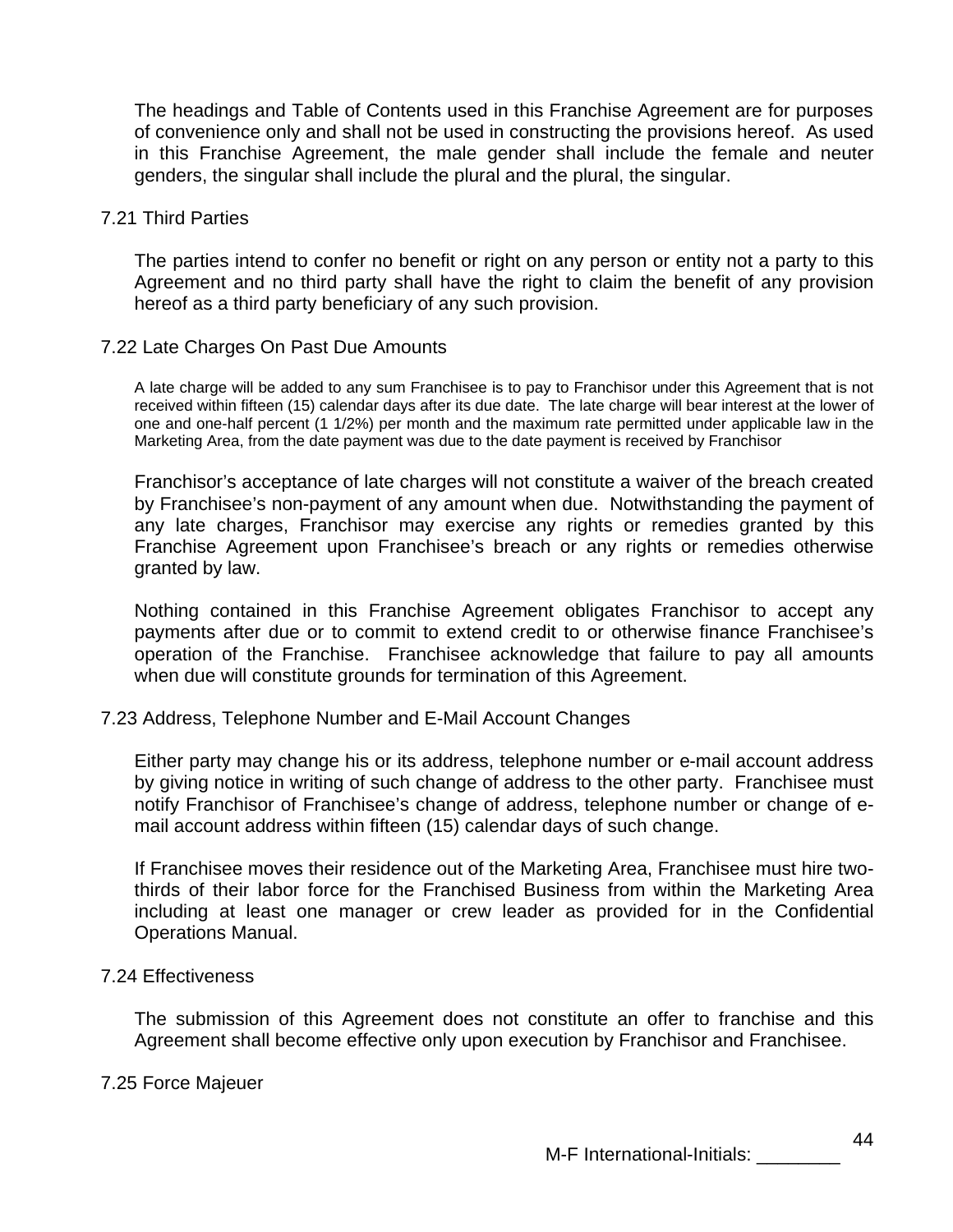If there is a fire, flood, hurricane, tornado, earthquake, riot or bombing in the Marketing Area which significantly reduces Franchisee's ability to work, no royalties will be charged to Franchisee during this time and in major disasters for thirty (30) calendar days following. Franchisor hopes Franchisee will join local disaster relief efforts as soon as their family is taken care of and out of danger.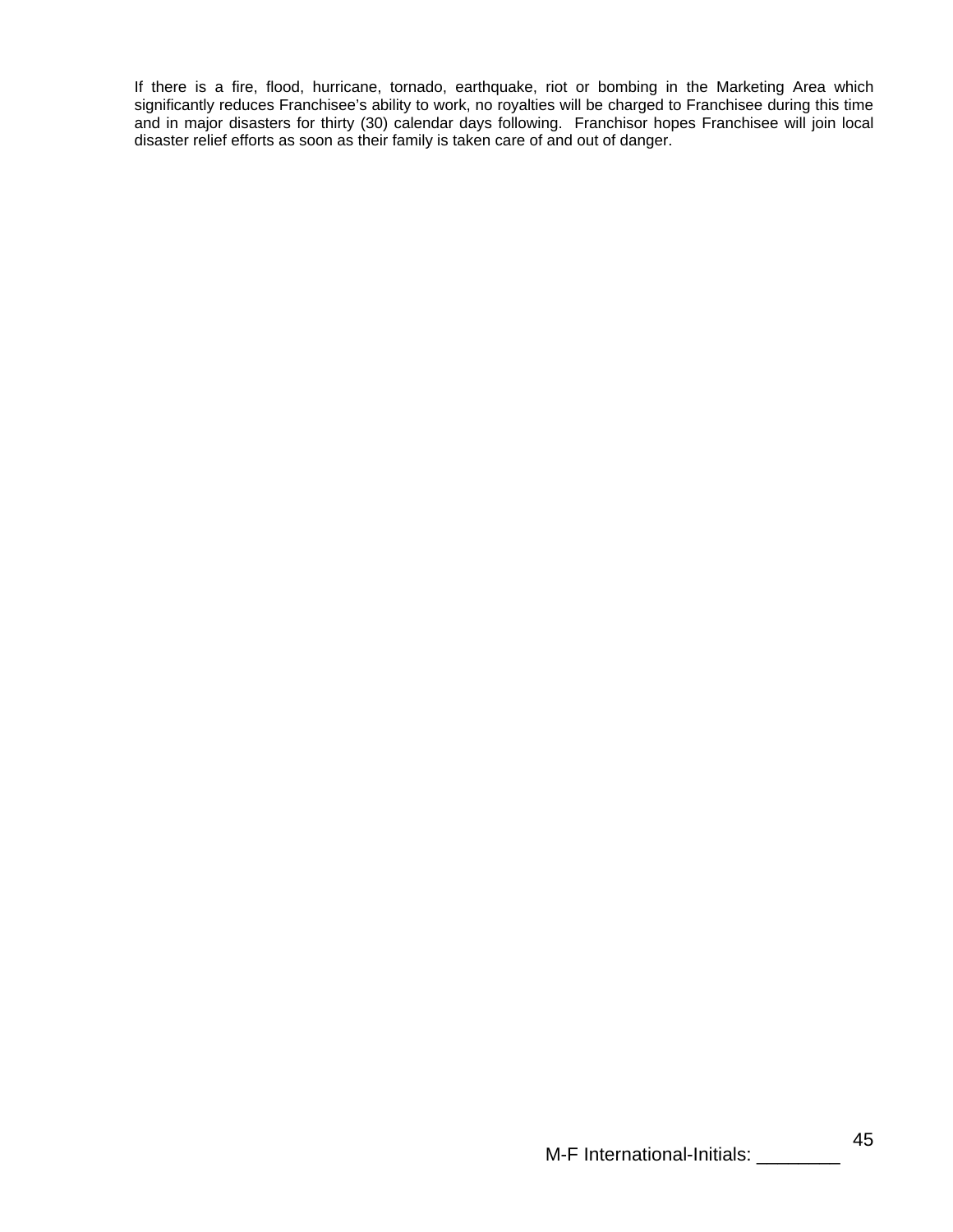7.26 Additional Representations

Franchise makes the following additional warranties and representations:

(a) Franchisee is a (check one):

| Partnership | Corporation | <b>Limited Liability Company</b> | Sole Proprietorship |
|-------------|-------------|----------------------------------|---------------------|
|-------------|-------------|----------------------------------|---------------------|

(b) If Franchisee is a corporation, limited liability company or partnership, Franchisee must attach your complete articles of incorporation, articles of organization or partnership documents and indicate below the name and address of, and percentage interest owned by, each shareholder, member or partner:

| <b>NAME</b> | <b>ADDRESS</b>                                                                     | <b>PERCENTAGE</b> |
|-------------|------------------------------------------------------------------------------------|-------------------|
|             |                                                                                    |                   |
|             |                                                                                    |                   |
|             |                                                                                    |                   |
|             |                                                                                    |                   |
|             | (c) The address where your records are maintained is:                              |                   |
|             |                                                                                    |                   |
|             | (d) The name and address of your designated agent to receive notice are:           |                   |
|             |                                                                                    |                   |
|             |                                                                                    |                   |
|             | Franchisee will not substitute a new designated agent without prior written notice |                   |

designated agent without prior written notice to Franchisor.

\_\_\_\_\_\_\_\_\_\_\_\_\_\_\_\_\_\_\_\_\_\_\_\_\_\_\_\_\_\_\_\_\_\_\_\_\_\_\_\_\_\_\_\_\_\_\_\_\_\_\_\_\_\_\_\_\_\_\_\_\_\_\_\_\_\_\_

\_\_\_\_\_\_\_\_\_\_\_\_\_\_\_\_\_\_\_\_\_\_\_\_\_\_\_\_\_\_\_\_\_\_\_\_\_\_\_\_\_\_\_\_\_\_\_\_\_\_\_\_\_\_\_\_\_\_\_\_\_\_\_\_\_\_\_

\_\_\_\_\_\_\_\_\_\_\_\_\_\_\_\_\_\_\_\_\_\_\_\_\_\_\_\_\_\_\_\_\_\_\_\_\_\_\_\_\_\_\_\_\_\_\_\_\_\_\_\_\_\_\_\_\_\_\_\_\_\_\_\_\_\_\_

(e) The name and address of your manager are: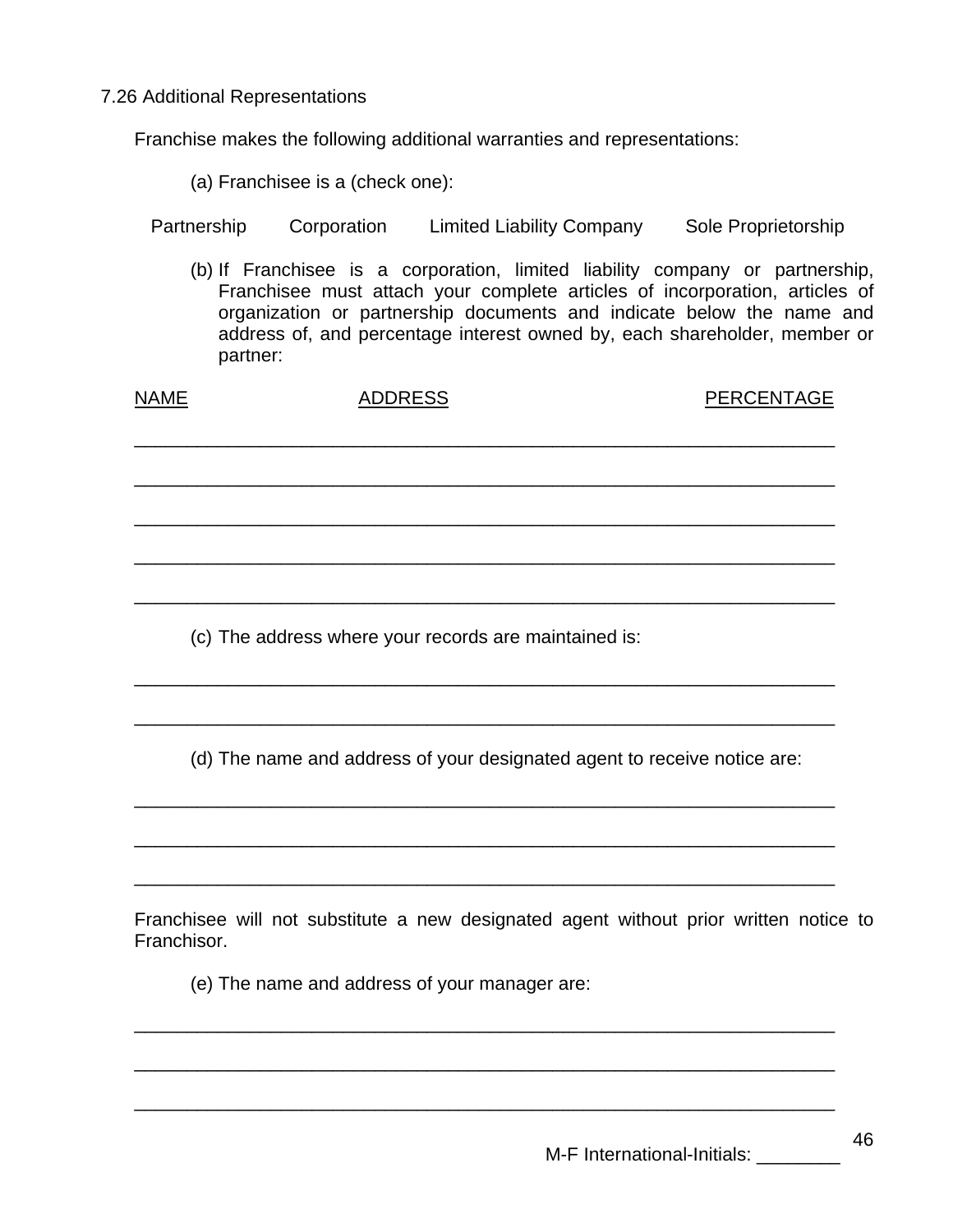# 7.27 Disclaimer

THE UNDERSIGNED ACKNOWLEDGES THAT FRANCHISEE AND FRANCHISOR HAVE READ THIS FRANCHISE AGREEMENT IN FULL, ARE COGNIZANT OF EACH AND EVERY ONE OF THE TERMS AND PROVISIONS THEREOF, THAT NO REPRESENTATIONS OR AGREEMENTS, WHETHER ORAL OR WRITTEN, EXCEPT AS ATTACHED HAVE BEEN MADE OR RELIED UPON, THAT THE SIGNATURES AFFIXED HERETO WERE AFFIXED AS THE WHOLLY VOLUNTARY ACT OF THE PERSONS WHO SIGNED THIS FRANCHISE AGREEMENT AND THAT THE TERMS AND PROVISIONS OF THIS FRANCHISE AGREEMENT CANNOT BE CHANGED OR MODIFIED UNLESS IN WRITING SIGNED BY FRANCHISEE'S AUTHORIZED REPRESENTATIVE AND FRANCHISOR'S AUTHORIZED CORPORATE OFFICER; THAT THE UNDERSIGNED REALIZES THAT THERE CAN BE NO GUARANTY OF SUCCESS SINCE THEIR BUSINESS ABILITY, APTITUDE AND INDUSTRIOUS DISPOSITION IS PRIMARY IN THEIR SUCCESS.

# 7.28 Questions Concerning This Franchise Agreement

Franchisee understands the intent of each paragraph and Franchisee has asked all questions of anything they did not understand and has consulted competent advisors to help them determine the exact meaning of everything in this Franchise Agreement. Franchisee further considers themselves mentally competent and that nothing written in this Franchise Agreement still seems ambiguous to Franchisee. There is nothing in this Franchise Agreement which Franchisee did not understand at the time Franchisee signed this Franchise Agreement. Franchisee has shown this Franchise Agreement to consultants and/or advisors who they feel comfortable with and Franchisee's advisors and Franchisor have gone over this Franchise Agreement and related and attached agreements with Franchisee. Franchisee has written down questions and personally checked them off when Franchisee felt they were answered adequately both by Franchisor and Franchisee's advisors.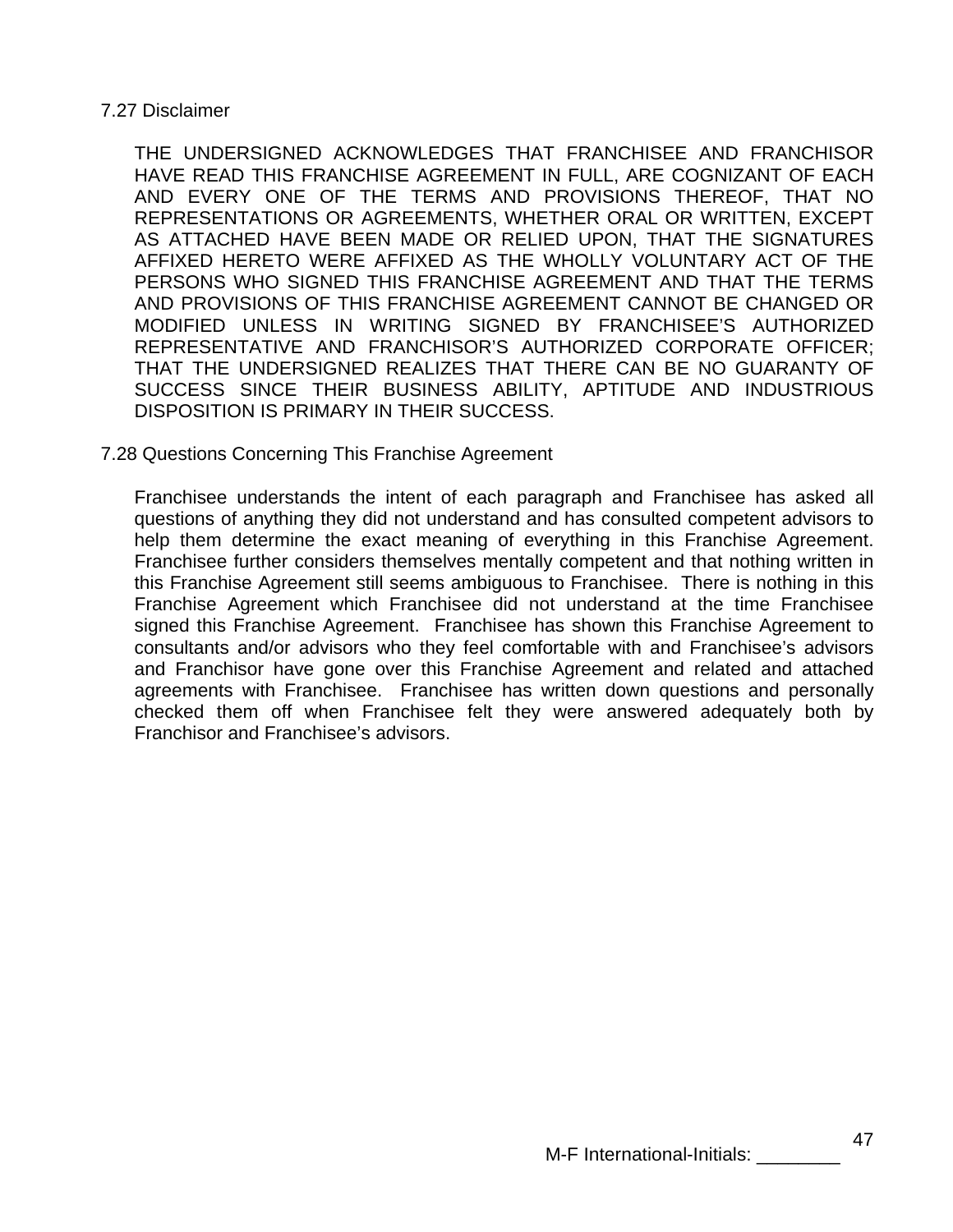# 7.29 Counterparts

This Franchise Agreement may be executed in counterparts, all of which together will constitute one and the same Agreement.

|                                                                                                | The parties have executed this Franchise Agreement on _____________, 200__. |        |
|------------------------------------------------------------------------------------------------|-----------------------------------------------------------------------------|--------|
| <b>FRANCHISEE:</b>                                                                             | <b>FRANCHISOR:</b>                                                          |        |
| (If an individual)                                                                             | WASH GUY.COM, INC.                                                          |        |
| Signed:                                                                                        |                                                                             | By:    |
|                                                                                                |                                                                             | Title: |
| (If a corporation)                                                                             |                                                                             |        |
| State of incorporation: ___________________                                                    |                                                                             |        |
|                                                                                                |                                                                             |        |
| (If a general or limited partnership)                                                          |                                                                             |        |
| Name of partnership: ________________________<br>State of organization: ______________________ |                                                                             |        |
| Name of managing or general                                                                    |                                                                             |        |
|                                                                                                |                                                                             |        |
| (If a limited liability company)                                                               |                                                                             |        |
| State of organization: ______________________                                                  |                                                                             |        |
|                                                                                                |                                                                             |        |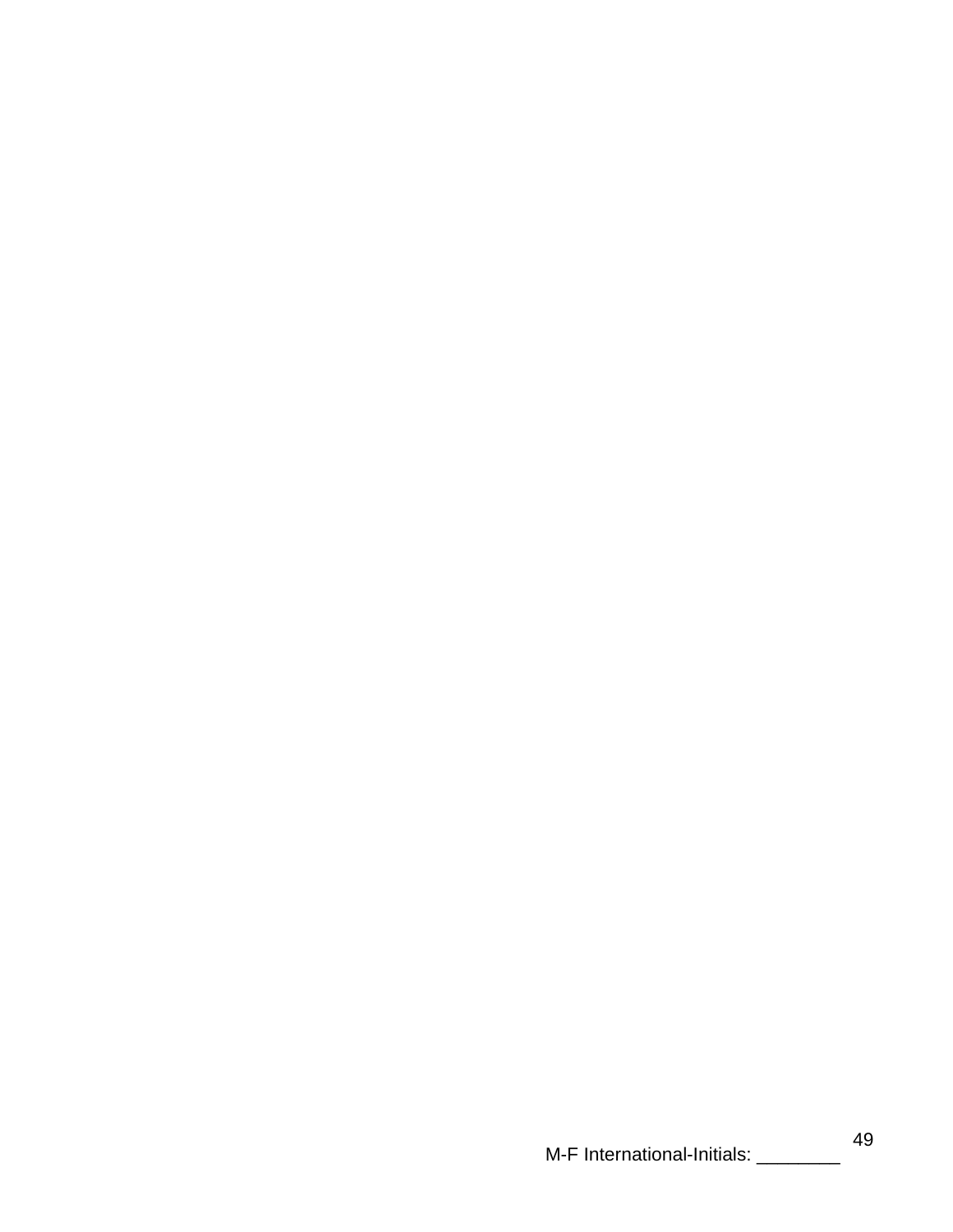Each of the undersigned individuals or entities certifies that he/she/it is an owner of the above named Franchisee and hereby executes this Franchise Agreement and agrees to be bound by all terms and conditions thereof to the same extent as the Franchisee:

Print Name of Shareholder/

| Partner/Member: |         |
|-----------------|---------|
|                 | Signed: |
|                 | Signed: |
|                 | Signed: |
|                 | Signed: |
|                 | Signed: |
|                 | Signed: |
|                 | Signed: |
|                 | Signed: |
|                 | Signed: |
|                 | Signed: |

THIS FRANCHISE AGREEMENT IS NOT EFFECTIVE UNTIL SIGNED BY A CORPORATE OFFICER OF WASH GUY.COM, INC. NO FIELD REPRESENTATIVE OR SALESPERSON IS AUTHORIZED TO EXECUTE THIS FRANCHISE AGREEMENT ON BEHALF OF WASH GUY.COM, INC. FRANCHISEE IS ADVISED NOT TO INCUR ANY EXPENSE OR OBLIGATION WITH RESPECT TO THE FRANCHISED BUSINESS

M-F International-Initials: \_\_\_\_\_\_\_\_

50